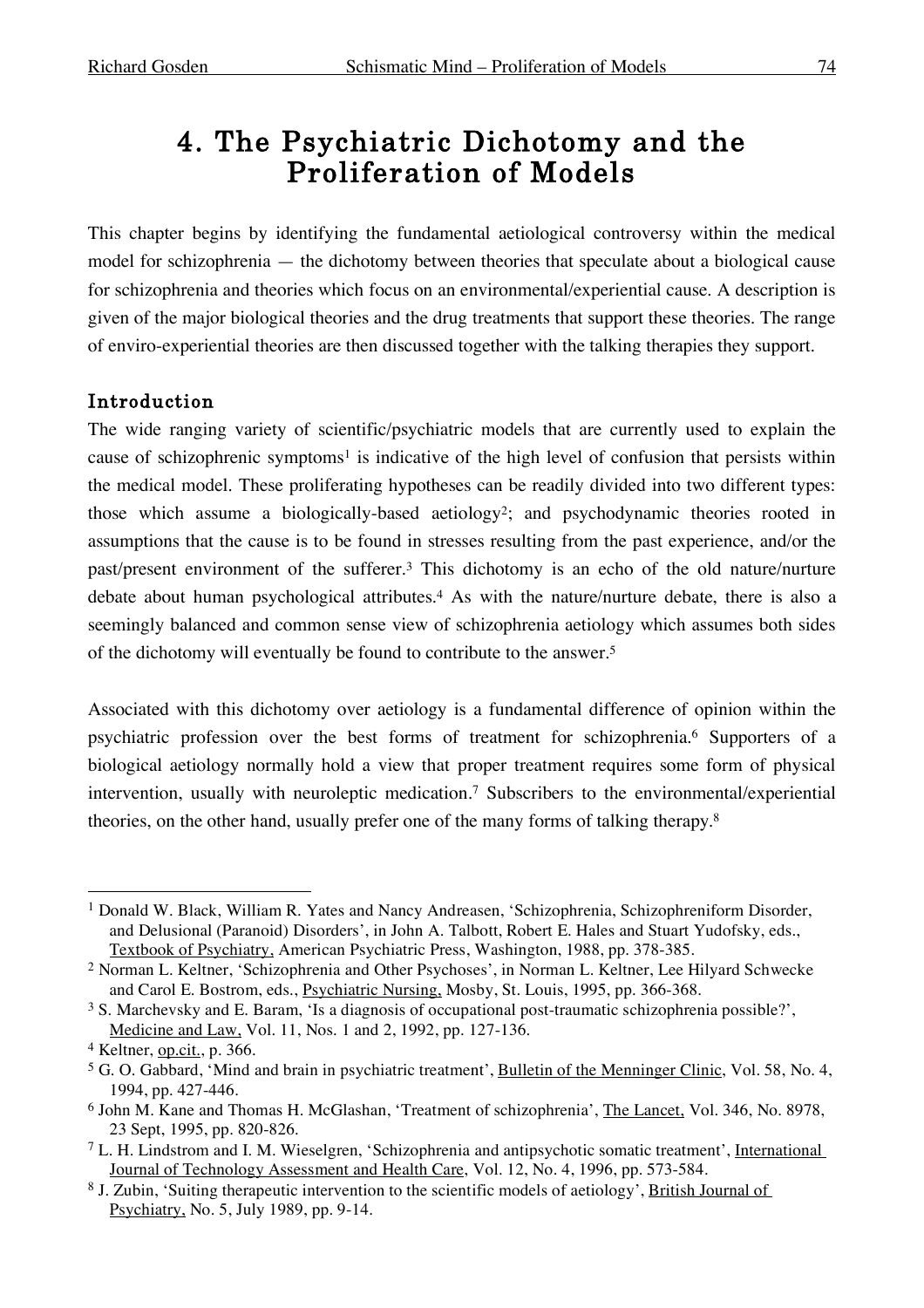But the situation is not as clear cut and as logical as a simple *biological aetioliogy=drugs treatment* versus *enviro-experiential aetiology=talk therapy* debate. Sometimes it seems apparent that the two psychiatric factions have reached their aetiological and treatment associations in the opposite order. That is, the psychiatrists whose training has favoured drug therapies have simply assumed a biological aetiology as a convenient rationale for the forms of treatment they have been trained to apply.9 Similarly, psychiatrists who have undertaken training in psychoanalytic and psychotherapeutic forms of talking therapy appear to have little choice but to assume that the cause of the problem they have been trained to talk through can be found in the past experience or environment of the patient. 10

But even when logic would appear to require both camps within the psychiatric community to be permanently locked into the alternatives of an *either or* situation — *either* biology plus drugs *or* enviro-experiential plus talk — the actual practice of psychiatry on schizophrenics does not follow such logical patterns. In practice most psychiatrists are prepared to supervise treatment plans that mix both drugs and talk.11 However, it is probably fair to assume that when a psychiatrist supervises such a mixed plan of treatment, one form of treatment will be seen as the essential therapy while the other is just a convenient supplement. 12

For a biopsychiatrist  $-$  i.e. a psychiatrist who favours a biological aetiology for schizophrenia and  $d\theta$  drug therapy — the supplement of talking therapy is most likely to be useful when it involves teaching a patient some kind of living skills.13 This can be a convenient supplement to the medication used for treating schizophrenia because the efficacy of combined treatment is largely measured by the ability of the patient to return to a position of at least partial social functioning. While the drugs supposedly re-balance a patient's brain chemistry, so that he or she *wants* to return to normal, supplementary living skills-type therapy can supposedly teach the person *how* to be normal. <sup>14</sup> If a semblance of normality is achieved then the efficacy of the medication is confirmed and the psychiatrist can claim a successful outcome.

<sup>&</sup>lt;sup>9</sup> R. L. Martin, 'Outpatient management of schizophrenia' American Family Physician, Vol. 43, No. 3, March, 1991, pp. 921-933.

<sup>10</sup> H. L. Provencher, J. P. Fournier and N. Dupuis, 'Schizophrenia: revisited', Journal of Psychiatry and Mental Health Nursing, Vol. 4, No. 4, August, 1997, pp. 275-285.

<sup>11</sup> G. E. Gomez and E. A. Gomez, 'Chronic schizophrenia: the major mental health problem of the century', Perspectives on Psychiatric Care, Vol. 27, No. 1, 1991, pp. 7-9.

<sup>&</sup>lt;sup>12</sup> P. Weiden and L. Havens, <u>'Psychotherapeutic Management Techniques in the Treatment of Outpatients</u> with Schizophrenia', Hospital & Community Psychiatry, Vol. 46, No. 6, 1994, pp. 549-555.

<sup>13</sup> A. E. Farmer and P. McGuffin, 'The pathogenesis and management of schizophrenia', Drugs, Vol. 35, No. 2, February, 1988, pp. 177-185.

<sup>14</sup> F. A. Wiesel, 'Neuroleptic Treatment of Patients with Schizophrenia. Mechanisms of Action and Clinical Significance', British Journal of Psychiatry, No. 23, 1994, pp. 65-70.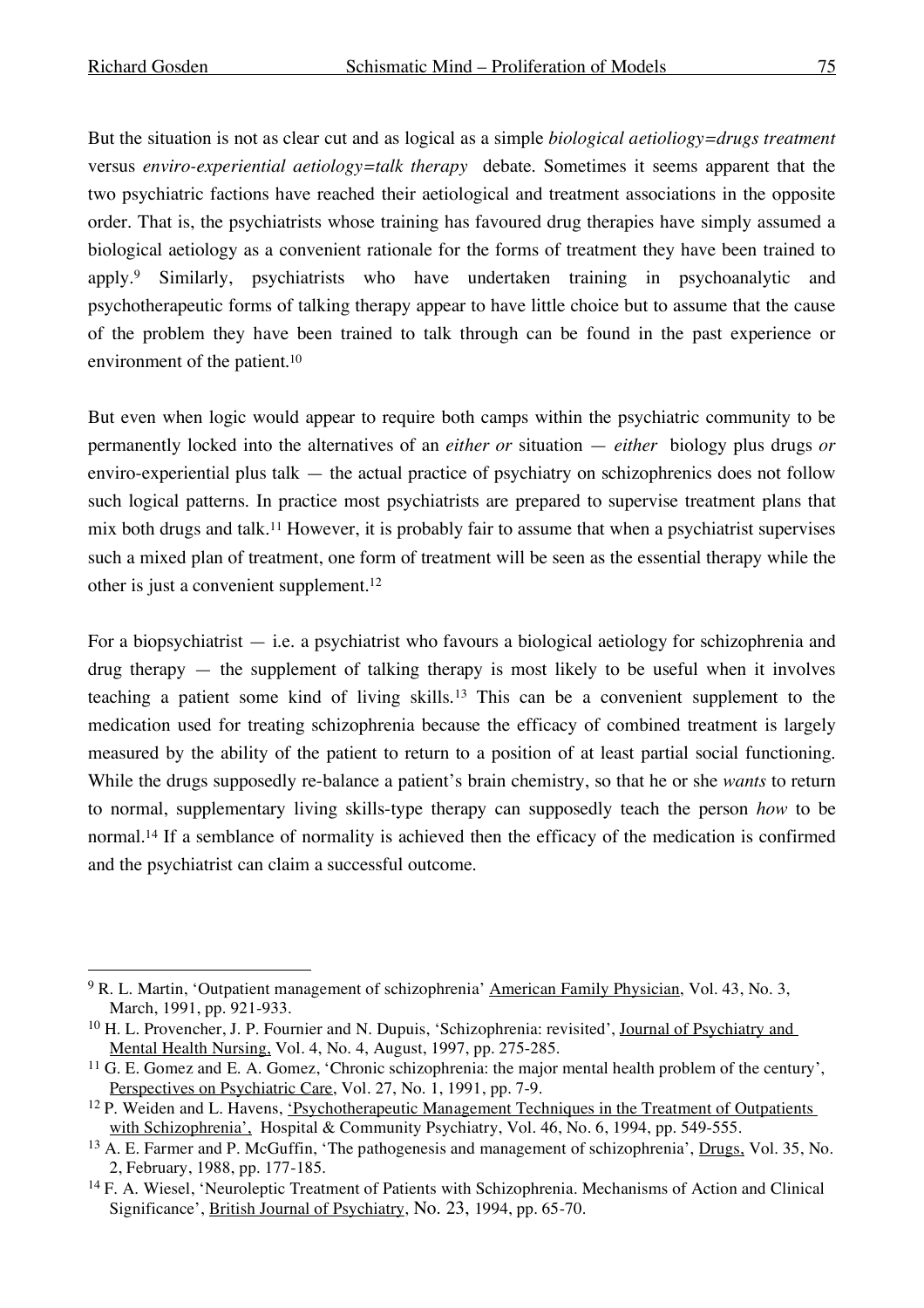Similarly, a talking therapist might find medication a useful supplementary tool to calm a patient as a necessary prelude to achieving a therapeutic relationship:15 i.e. a relationship in which the patient submits to the dominance of the therapist. However, this type of convenience is not appreciated by all talking therapists and an argument is sometimes mounted that no useful talking therapy can be undertaken so long as the patient is under the influence of neuroleptics. <sup>16</sup> This sort of argument is most likely to be made by therapists who are seeking the cause of the schizophrenia in the past experience of the patient, where memory and accurate recall are important, rather than by therapists who specialise in teaching adaptation skills.

# Theories of a Biological Aetiology

There are so many different hypotheses speculating on a biological aetiology for schizophrenia that it is impossible to review them all. A search of the database Medline, for instance, which combined keywords 'schizophrenia' and 'etiology', just for the years 1990-1997, produced 1577 abstracts. Most of these articles describe scientific research seeking to confirm one or more of the hundreds of different variations on the biological hypothesis. This section of the thesis reviews some of the more influential hypotheses and demonstrates that there is very little consensus amongst scientific researchers.

## Biochemical Hypotheses — and Associated Drug Treatments

The most influential of the biological hypotheses are biochemical theories that assume schizophrenic symptoms are caused by an imbalance in the chemistry of the sufferer, most particularly by an imbalance of brain chemistry. The reason for the influential position of biochemical theories is not because schizophrenic symptoms can be directly linked in laboratory work with a chemical imbalance. Rather, it is a convenient rationale derived from observations that neuroleptic medication appears to ameliorate some of the symptoms of schizophrenia. As a result it can be reasoned that the cause of the symptoms is a shortage of the chemicals contained in the medication.

This reasoning is not very sound and it could just as easily be argued that a person who counters shyness by drinking alcohol apparently has a shortage of alcohol in the brain. But the weakness in reasoning has not inhibited research based on this type of deduction. The 'dopamine theory' is the most prominent of the biochemical hypotheses and a great deal of research has been undertaken to explore the relationship between the positive symptoms of schizophrenia and the supposed hyperactivity of the dopamine system in the brains of schizophrenics.

 <sup>15</sup> J. H. Zahniser, R. D. Coursey and K. Hershberger, 'Individual Psychotherapy with Schizophrenic Outpatients in the Public Mental Health System', Hospital & Community Psychiatry, Vol. 42, No. 9, 1991, pp. 906-913.

<sup>&</sup>lt;sup>16</sup> Peter Breggin, **Toxic Psychiatry**, Fontana, London, 1993, pp. 481-483.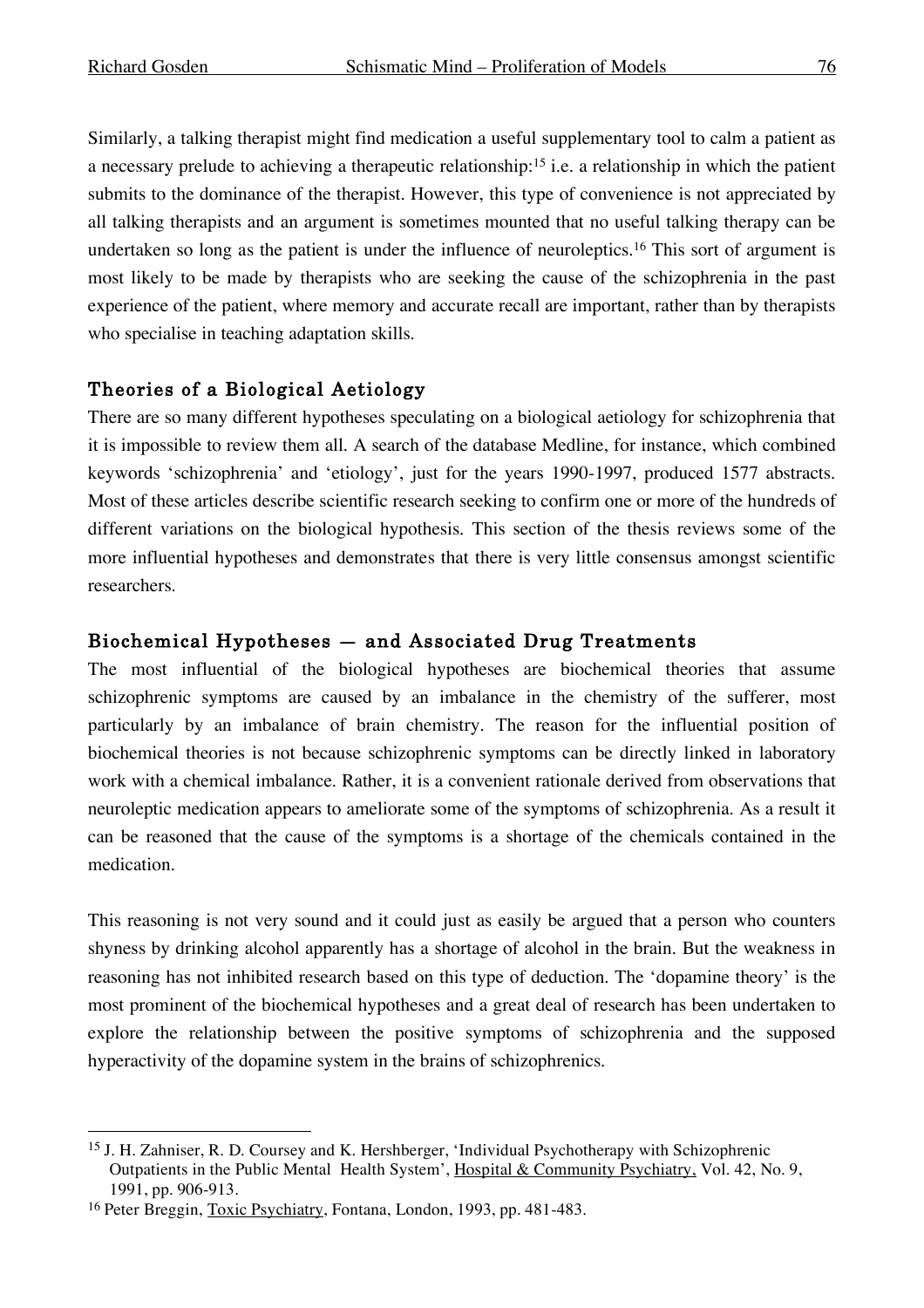The dopamine hypothesis is principally derived from two kinds of observation. The first is that drugs which increase the supply of dopamine, like amphetamines<sup>17</sup> and the anti-parkinson drug  $L$ dopa, <sup>18</sup> can cause a person to enter a psychotic state. The second is that neuroleptic drugs has been observed to block dopamine receptors in laboratory animals and thereby inhibit the supply of dopamine. <sup>19</sup> The hypothesis derived from these observations argues that untreated schizophrenics have hyperactive dopamine systems and require neuroleptic medication to inhibit the supply of dopamine in their brains.

An often cited weakness<sup>20</sup> with this theory is that, whereas the dopamine receptors in the central nervous system are blocked within 20 minutes of neuroleptic medication, the drugs usually take days, sometimes many weeks, or even months, before they show any clinical effect. <sup>21</sup> A second weakness is that,

although the correlation of dopamine blocking effects with the clinical potency has led to the dopamine hypothesis of schizophrenia, it is also true that these drugs reduce psychotic symptoms regardless of the diagnosis. The therapeutic effects of dopamine receptor blockade, therefore are not unique to the pathophysiology of schizophrenia.<sup>22</sup>

In other words, just as alcohol affects garrulous people in much the same way as it affects shy people — and therefore makes improbable a 'lack of alcohol' theory to explain the cause of shyness — so neuroleptics have much the same effect on people whether they have a prior diagnosis of schizophrenia, or not. Everyone who is treated experiences "some degree of (often total) indifference and apathy". <sup>23</sup> This means that although neuroleptic medication might ameliorate some of the florid features of schizophrenia, all the same, it is not a cure and therefore the dopamine hypothesis is actually quite doubtful.

On top of this the effects of neuroleptic medication on brain chemistry can be quite various, and unpredictable, depending on the type that is prescribed and the individual tolerance levels of the patient. Apart from blocking dopamine receptors various neuroleptics also blockade noradrenergic,

 <sup>17</sup> Black et al., op.cit., p. 382.

<sup>18</sup> Keltner, op.cit., p. 367.

<sup>19</sup> Black et al., op.cit., p. 382.

<sup>&</sup>lt;sup>20</sup> Harold I. Kaplan and Benjamin J. Sadock, **Synopsis of Psychiatry**, Williams and Wilkins, Baltimore, 1991, p. 639.

 $21$  Keltner et al., op.cit., p. 367.

<sup>22</sup> Kaplan and Sadock, op.cit., p. 639.

<sup>23</sup> David Richman, 'Pursuing Psychiatric Pill Pushers', in Sherry Hirsch, Joe Adams, Leonard Frank, Wade Hudson, and David Richman, eds., Madness Network News Reader, Glide, San Francisco, 1974, p. 113. (For a more extensive description of the effects of neuroleptics see Chapter 6.)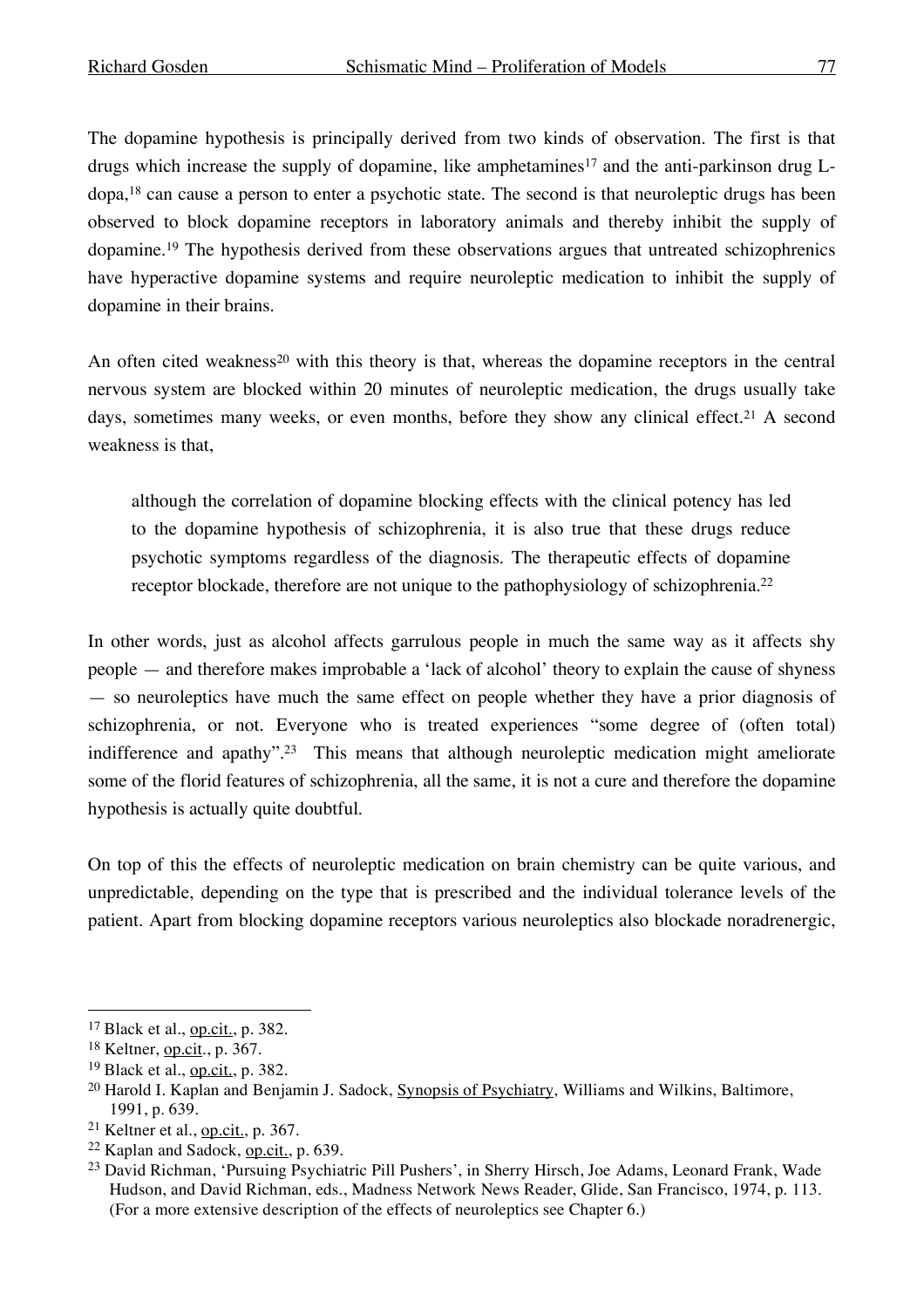chlonergic and histaminergic receptors, and a number of adverse effects can sometimes manifest as a result. 24

There are many variables involved in the prescription of neuroleptics. A match has to be found for a particular patient, through a combination of heuristics and trial and error, with a particular type and brand of neuroleptic according to the individual tolerance of the patient; an appropriate dosage has to be determined for each individual patient — with the right combination of anti-side effect drugs; and the treatment has to be continued for an indefinite period to suppress psychotic symptoms that tend to fluctuate over time.

According to a number of critics, <sup>25</sup> the mainstream of the psychiatric profession was in a state of semi-denial until recently regarding the seriousness of the side effects caused by neuroleptic medication. This situation seems to have changed with a new openness about the problem being displayed in the latest version of the American Psychiatric Association's Diagnostic and Statistical Manual (DSM IV). The revised manual contains an appendix of "psychiatric subjects recommended for further study". Prominent amongst them is a detailed survey of medication-induced movement disorders. These are a group of diseases caused by the use of neuroleptics.26 The list includes Neuroleptic-induced Parkinsonism which features a variety of tremors and muscle rigidity mimicking Parkinson's disease. It afflicts some 50% of patients on long-term neuroleptic treatment. <sup>27</sup> Neuroleptic Malignant Syndrome is an acute toxic reaction to the drugs and occurs in 0.07% to 1.4% of patients treated with neuroleptics. Of these 10%-20% die from it.<sup>28</sup>

Neuroleptic-Induced Acute Dystonia features abnormal positioning of the head and neck in relation to the body, spasms of the jaw muscles, impaired swallowing, thickened or slurred speech, tongue protrusion, eyes deviated up, down or sideward and abnormal positioning of the limbs or trunk. Fear and anxiety are also often a symptom and it occurs most commonly in young males.29 If a person looked sane before treatment they certainly would not after developing this side effect.

Neuroleptic-Induced Acute Akathisia features symptoms of compulsive restlessness like fidgety movements, walking on the spot and inability to sit still. The reported prevalence of this side effect in people receiving neuroleptics varies widely from 20%-75%. <sup>30</sup> Once again a set of physical

 <sup>24</sup> Kaplan and Sadock, op.cit., p. 639.

<sup>&</sup>lt;sup>25</sup> See for instance, Pam Gorring, 'Drugs and Madness', in Erica Bates and Paul R. Wilson, eds., <u>Mental</u> Disorder or Madness, University of Queensland Press, St. Lucia, Qld., 1979, pp. 217-233.

<sup>&</sup>lt;sup>26</sup> American Psychiatric Association, Diagnostic and Statistical Manual of Mental Disorders (DSM), Fourth Edition, American Psychiatric Association, Washington, 1994, pp. 735-751.

<sup>27</sup> Ibid., p. 736.

<sup>28</sup> Ibid., p. 740.

<sup>29</sup> Ibid., p. 743.

<sup>30</sup> Ibid., p. 745.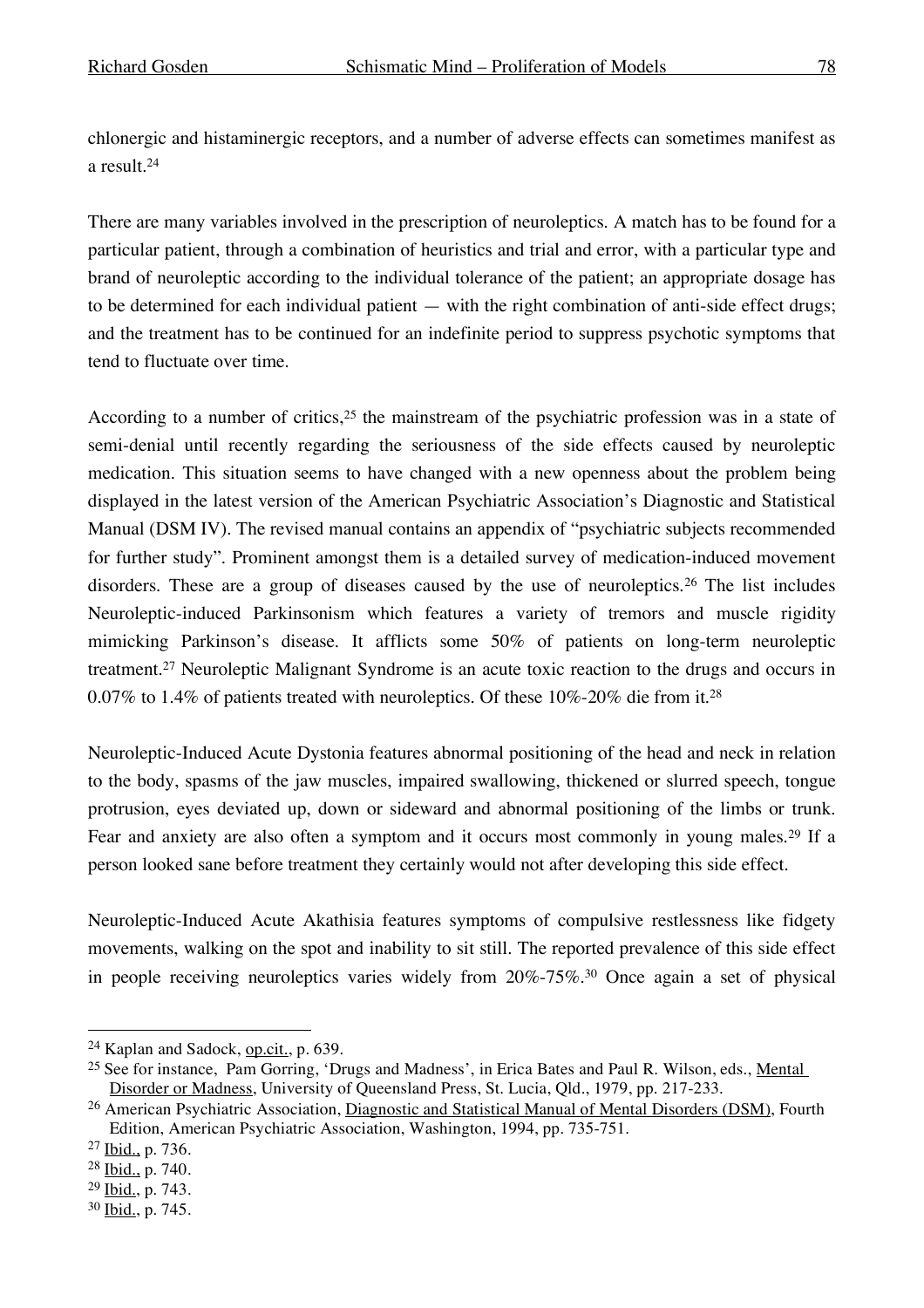symptoms induced by the treatment contributes dramatically to the person's appearance of being mad.

The side effect of greatest concern is Neuroleptic-Induced Tardive Dyskinesia. The indications of tardive dyskinesia are involuntary movements which might be rapid and jerky, slow and sinuous or rhythmic. They might involve the tongue, jaw, trunk or extremities. 20%-30% of people receiving neuroleptics develop tardive dyskinesia with the percentage ranging up to 50% amongst elderly people. <sup>31</sup> The reason why this side effect is so serious is because there is no supplementary drug treatment with which to mask its symptoms and if the neuroleptic treatment is discontinued the tardive dyskinesia symptoms remain permanently in 50% of cases. This permanency is much higher in elderly people in whom it remains unremitted in up to 95% of cases. 32

These neuroleptic-induced movement disorders are collectively known as the central nervous system extrapyramidal side effects (EPSEs). It is perhaps incorrect to call these disorders side effects because they occur as a direct result of blocking the dopamine receptors and most of the patients receiving neuroleptics develop EPSEs. In fact it is partly through the existence of EPSEs that scientists have been able to work out how neuroleptics affect brain chemistry.

# Atypical Neuroleptics

There are a number of different types of dopamine receptors and the conventional neuroleptics under discussion have been shown to be most effective in blocking D2 receptors. But a new generation of neuroleptics, called 'atypicals', have recently become available which target other types of receptors. It is claimed that the atypicals will prove to be safer than the conventional neuroleptics and will reduce the incidence of neuroleptic-induced disorders.33 At this stage the evidence for this claim is equivocal since most of the atypicals are very new. If the new drugs do turn out to cause the same types of problems as the conventional neuroleptics it may take some years of usage before the problems become fully apparent.

However, one of the atypicals called clozapine is not a new drug and some of the major problems attached to its usage have been known for some time. Clozapine dates back to the early 1970s: "clinical trials of clozapine were begun in the United States in 1972, but they were temporarily halted in 1975 following reports of clozapine-induced agranulocytosis".<sup>34</sup> Agranulocytosis is "a life-threatening blood disorder that reduces the white blood cell count"<sup>35</sup> and it was found that some

 <sup>31</sup> Ibid., pp. 747-749.

<sup>32</sup> Ibid., p. 748.

<sup>33</sup> William Harwell Wilson and Arvilla M. Clausen, '18-Month Outcome of Clozapine Treatment for 100 Patients in a State Psychiatric Hospital', Psychiatric Services, Vol. 46, Number 4, April 1995, p. 386.

<sup>34</sup> Moisey Wolf, Solomon Wolf and William Harwell Wilson, 'Clozapine Treatment in Russia: A Review of Clinical Research', Psychiatric Services, Vol. 46, No. 3, March 1995, p. 256.

<sup>35</sup> Breggin, op.cit., p. 106.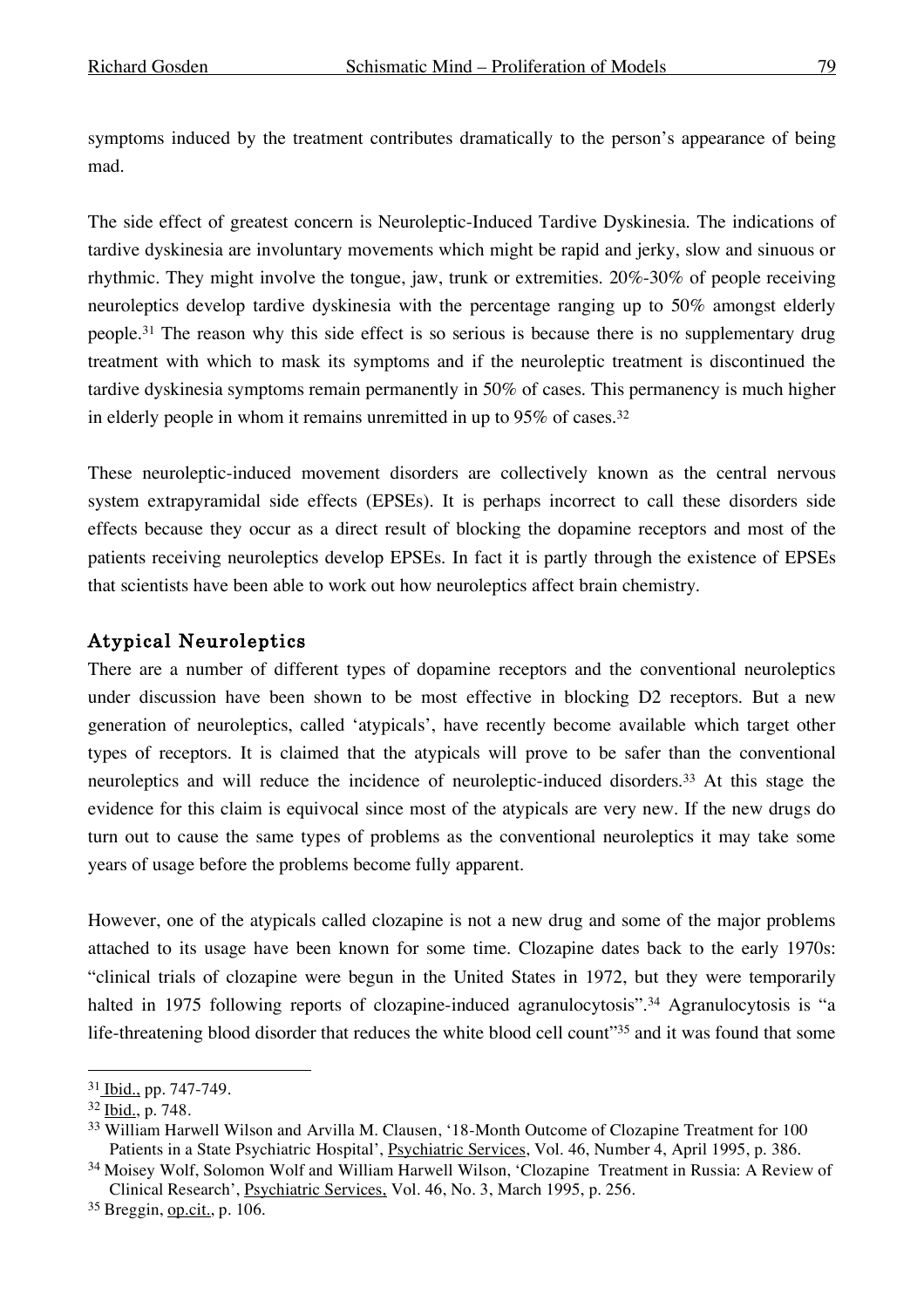1-2% of patients treated with clozapine were afflicted with this condition and of these some 35% died from it. 36

Clozapine earned such a bad reputation from its early usage that a Reagan-era drug deregulation campaigner even blamed it for causing some of the legal constrictions that he claimed inhibit drug research. He described clozapine as being one of a number of "major tragedies which have created public alarm and fear and which have led to the condemnation of drugs". 37

By the end of the 1980s, however, as the accumulation of evidence about disorders induced by conventional neuroleptics began to overwhelm the psychiatric establishment in the United States, clozapine was still the only neuroleptic medication with an atypical profile which gave hope for a resolution to the EPSE problem. And so, in some desperation, clozapine was rehabilitated. It was approved for clinical use in the United States in 1990 after FDA-controlled trials which "lasted only six weeks". 38

When it first went back on the market the manufacturer Sandoz,<sup>39</sup> as a precautionary measure, required that all the recipients undergo a weekly blood test conducted by the company's laboratories. This procedure was very expensive and pushed up the price of treatment to about \$9000 a year. Under pressure from the consumer lobby, however, Sandoz was forced to make some concessions about the rigour of these blood tests and the cost of clozapine treatment was soon lowered to about \$4000 a year in the US. 40

The combination of agranulocytosis risk, the inconvenience of regular blood tests and excessive cost led to a situation in which clozapine was only being recommended for use with patients who did not respond to the traditional neuroleptics or who could not tolerate the adverse effects associated with these drugs. The clinical advice in the early 1990s described "a patient who has been unsuccessfully treated with three different antipsychotic drugs from different classes in sufficient doses, each for a least two months, is probably a candidate for treatment with clozapine."41

 <sup>36</sup> Keltner et al., op.cit., p. 245.

<sup>37</sup> M. Weatherall, 'An end to the search for new drugs', Nature, Vol. 296, April 1, 1982, p. 387.

<sup>38</sup> Breggin, op. cit., p. 447.

<sup>&</sup>lt;sup>39</sup> Sandoz has since merged with Ciba-Geigy and the new conglomerate is named Novartis. For an analysis of the implications of the merger for the pharmaceutical industry see, Joan Harrison, 'Gaining critical mass to stay on top: a Ciba/Sandoz combo would have the size and cash for new R&D areas', Mergers & Acquisitions, Vol. 30, No. 6, May-June 1996, pp. 53-56.

<sup>40</sup> Keltner, et al., op. cit., pp. 245-246.

<sup>&</sup>lt;sup>41</sup> Kaplan and Sadock, **op.cit.**, p. 648.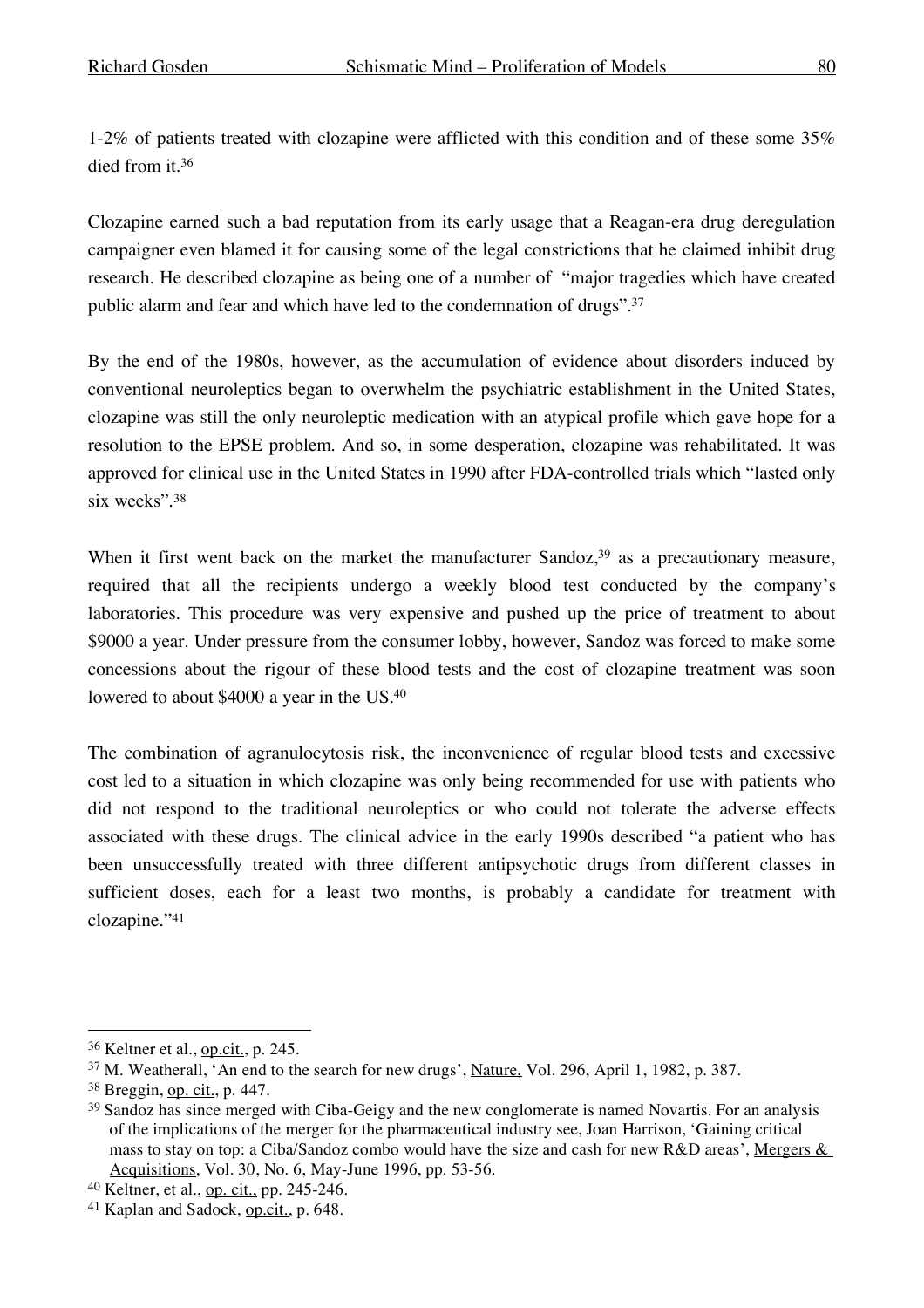During the period of its banning in the US clozapine remained available in some European countries where it continued to earn a bad reputation with some psychiatrists. Peter Breggin claimed: "Clinicians I have spoken to in Europe feel that clozapine produces a particularly profound lobotomy effect, adding to concern about long-term dangers of tardive psychosis and dementia."42

This negative view, however, was not shared by all European psychiatrists with long-term experience of clozapine. Two Russian psychiatrists who emigrated to the United States claimed that the drug had been used successfully in their home country for more than 20 years where "it was not reserved for neuroleptic-resistant disorders but instead was used with some success as a first-line treatment in acute disorders". <sup>43</sup> However, they admitted that their information was largely anecdotal and that "the Russian studies did not include controlled clinical trials, standardised diagnostic criteria, random assignment, double-blind conditions, standardised rating instruments, and other methodological approaches that we associate with scientific rigour". 44

Clozapine survived the early scares and is now generally considered to be less dangerous than was first thought while being at least as efficacious as the conventional neuroleptics in reducing positive symptoms.<sup>45</sup> It is also claimed that clozapine causes less impairment of cognitive functioning than conventional neuroleptics46 although there are apparently some severe problems with a psychotic rebound effect attached to withdrawal from clozapine.47

Most of the evidence indicates that the incidence of EPSEs is reduced with clozapine and for some time research has been turning to explore the link between clozapine's ability to reduce some negative symptoms of schizophrenia and the serotonin levels in the brains of schizophrenics.48 This new line of research in schizophrenia treatment has helped to spawn a growing array of atypical neuroleptics to complement clozapine. All of these atypicals share similar features:

 <sup>42</sup> Breggin, op. cit., p. 105.

<sup>43</sup> Wolf et al., op. cit., p. 256.

<sup>&</sup>lt;sup>44</sup> Ibid., p. 258. The human rights record of Soviet psychiatry poses some interesting questions in regard to the reliability of anecdotal information like that supplied by the Wolfs. There are also ethical considerations about using any scientific knowledge derived from procedures and conditions that may have been in violation of human rights.

<sup>45</sup> Robert Kerwin, 'Adverse Reaction Reporting and the New Antipsychotics', The Lancet, Vol. 342, No. 8885, 11 December, 1993, p. 1440.

<sup>46</sup> D. E. Fujii, I. Ahmed, M. Jokumsen and J. M. Compton, 'The effects of clozapine on cognitive functioning in treatment-resistant schizophrenic patients', Journal of Neuropsychiatry and Clinical Neuroscience, Vol. 9, No. 2, 1997, pp. 240-245.

<sup>47</sup> T. M. Shiovitz, T. L. Welke, P. D. Tigel, R. Anand, R. D. Hartman, J. J. Sramek, N. M. Kurtz and N. R. Cutler, 'Cholinergic rebound and rapid onset psychosis following abrupt clozapine withdrawal', Schizophrenia Bulletin, Vol. 22, No. 4, 1996, pp. 591-595.

<sup>48</sup> Anon., 'Atypical Meds Help Treatment-Refractory Patients', Psychopharmacology Update, Vol. 6, No. 11, November, 1995, pp. 1-3.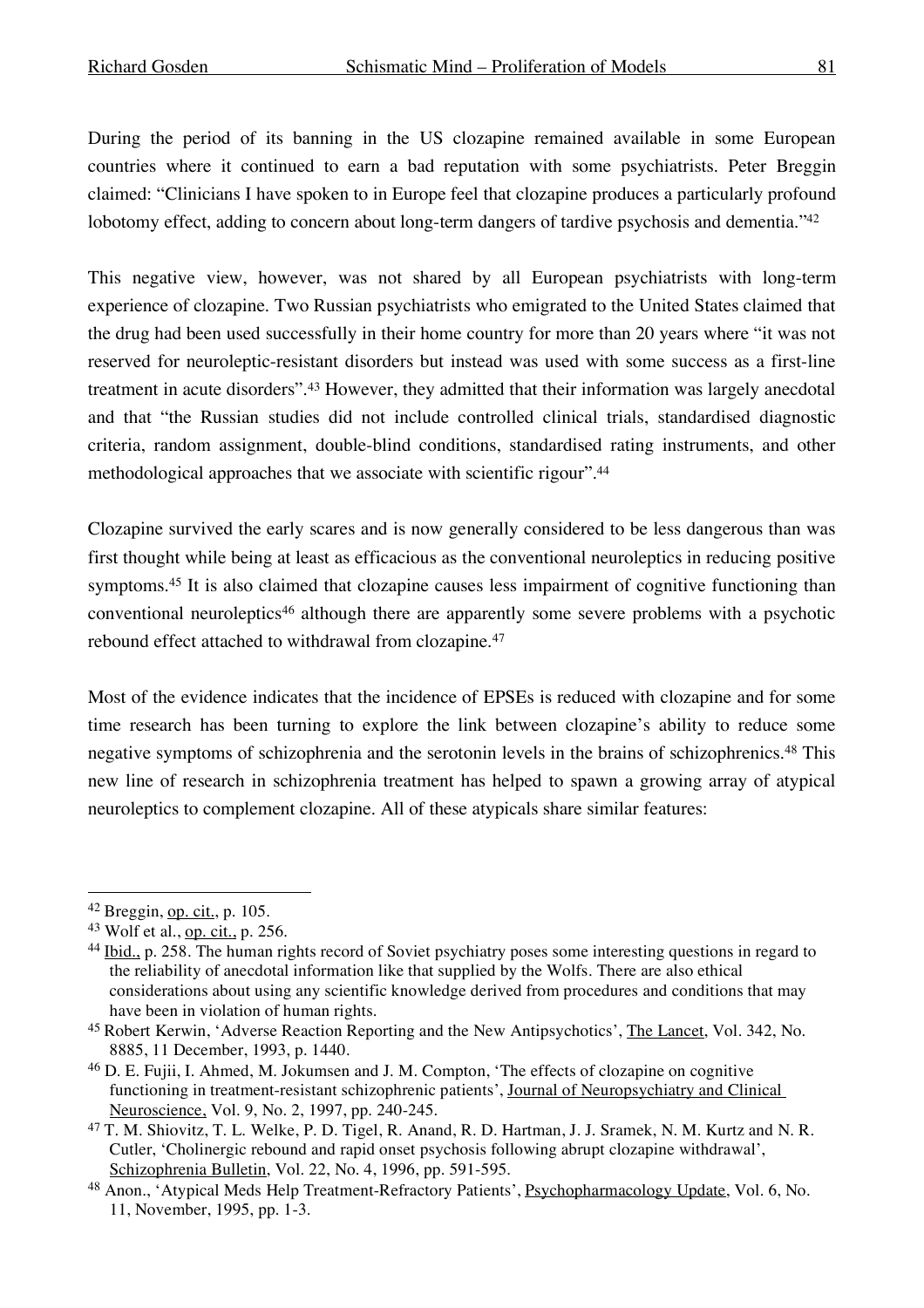While it was formerly believed that EPSEs and the antipsychotic benefits were inexorably bound, the atypical antipsychotic agents have been found to decrease EPSE liability through serotonin antagonism, reduced [D2]/5[HT2] receptor activity ratios, intrinsic anticholinergic activity, and dopamine receptor selectivity.49

One of the more recently launched atypicals is olanzapine (Zyprexa) made by Eli Lilly. Although quite a lot is already known about the effects of olanzapine on chemical receptors in the brain it is not understood whether any of these known effects contribute in any way to the observed reduction in schizophrenic symptoms: "The mechanism of action of olanzapine (oh lan' za peen) is unknown. The drug binds to serotonin type 2, 3 and 6, dopamine  $D_1$ ,  $D_2$  and  $D_4$ , histamine  $H_1$ , adrenergic alpha<sub>1</sub>, and muscarinic (particularly  $M_1$ ) receptors."<sup>50</sup>

The binding properties of the atypicals are giving rise to wide speculation about the aetiology of schizophrenia which extend well beyond the old dopamine theory inspired by the conventional neuroleptics.51 Some researchers think the mechanisms of the atypicals will eventually make it possible to trace the cause of schizophrenic symptoms while others believe that little aetiological evidence will emerge from atypical usage.52

Despite the claimed benefits for schizophrenics from atypical usage enthusiasm for the new drugs amongst pharmaceutical researchers might be best understood in economic terms. By the end of the 1980s, as patents for the conventional neuroleptics expired and generics became available, the continued reliance on conventional neuroleptics threatened to undermine pharmaceutical profits . As a result of this situation the quest for a new generation of schizophrenia drugs was driven at least as much by a need to ensure the long-term profitability of pharmaceuticals for schizophrenia treatment as it was to discover safer drugs which targeted the cause of schizophrenia more precisely. In fact when the cost of the atypicals is compared to that of conventional neuroleptics, and the equivocal nature of some claims for atypicals is borne in mind — particularly in regard to improved safety and aetiological insights — then the significance of the economic factors is brought into perspective.

http://www.mhsource.com./edu/psytimes/p950523.html

<sup>&</sup>lt;sup>49</sup> Walter Alexander, 'For schizophrenia: atypical agents offering promise', Drug Topics, Vol. 140, No. 11, 10 June, 1996, p. 71.

<sup>50</sup> Anon., 'Olanzapine For Schizophrenia', Medical Letter on Drugs & Therapeutics, Vol. 38, No. 992, 17 January, 1997, pp. 5-7.

<sup>51</sup> Maude Campbell, 'New Atypical Antipsychotics Focus of International Workshop on Schizophrenia', Psychiatric Times, May 1995, Available URL,

<sup>&</sup>lt;sup>52</sup> Editorial, 'Atypical treatments for schizophrenia' The Lancet, Vol. 339, No. 8788, 1 Feb, 1992, pp. 276-278.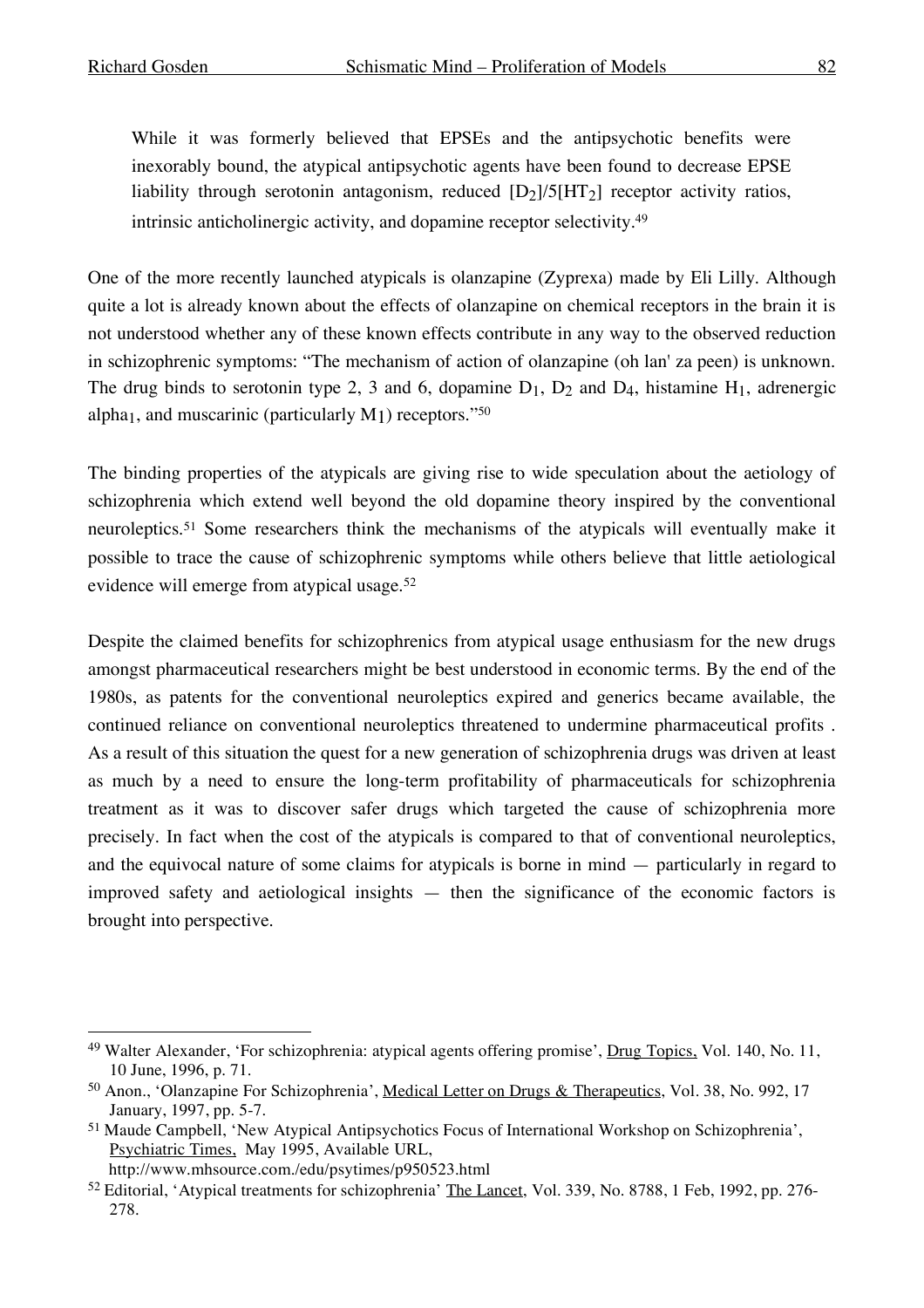The table below shows the cost to pharmacists in the United States for 30 days treatment with usual dosage based on the average wholesale price in 1996 and January 1997.53

| <b>COST OF SOME DRUGS FOR SCHIZOPHRENIA</b> |                     |                              |      |          |  |  |  |
|---------------------------------------------|---------------------|------------------------------|------|----------|--|--|--|
| <u>Drug</u>                                 | <b>Usual Dosage</b> |                              | Cost |          |  |  |  |
| <b>Conventionals</b>                        |                     |                              |      |          |  |  |  |
| Thorazine (SK Beecham)                      |                     | $200 \text{ mg}$             |      | \$64.65  |  |  |  |
| Haldol (haloperidol) (McNeil)               |                     | $5 \text{ mg}$               |      | \$85.78  |  |  |  |
|                                             |                     |                              |      |          |  |  |  |
| <u>Generics</u>                             |                     |                              |      |          |  |  |  |
| Haloperidol                                 |                     | 5 mg average generic price   |      | \$36.01  |  |  |  |
| Chlorpromazine                              |                     | 200 mg average generic price |      | \$8.89   |  |  |  |
|                                             |                     |                              |      |          |  |  |  |
| <u>Atypicals</u>                            |                     |                              |      |          |  |  |  |
| Risperidone - Risperdal (Janssen)           |                     | $3 \text{ mg}$               |      | \$241.62 |  |  |  |
| Clozapine - Clozaril (Sandoz)               |                     | $100 \text{ mg}$             |      | \$307.80 |  |  |  |
| Olanzapine - Zyprexa (Lilly)                |                     | 10 mg once daily \$232.20    |      |          |  |  |  |
|                                             |                     |                              |      |          |  |  |  |

Table adapted from: 'Olanzapine For schizophrenia', Medical Letter on Drugs and Therapeutics, Vol. 38, No. 992, 17 January, 1997, pp. 5-7.

### Other Biochemical Theories

Only the dopamine theory is directly linked to the array of neuroleptic medications that are routinely prescribed for schizophrenia. However, many psychiatric researchers are willing to uncouple their assumptions of cause from standard forms of treatment. Beside the theories derived from research associated with the usage of conventional and atypical neuroleptics there are also a number of other biochemical theories. But without any specific drug treatment to support them none of these other biochemical theories is as persuasive as the dopamine hypothesis.

As well as extending the aetiological search to serotonin neurotransmitters researchers have also targeted the neurotransmitters concerned with norepinephrine, glutamate, and related excitatory amino acids, and the neuropeptides cholecystokinin and neurotensin, but have only found a "fragmentary body of data which provides neither consistent nor conclusive evidence for any specific etiologic theory". 54

 <sup>53</sup> Anon., 'Olanzapine For schizophrenia', op.cit., pp. 5-7.

<sup>54</sup> J. A. Lieberman and A. R. Koreen, Neurochemistry and Neuroendocrinology of Schizophrenia: A Selective Review', Schizophrenia Bulletin, Vol. 19. No. 2, 1993, pp. 371-429.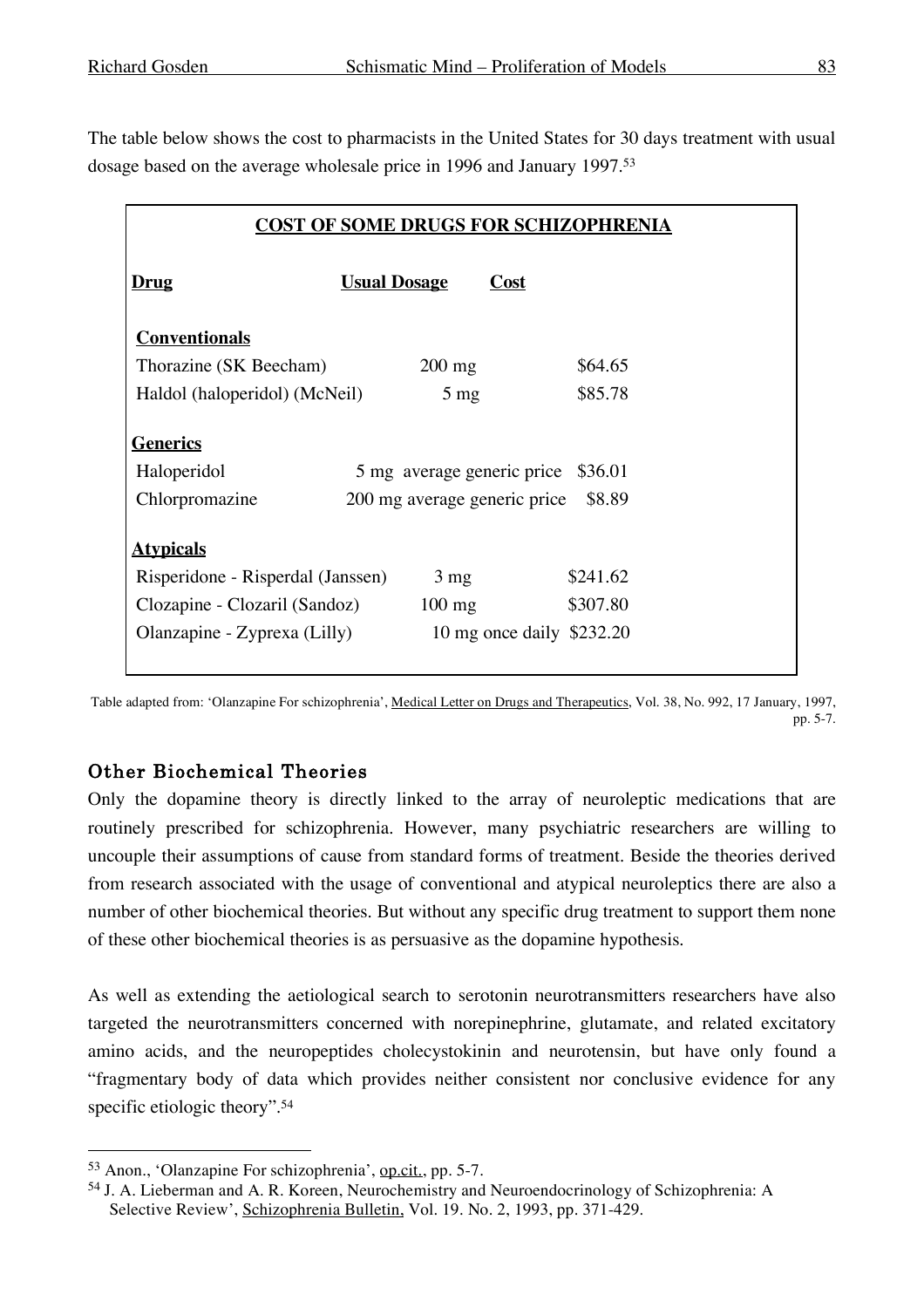It has also been argued that heightened concentrations of the neuromodulator phenylethylamine at the post-synaptic dopamine receptor could be involved in the aetiology of schizophrenia. A study carried out on Indian patients with paranoid schizophrenia has indicated a correlation<sup>55</sup> but the findings have not been confirmed.

Another neuromodulator theory involves a speculation that the system of nigral enkephalin peptides may be disordered in schizophrenia56 while another speculates that the source of the problem might be found with the regulation of opioid peptides. <sup>57</sup> A further neuromodulator theory is based on an assumption that there are essentially two states of mind  $-$  a cognitive processing mode and an analogical mode — and that noradrenergic (NE) neurons located in the locus coeruleus switches the mind to the analogical mode while dopaminergic (DA) neurons located in the ventral tegmental area alternatively switch the mind to the cognitive mode. It is proposed that schizophrenics with positive symptoms have an excess of NE and are therefore analogically inclined while schizophrenics with negative symptoms have an excess of DA which inclines them to the cognitive mode.58

There is a theory that a mechanism in the hippocampus might cause nicotinic stimulation of gamma-aminobutyric acid (GABA) which in turn could be the cause of the decreased responses of schizophrenics to repeated stimuli.<sup>59</sup> Essential fatty acids have also been linked to schizophrenia and there is indirect evidence of impaired metabolism of prostaglandin in schizophrenics.60 It has also been suggested that prostaglandin hyposensitivity resulting from a prostaglandin deficiency is a characteristic of schizophrenics.<sup>61</sup>

 <sup>55</sup> B. A. Davis, S. Shrikhande, V. P. Paralikar, S. R. Hirsch, D. A. Durden and A. A. Boulton, 'Phenylacetic Acid in CSF and Serum in Indian Schizophrenics', Progress in Neuro-Psychopharmacology & Biological Psychiatry, Vol. 15, No. 1, 1991, pp. 41-47.

<sup>56</sup> M. J. Iadarola, D. Ofri and J. E. Kleinman, 'Enkephalin, Dynorphin and Substance P in Postmortem Substantia Nigra from Normals and Schizophrenic Patients', Life Sciences, Vol. 48, No. 20, 1991, pp. 1919-1930.

<sup>57</sup> G. B. Stefano, B. Scharrer, T. V. Bilfinger, M. Salzet and G. L. Fricchione, 'A novel view of opiate tolerance', Advancements in Neuroimmunology, Vol. 6, No. 3, 1996, pp. 265-277.

<sup>58</sup> J. P. Tassin, 'NE/DA Interactions in Prefrontal Cortex and Their Possible Roles as Neuromodulators in Schizophrenia', Journal of Neural Transmission, Vol. 36, No. 1, 1992, pp. 35-62.

<sup>59</sup> S. Leonard, C. Adams, C. R. Breese, L. E. Adler, P. Bickford, W. Byerley, H. Coon, J. M. Griffith, C. Miller, M. Myles-Worsley, H. T. Nagamoto, Y. Rollins, K. E. Stevens, M. Waldo and R. Freedman, 'Nicotinic receptor function in schizophrenia', Schizophrenia Bulletin, Vol. 22. No. 3, 1996, pp. 431-445.

<sup>60</sup> D. F. Horrobin, 'The Relationship Between Schizophrenia and Essential Fatty Acid and Eiconsanoid Metabolism', Prostaglandins Leukotrienes & Essential Fatty Acids, Vol. 46, No. 1, 1992, pp. 71-77.

<sup>61</sup> H. Kaiya, 'Prostaglandin E1 Suppression of Platelet Aggregation Response in Schizophrenia', Schizophrenia Research, Vol. 5, No. 1, 1991, pp. 67-80.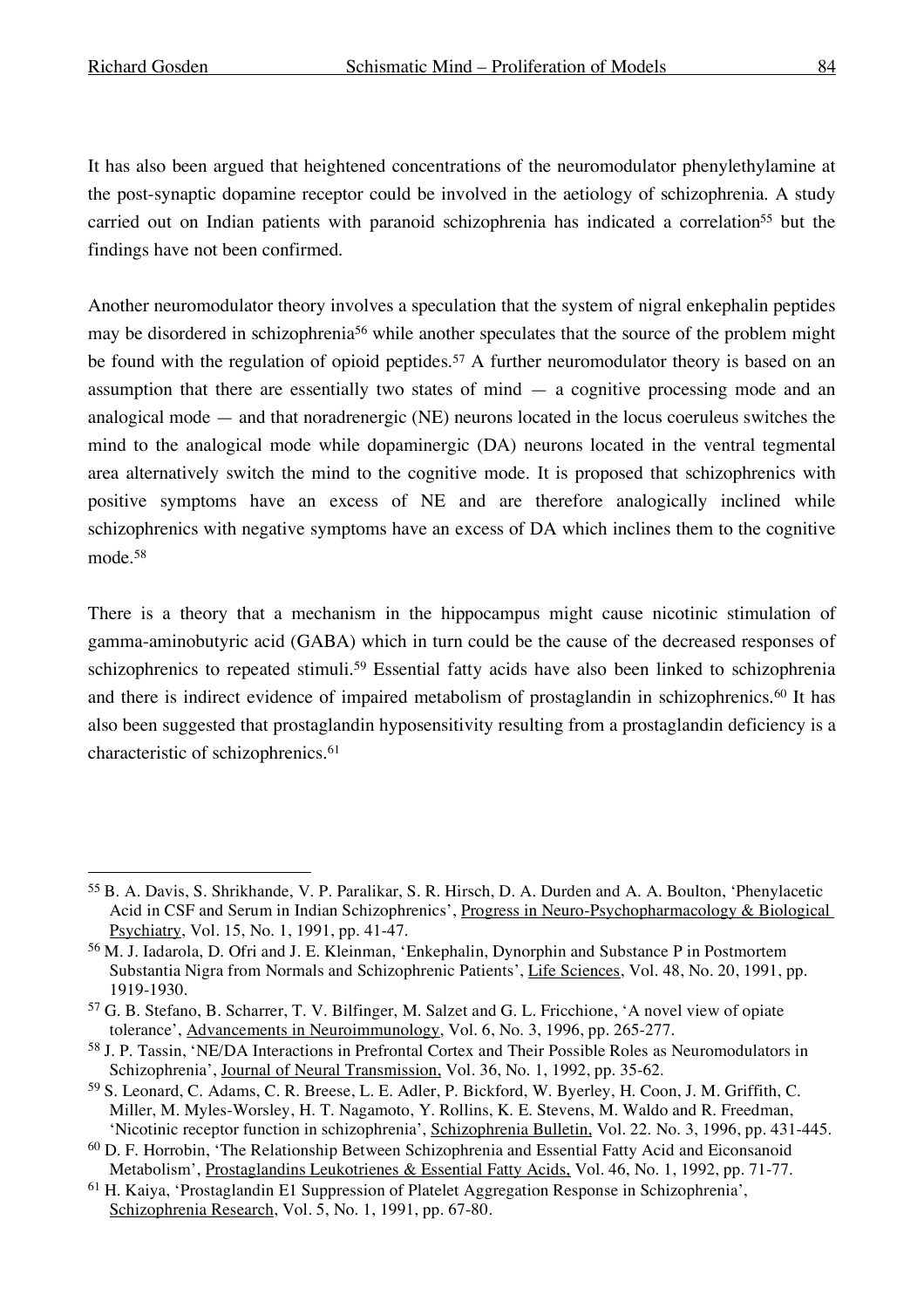There is also a theory about a possible imbalance in the relationship between dopamine and acetylcholine in the brains of schizophrenics<sup>62</sup> as well as theories arguing that histamine plays a role and that an impairment of the histamine receptors might be the cause. 63

The possible role of norepinephrine in schizophrenia has been extensively explored. One study found a purported link in the interaction between dopamine and norepinephrine. <sup>64</sup> The norepinephrine hypothesis is closely linked to the dopamine hypothesis since norepinephrine is thought to regulate dopamine and an excess of norepinephrine is possibly the cause of a dopamine excess.65 Other researchers have extended the dopamine/norepinephrine link with schizophrenia to include serotonin.66

The dopamine metabolite homovanillic acid (HVA) has also been found at abnormal levels in schizophrenics,<sup>67</sup> and even in the parents of schizophrenics.<sup>68</sup> But HVA is mainly used as an indirect tool to assess changes in dopamine levels<sup>69</sup> so this area of research is also still closely linked to the dopamine hypothesis.

#### Uncertainties in Schizophrenia Research

The search for a definitive link between biochemistry and schizophrenia goes on. But as with all the biological hypotheses, although they can be explored using various methods of 'hard' science, they must always rest on swampy ground. The swamp on which schizophrenia researchers have to base their theories is two-fold. On the one hand there is the subjectivity of the diagnostic process which means that the search for a biological common denominator amongst groups of schizophrenics is founded on the dubious assumption that all the members of a schizophrenic cohort will actually have a common denominator, other than a history of neuroleptic medication, that makes them

 <sup>62</sup> M. Lyon, N. Lyon and M. S. Magnusson, 'The Importance of Temporal Structure in Analysing Schizophrenic Behaviour: Some Theoretical and Diagnostic Implications', Schizophrenia Research, Vol. 13, No. 1, 1994, pp. 45-56.

<sup>63</sup> T. Nakai, N. Kitamura, T. Hashimoto, Y. Kajimoto, N. Nishino, T. Mita and C. Tanaka, 'Decreased Histamine H1 Receptors in the Frontal Cortex of Brains From Patients With Chronic Schizophrenia', Biological Psychiatry, Vol. 30, No. 4, 1991, pp. 349-356.

<sup>64</sup> D. P. van Kammen and M. Kelley, Dopamine and Norepinephrine Activity in Schizophrenia. An Integrative Perspective', Schizophrenia Research, Vol. 4, No. 2, 1991, pp. 173-191.

<sup>65</sup> D. P. van Kammen, 'The Biochemical Basis of Relapse and Drug Response in Schizophrenia: Review and Hypothesis', Psychological Medicine, Vol. 21, No. 4, 1991, pp. 881-895.

<sup>66</sup> J. N. Joyce, 'The Dopamine Hypothesis of Schizophrenia: Limbic Interactions With Serotonin and Norepinephrine', Psychopharmacology, Vol. 112, No. 1, pp. S16-S34.

<sup>67</sup> F. Amin, M. Davidson and K. L. Davis, "Homovanilic Acid Measurement in Clinical Research. A Review of Methodology', Schizophrenia Bulletin, Vol. 18, No. 1, 1992, pp. 123-148.

<sup>68</sup> J. Wei, H. M. Xu and Hemmings, 'Studies on Neurochemical Heterogeneity in Healthy Parents of Schizophrenic Patients', Schizophrenia Research, Vol. 10, No. 2, 1993, pp. 173-178.

<sup>69</sup> M. Davidson, R. S. Kahn, R. G. Stern, J. Hirschowitz, S. Apter, P. Knott and K. L. Davis, 'Treatment With Clozapine and Its Effect on Plasma Homovanillic Acid and Norepinephrine Concentrations in Schizophrenia', Psychiatric Research, Vol. 46, No. 2, 1993, pp. 151-163.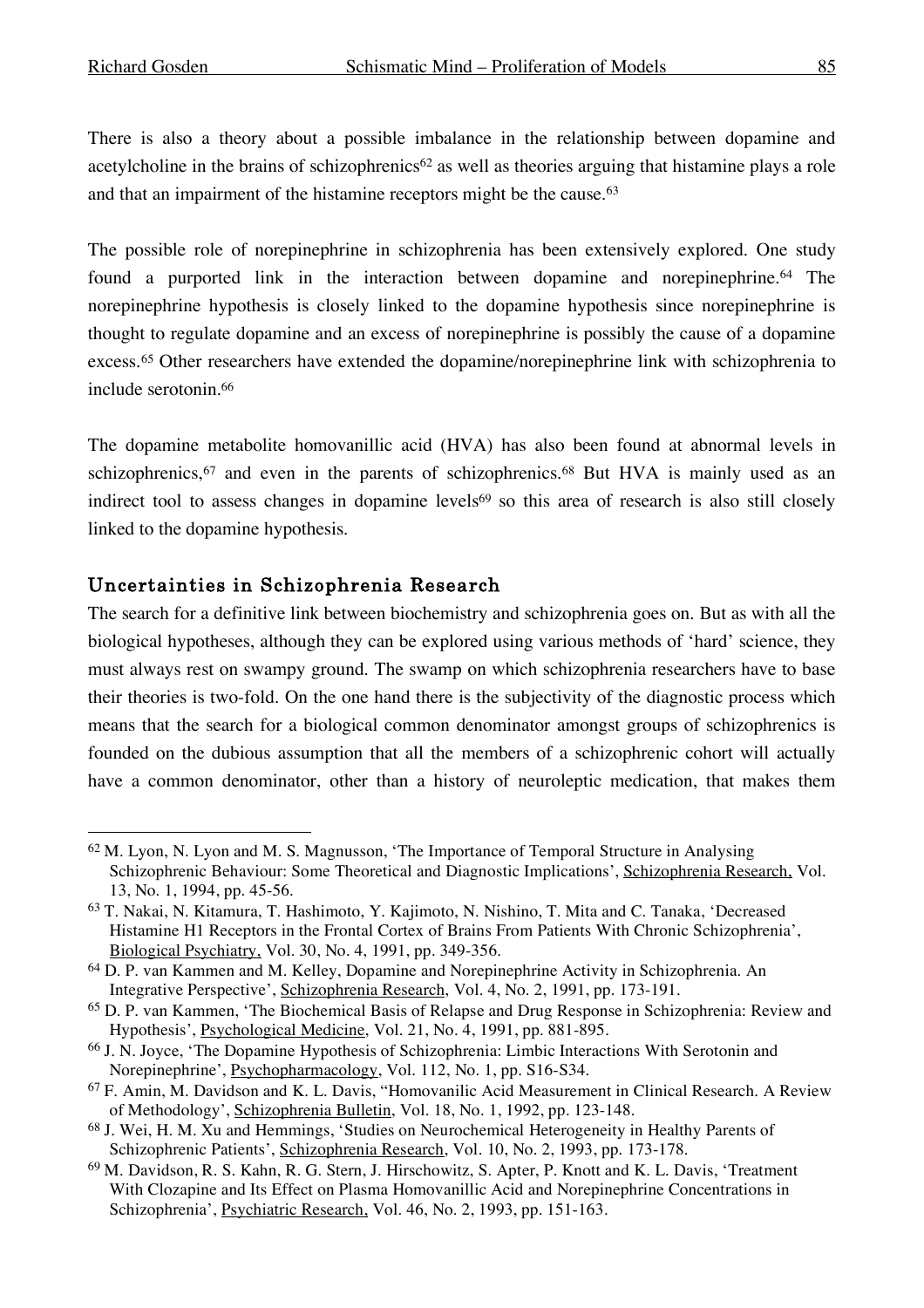different from normal people. Since there is no diagnostic certainty about schizophrenia there is also no certainty that a common aetiological factor has prior existence, which makes the quest for this common cause a tenuous enterprise. 70

The second problem is the history of neuroleptic medication which applies to practically all schizophrenics. Routine psychiatric practice normally requires that a person be medicated immediately upon diagnosis. This means that any group of schizophrenics which might be available to a scientific researcher will inevitably be comprised of people whose brain functioning has been modified by powerful chemicals. The subtle deviations from normal biochemistry and normal brain architecture that are detected by researchers can usually be better explained as artefacts of neuroleptic medication.71

This problem is readily apparent to researchers and, while most of them choose to ignore it and continue their research programmes as if it were not a factor, occasionally one researcher will add extra significance to findings by claiming to have carried out the research on schizophrenics who had no experience with neuroleptics.72 However, such claims consistently avoid describing how the groups of 'never-medicated' schizophrenics were assembled so there is some doubt about the validity of these claims. Occasionally, however, is it suggested that they were people recruited on first-admission entry to hospital. <sup>73</sup> This method of recruitment raises an interesting ethical question about a hospital admission procedure which requires people who are apparently in acute distress to undergo research testing before attention can be given to their own problems. <sup>74</sup> On top of this ethical problem there is also the doubt that a distressed person's treatment history can be accurately obtained from the person at the point of entry into hospital.

#### Brain Imaging

There are a number of brain imaging techniques commonly used in schizophrenia research. Some of these techniques are only useful for assessing the structure of the brain while others can assess both the structure and certain functions, like blood flow.75 The application of various forms of brain imaging to people who have been diagnosed with schizophrenia has allowed researchers to compare

 <sup>70</sup> David E. Sternberg, 'Schizophrenia', in A. James Giannini, The Biological Foundations of Clinical Psychiatry, Medical Examination Publishing Company, New York, 1986, p. 148.

<sup>71</sup> Breggin, op.cit., pp. 138-141.

<sup>72</sup> Monte S. Buchsbaum, 'Frontostriatal disorder of cerebral metabolism in never-medicated schizophrenics', JAMA, The Journal of the American Medical Association, Vol. 269, No. 17, 5 May, 1993, p. 2204.

<sup>73</sup> Jarmo Hietala, Erkka Syvalahti, Klaus Vuorio, Viljo Rakkolainen, Jorgen Bergman, Merja Haaparanta, Olof Solin, Mikko Kuoppamaki, Olli Kirvela, Ulla Ruotsalainen and Raimo K. R. Salokangas, 'Presynaptic dopamine function in striatum of neuroleptic-naive schizophrenic patients', The Lancet, 28 Oct, 1995, Vol. 346, No. 8983, pp. 1130-1132.

 $74$  For a discussion on the ethics of taking schizophrenics off medication to facilitate research see, W. T. Carpenter Jr., 'The risk of medication-free research', Schizophrenia Bulletin, Vol. 23, No. 1, 1997, pp. 11-18.

<sup>75</sup> Kaplan and Sadock, op.cit., p. 76.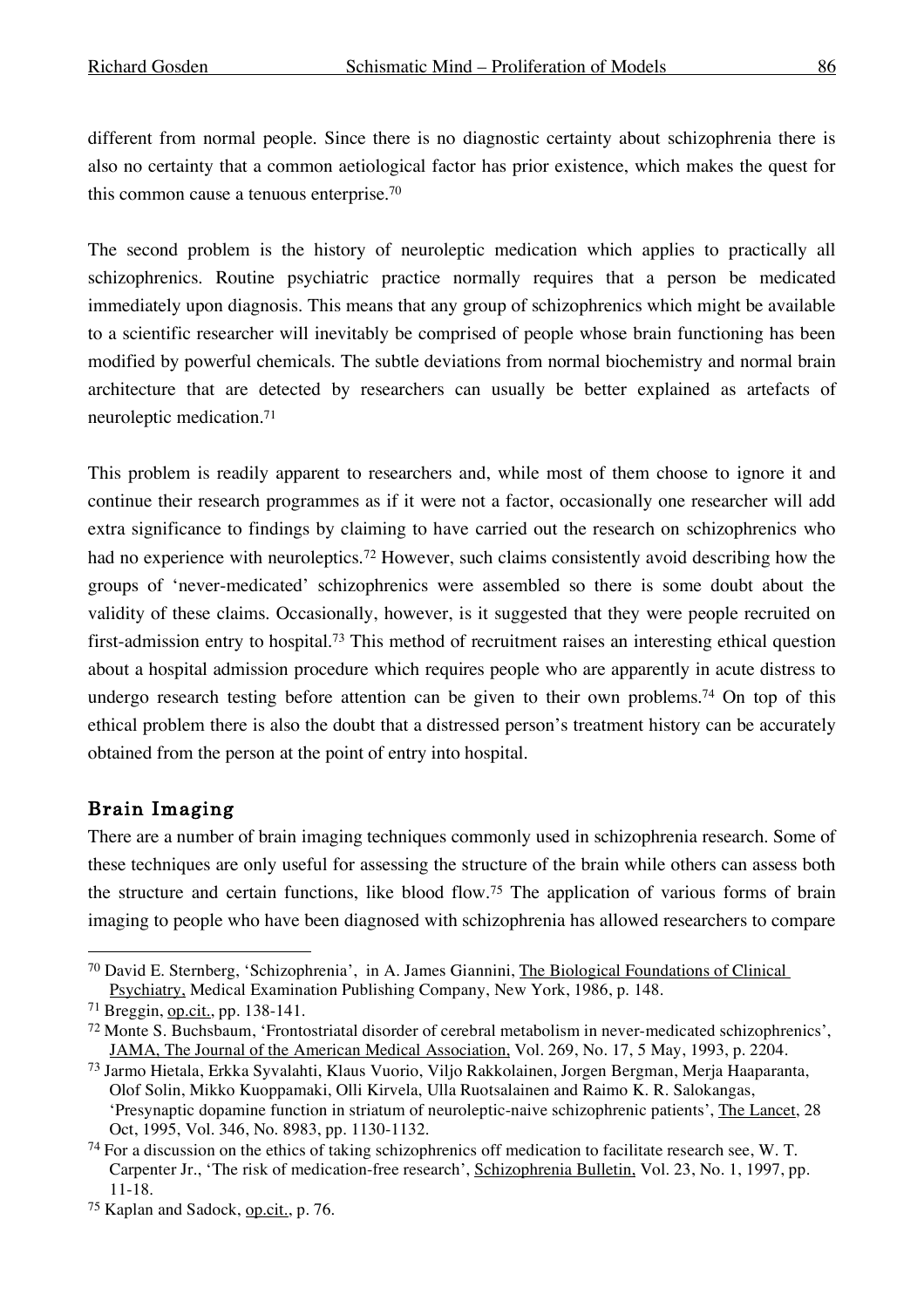the results with the brain-structure and the brain-functioning of normal people and to observe certain patterns of difference. These perceived differences have become the basis for a wide variety of hypotheses about the aetiology of schizophrenia.

Computed tomography (CT) is a method of x-raying living brains and is many times more sensitive than conventional radiography. In CT scanning x-ray photons are passed through the tissue under examination while the x-ray tube and the detector are rotated around the head as well as moved in parallel lines. The data that results from this process are entered into a computer which is programmed to provide a three dimensional reconstruction.76 This imaging can detect lesions on the brain. Schizophrenia studies have largely focussed on a perceived enlargement of ventricles, brain atrophy and unusual brain asymmetries. Although CT does not cause physical discomfiture patients are exposed to radiation by the process. 77

Magnetic resonance imaging (MRI) is not a form of x-ray and works on a different principle to that of CT. MRI applies a strong magnetic field to the brain under investigation which causes a realignment of hydrogen atoms. The realignment in turn causes an alteration to the radio frequency emitted by the hydrogen atoms and this alteration is read by a computer. The result is an image of the brain that is clearer and more complete than a CT scan but which is more expensive to produce.78 In schizophrenia research MRI is used for the same purposes as CT. One of the advantages of MRI is that a patient is not exposed to radiation by the process.79

Positron emission tomography (PET) is the most advanced and expensive form of brain imaging. It requires a patient to be dosed with glucose containing radioactive atoms. <sup>80</sup> Once the radioactive substance has reached the brain positrons are emitted which collide with electrons in the brain. The radio emission that result from this process can be detected by probes from a PET camera. The information is analysed by a computer and topographical maps of the brain are generated. It is possible to use PET to measure the number, and to assess the state, of neurotransmitters in the brain.81

Single photon emission computed tomography (SPECT) works in a similar way to PET in that a patient is required to be dosed with a radioactive substance. In the case of SPECT a single photon emitting isotope is used that generates activity in the brain which can be detected.<sup>82</sup> The resulting

 <sup>76</sup> Ibid., p. 78.

<sup>77</sup> Keltner, op.cit., p. 367.

<sup>78</sup> Ibid., p. 367.

<sup>79</sup> Kaplan and Sadock, op.cit., p. 79.

<sup>80</sup> Keltner, op.cit., p. 367.

<sup>81</sup> Kaplan and Sadock, op.cit., p. 84.

<sup>82</sup> Ibid., p. 84.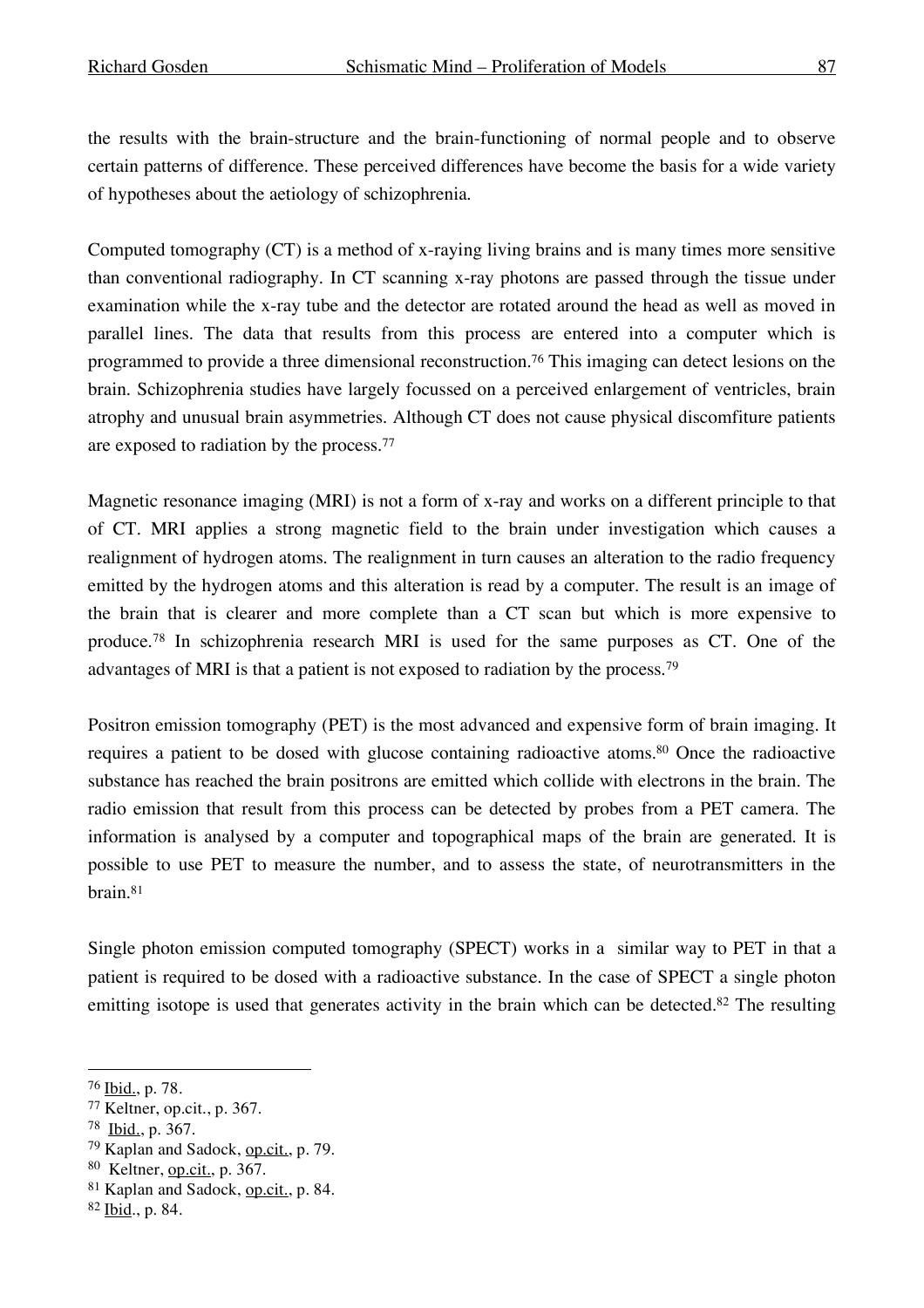data is processed by a computer and maps of the brain can be produced. SPECT results are not as detailed as those of PET scans but they are less expensive. 83

#### Scanning For Causes

Developments in brain imaging techniques have given rise to a growing body of speculation that the cause of schizophrenia will be found in abnormalities in the brain architecture of schizophrenics:

The kaleidoscopic images on PET scans suggest that there are structural defects in certain regions of schizophrenic brains which may lead them to process and retain information differently from healthy brains. Such alterations can produce behaviour from the extravagantly bizarre to intense withdrawal, prolonged apathy, and other emotional or affective disturbances. 84

This type of brain scanning has revealed that the ratio of blood in the frontal lobes, between the front and the back, is lower in the brains of schizophrenics than in the brains of normal people. This has led to speculation that it is frontal lobe dysfunction that causes the positive symptoms of schizophrenia. Another theory that has developed out of apparent abnormalities detected by brain scans is that the cause of schizophrenia is to be found is some kind of trauma that has been experienced in the womb. Brain scans have revealed,

increased amounts of cerebrospinal fluid (CSF) in the brain of many schizophrenics. A correspondingly slightly smaller brain volume has also been found. Since physical brain abnormalities do not progress further as the patient ages, levels of neuropathology may be present before birth. <sup>85</sup>

Apparent evidence from CT scans of degeneration in a particular part of the brain called the cerebellar vermis has contributed to a brain atrophy hypothesis for schizophrenia.86 MRI scans have indicated that schizophrenic brains have a smaller average volume of total brain tissue than do the brains of normal people. The smaller brain volume is also found to be offset by an increase in the volume of cerebrospinal fluid in schizophrenic brains. The frontal lobes is the area where specific decreases seem most apparent. These findings have led researchers to conclude that:

<sup>83</sup> Keltner, op.cit., p. 367.

<sup>84</sup> Anon., 'The anatomy of madness', Psychology Today, Vol. 25, No. 6, Nov-Dec, 1992, p. 16.

<sup>85</sup> Daniel R. Weinberger, 'From neuropathology to neurodevelopment', The Lancet, Vol. 346, No. 8974, 26 August, 1995, pp. 552-558.

<sup>86</sup> R. Sandyk, S. R. Kay and A. E. Merriam, 'Atrophy of the Cerebellar Vermis: Relevance to the Symptoms of Schizophrenia', International Journal of Neuroscience, Vol. 57, Nos. 3 and 4, 1991, pp. 205-212.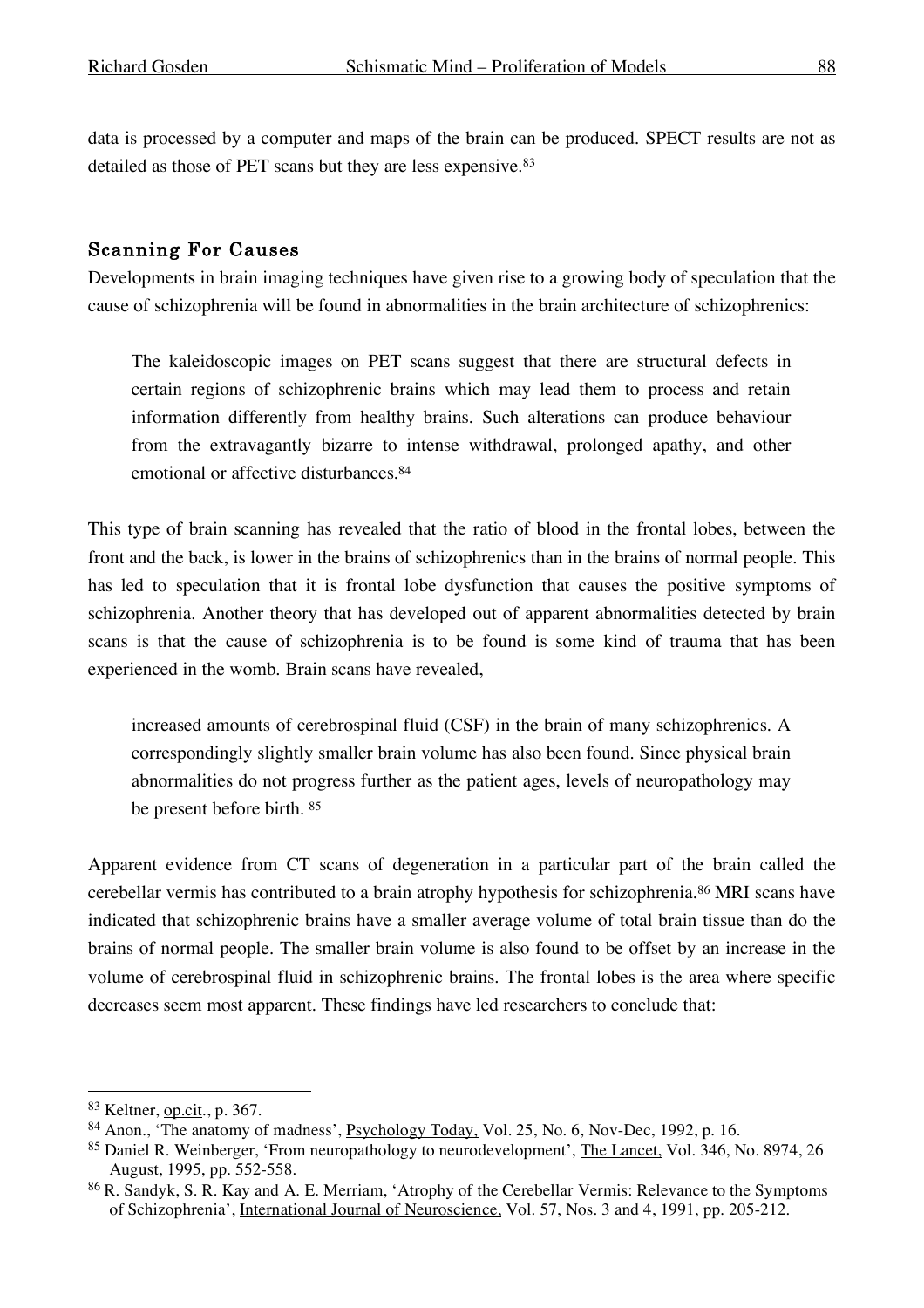In addition to the generalised brain abnormalities observed in schizophrenia, a regional abnormality may be present in frontal regions. Since the frontal lobes integrate multimodality information and perform a variety of 'higher' cognitive and emotional functions that are impaired in schizophrenia, the frontal abnormality noted is consistent with the clinical presentation of the illness. Impaired frontal function and a disruption in its complex circuitry (including thalamocortical projections) may explain why patients with schizophrenia often have significant deficits in formulating concepts and organising their thinking and behaviour. 87

There is no mention, however, in the description of this research as to whether the schizophrenics had been treated with neuroleptic medication prior to the MRI scans. It therefore has to be assumed that they had been medicated and that the findings might be artefacts of the treatment.

One group of researchers used MRI to scan the brains of 15 pairs of identical twins where one twin in each pair had schizophrenia. The schizophrenic twin in 14 of the 15 pairs was found to have enlarged ventricles. To deal with the problem of prior neuroleptic treatment the degree of ventricle enlargement was cross-checked to see if it correlated with the length of time the schizophrenic twins had been on medication: "Brain abnormalities were not more severe among the schizophrenics with a long history either of the disorder or of antipsychotic drug treatment. Thus, the changes appear linked directly to schizophrenia."88

These findings have led to speculations that early in brain development there might be some kind of viral infection, birth injury or autoimmune disorder which underlies abnormal brain development in schizophrenics. These abnormalities could go unnoticed until late adolescence when the central nervous system undergoes maturational changes. This is the time of life when the symptoms of schizophrenia most commonly emerge.

There are, however, significant problems with this type of assumption. One problem is that the possible contribution of neuroleptic medication to the abnormalities is not properly discounted simply by finding no correlation between the duration of medication and the degree of brain structure abnormality. This approach presupposes that if neuroleptics play a role then the longer they are used the greater would be the abnormality. But no evidence is supplied to support this assumption.

 <sup>87</sup> Nancy C. Andreasen, Laura Flashman, Michael Flaum, Stephan Arndt, Victor Swayze II, Daniel S. O'Leary, James C. Ehrhardt and William T. C. Yuh, 'Regional brain abnormalities in schizophrenia measured with magnetic resonance imaging', JAMA, The Journal of the American Medical Association, Vol. 272, No. 22, 14 December, 1994, pp. 1763-1770.

<sup>88</sup> B. Bower, 'Brain Anatomy Yields Schizophrenia Clues', Science News, Vol. 137, No. 12, 24 March, 1990, p. 182.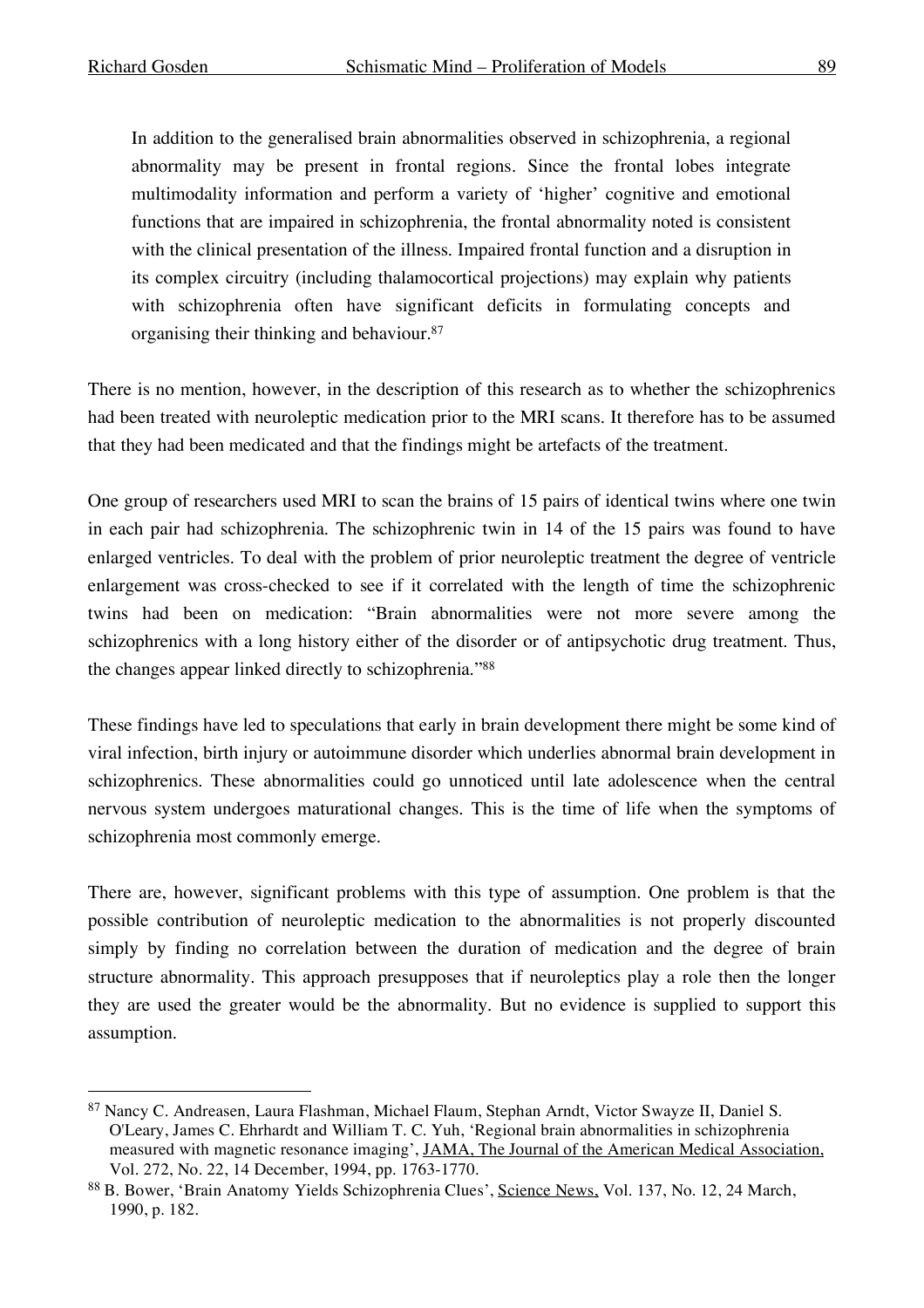Another problem is that in most groups of schizophrenics there are some schizophrenics who do not have large ventricles. One investigation found that it was only the males in a group of schizophrenics who had large ventricles.<sup>89</sup> On top of this it has been found that some people with Alzheimer's disease and others with manic depression also have large ventricles so that this abnormal feature is neither necessary for schizophrenia, nor is it associated solely with schizophrenia. 90

A medical scientist who reviewed the research literature on the neuropathology of schizophrenia in the early 1990s wrote:

Neuroscientific inquiry into this most devastating of mental illnesses is, then, bearing hard won fruit. Few would now dispute that a substantial proportion of patients with schizophrenia do indeed have consistent structural and physiological brain abnormalities. The challenges for research workers are to establish the specificity of these abnormalities to schizophrenia and to clarify the relations between biological, aetiological, and diagnostic heterogeneity. 91

But the above statement is riddled with complications and the sought-after heterogeneity that would positively define aetiology is still eluding the researchers. More recently the enlarged ventricles of schizophrenics have been associated with prenatal exposure to influenza,  $92$  but the evidence is equivocal.

### Infection Theories

The theory of an infectious organism as the cause of schizophrenia is not new. In the early decades of the 20th century between a quarter and a third of patients admitted to mental hospitals in industrialised countries were suffering from general paresis, a condition produced in the tertiary stage of syphilis.<sup>93</sup> For a long time there was considerable confusion within mental hospitals between people who manifested the symptoms of neurosyphilis and those who had schizophrenic symptoms.

The advent of penicillin in the 1940s seems to have focussed a belief amongst some psychiatric researchers that a similar infectious cause and medical remedy might be found for schizophrenia.

 <sup>89</sup> Ibid.

<sup>90</sup> Ibid.

<sup>&</sup>lt;sup>91</sup> L. S. Pilowsky, 'Understanding schizophrenia: structural and functional abnormalities of the brain are present in the condition', British Medical Journal, Vol. 305, No. 6849, 8 August, 1992, pp. 327-329.

 $92$  N, Takei, S. Lewis, P. Jones, I. Harvey and R. M. Murray, 'Prenatal exposure to influenza and increased cerebrospinal fluid spaces in schizophrenia', Schizophrenia Bulletin, Vol. 22, No. 3, pp. 521-534.

<sup>93</sup> Thomas Szasz, Schizophrenia: The Sacred Symbol of Psychiatry, Syracuse University Press, Syracuse, New York, 1976, p. 7.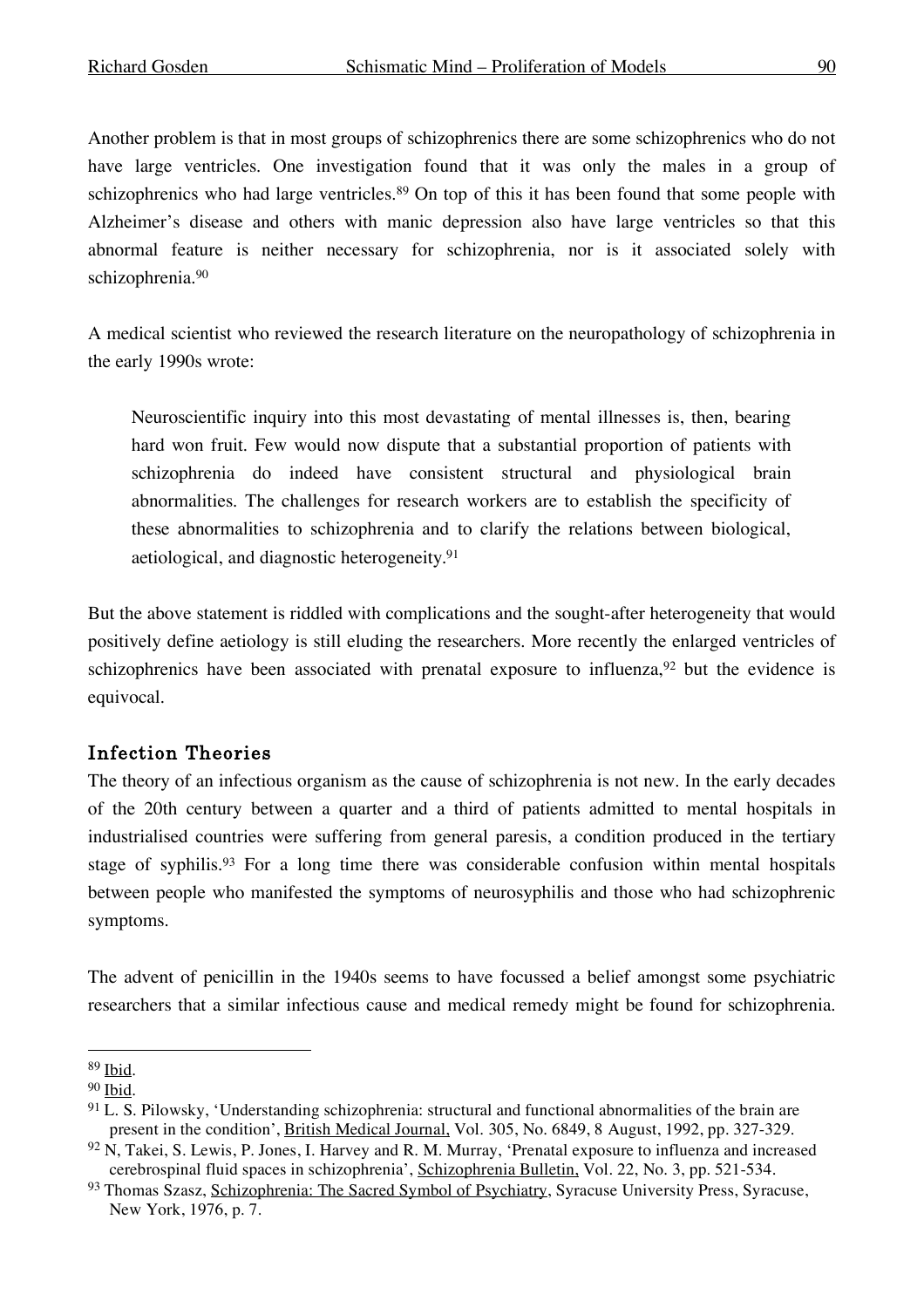Viral theories of aetiology are particular attractive to some researchers because they can tie up a number of loose ends like the perceived seasonality of schizophrenic births,<sup>94</sup> the difficulties some schizophrenic women are said to have in childbirth, the frequency of auditory hallucinations and an assumed genetic component of the disease. 95

The viral theories are essentially of two types: those which postulate an active but undetected virus that directly affects the brain and gives rise to unusual psychological phenomena; and theories which postulate a past infection that, although no longer active, caused abnormalities in brain development. Retroviruses have been suggested as the likely culprit for the first type of possibility but researchers have been unable to find any positive link between schizophrenia and this type of virus. <sup>96</sup> Borna disease was recently discounted as a virus that might be active in schizophrenics. 97

One explanation for the second type of possibility is that schizophrenia is linked to viral epidemics that have occurred prenatally. It is argued that schizophrenics might be part of a sub-population with special resistance to disease. Although the resistance itself may not be a factor of schizophrenia it might result in fetal vulnerability to hormonal disturbances during prenatal viral infection. This vulnerability might in turn lead to neurodevelopmental damage. It is further argued that if this were so then schizophrenia could be seen as one of the prices a population has to pay for surviving epidemics.<sup>98</sup>

Enthusiasm for the viral epidemic theory has recently focussed on polio. There seem to be a number of attractive features to the polio theory  $-$  a claimed decrease in numbers of schizophrenics coinciding with the advent of polio vaccine, a higher number of winter births confirming the possibility of second trimester infection in summer months, when polio is most active, and a higher incidence of schizophrenia amongst immigrants to the United Kingdom coinciding with higher incidence of polio in countries of origin. Once again it is postulated that prenatal infection with

<sup>94</sup> R. L. O'Reilly, 'Viruses and Schizophrenia', Australian & New Zealand Journal of Psychiatry, Vol. 28, No. 2, 1994, pp. 222-228.

<sup>95</sup> E. F. Torrey, 'Viral-Anatomical Explanation of Schizophrenia', Schizophrenia Bulletin, Vol. 17, No. 1, 1991, pp. 15-18.

<sup>96</sup> M. A. Coggiano, R. C. Alexander, D. G. Kirch, R. J. Wyatt and H. Kulaga, 'The Continued Search for Evidence of Retroviral Infection in Schizophrenic Patients', Schizophrenia Research, Vol. 5, No. 3, 1991, pp. 243-247.

<sup>97</sup> J. A. Richt, R. C. Alexander, S. Herzog, D. C. Hooper, R. Kean, S. Spitsin, K. Bechter, R. Schuttler, H. Feldmann, A. Heiske, Z. F. Fu, B. Dietzschold, R. Rott and H. Koprowski, 'Failure to detect Borna disease virus infection in peripheral blood leukocytes from humans with psychiatric disorders', Journal of Neurovirology, Vol. 3, No. 2, 3 April, 1997, pp. 174-178.

<sup>98</sup> G. Rubinstein, 'Schizophrenia, Infection and Temperature. An Animal Model For Investigating Their Interrelationships', Schizophrenia Research, Vol. 10, No. 2, 1993, pp. 95-102.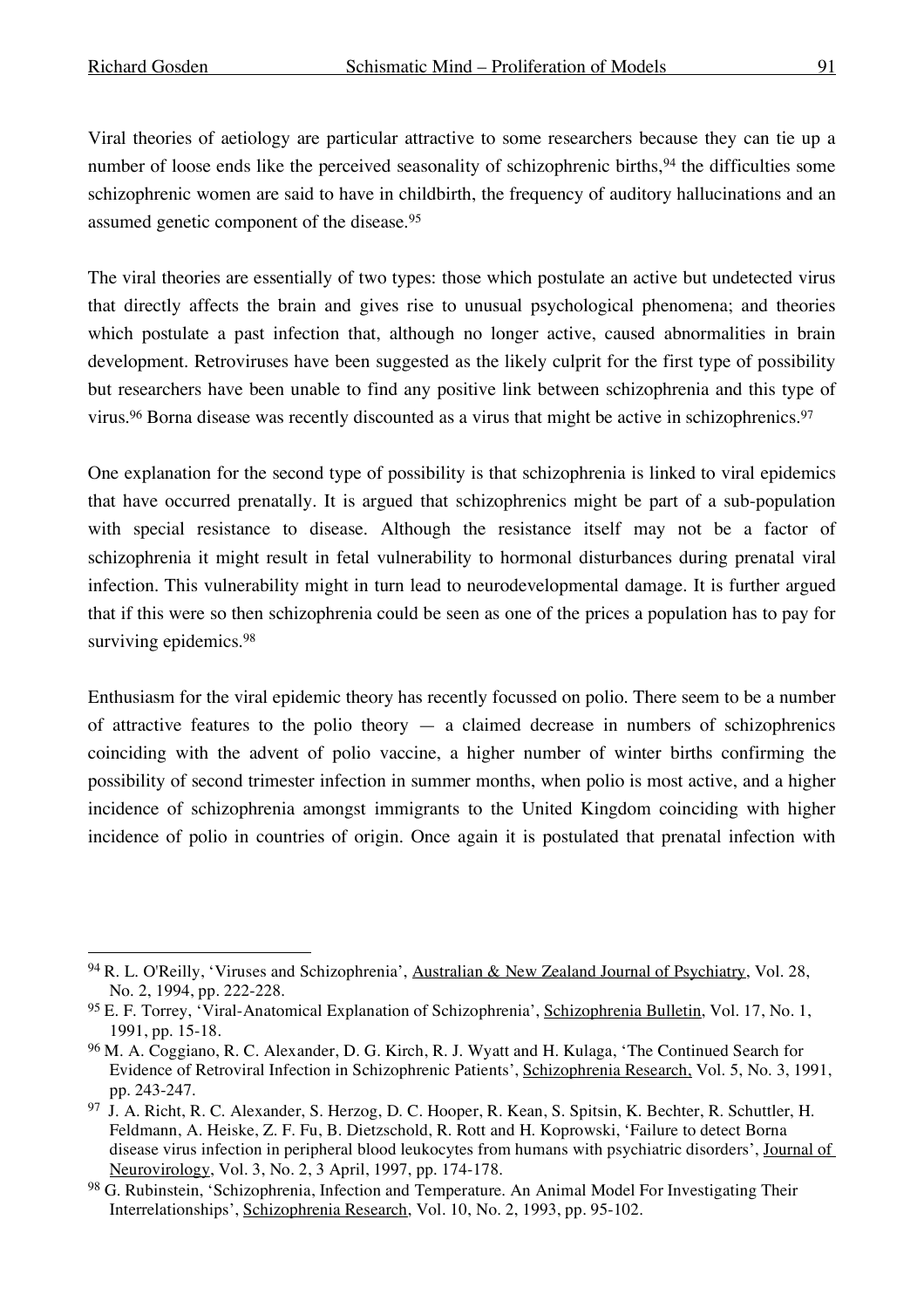polio might cause developmental problems in the brain that do not emerge until sexual maturity. 99 But no significant evidence has been found yet to provide confirmation for the polio hypothesis.

#### Nutrition

Nutrition is an area of speculation with a substantial following. Like the viral theories nutritional theories divide into theories that postulate prenatal nutritional deficiencies, causing developmental abnormalities, and theories arguing that a deficiency in the current diet of the patient is the cause. Whereas the first group of theories generally do not have a direct remedy, the second group often does. (These are usually in the form of dietary supplements. This form of 'treatment' does not give rise to human rights problems).

A considerable amount of research has focussed on historically recorded famines and these events have been used to explore a hypothesised link between the starvation of pregnant mothers and schizophrenia in offspring.100 The Dutch Winter Famine of 1944-1945 has provided Dutch researchers with the opportunity to explore this connection and one group has concluded that starvation during pregnancy can be a factor in the development of schizoid personalities in offspring.101

Researchers give four reasons for supporting the prenatal nutrition hypothesis: 1) the known effects of prenatal starvation are not incompatible with the observed features of schizophrenia; 2) brain abnormalities can develop as a result of these events; 3) general malnutrition has also been observed to cause abnormalities in areas of the brain that have been linked to schizophrenia; 4) it is known that proper prenatal nutrition is essential for the correct development of the fetal nervous system.102 But the circumstantial nature of this reasoning readily demonstrates that no hard evidence has yet been found to support this type of hypothesis. Indeed, it actually seems quite implausible when there appears to be no evidence of a higher incidence of schizophrenia in countries where malnutrition has been endemic for generations. Nevertheless this area seems particularly attractive to some researchers and the Dutch Winter Famine has been statistically linked to a two-fold increase in the risk of schizophrenia. 103

 <sup>99</sup> R. F. Squires, 'How a poliovirus might cause schizophrenia: <sup>a</sup> commentary on Eagles' hypothesis', Neurochemical Research, Vol. 22, No. 5, May, 1997, pp. 647-656.

<sup>100</sup> J. O. Davis and H. S. Bracha, 'Famine and schizophrenia: first-trimester malnutrition or second-trimester beriberi', Biological Psychiatry, Vol. 40, No. 1, 1 July, 1996, pp. 1-3.

<sup>101</sup> H. W. Hoek, E. Susser, K. A. Buck, . H. Lumey, S. P. Lin and J. M. Gorman, 'Schizoid personality disorder after prenatal exposure to famine', American Journal of Psychiatry, Vol. 153, No. 12, December, 1996, pp. 1637-1639.

<sup>102</sup> A. S. Brown, E. S. Susser, P. D. Butler, R. Richardson-Andrews, C. A. Kaufmann and J. M. Gorman, 'Neurobiological plausibility of prenatal nutritional deprivation as a risk factor for schizophrenia', Journal of Nervous and Mental Disorders, Vol. 184, No. 2, February, 1996, pp. 71-85.

<sup>103</sup> E. Susser, R. Neugebauer, H. W. Hoek, A. S. Brown, S. Lin, D. Labovitz and J. M. Gorman, 'Schizophrenia after prenatal famine. Further evidence', Archives of General Psychiatry, Vol. 53, No. 1, January, 1996, pp. 25-31.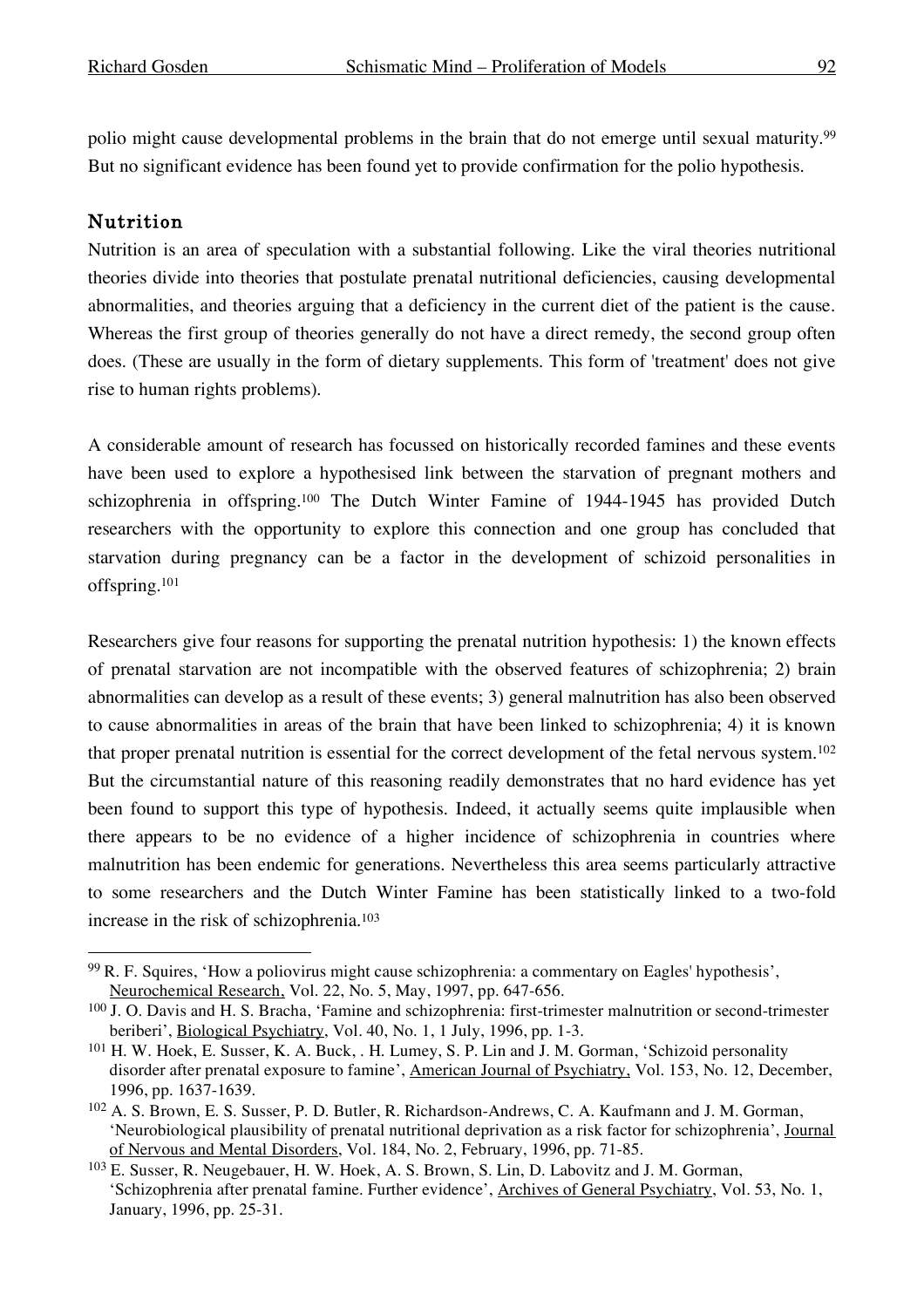Amongst the second line of nutritional theories, which argue that schizophrenia is caused by deficiencies in the diets of adult schizophrenics, one theory claims that low concentrations of PGE-1, n-6 fatty acids, vitamin C and zinc have been linked to schizophrenia and can be rectified with a high wheat diet. <sup>104</sup> But the recommendation for a high wheat diet directly contradicts information publicised recently by the Schizophrenia Association of Great Britain:

The kinds of cereal grain from products customarily eaten may be a factor in the production of psychiatric symptoms. There might be a relationship between schizophrenia and coeliac disease, a disease of known sensitivity to wheat and sometimes to milk. The wheat and rye-eating areas of the world have the highest incidence of schizophrenia, with oats and barley areas next, followed by the rice-eating areas (with approximately 60% of the incidence of the wheat areas). In sorghum and maize-eating areas the incidence of schizophrenia was approximately 25% of the wheat areas and in the highlands of New Guinea a practically nil incidence is found. Here no grains are eaten. William Philpott, an American psychiatrist, found that half his sample of schizophrenic patients could not tolerate milk and 64% were wheat sensitive.105

The confusion over whether wheat might have a beneficial or detrimental effect on people inclined towards psychosis is fairly typical of the many contradictions that surround schizophrenia. Perhaps this particular area of confusion might in part be explained by the well-known relationship between vitamin B12 deficiency and pellagra, a disease that effects the skin, the digestive and nervous systems, and which commonly presents with schizophrenia-like symptoms.

In 1937, Elvehjen identified niacin deficiency as the cause and niacin the cure for pellegra, after which large numbers of pellagra psychotics recovered and were found not to be schizophrenic. As a result of this discovery, niacin is now routinely added to bread.106

Despite this long-known association between vitamin B12 deficiency and psychotic symptoms contemporary researchers still occasionally announce its re-discovery. One recent example from Singapore reported a case study involving an observed link between vitamin B12 deficiency,

<sup>&</sup>lt;sup>104</sup> R. S. Smith, 'The GI T-lymphocyte theory of schizophrenia: some new observations', Medical Hypotheses, Vol. 37, No. 1, January, 1992, pp. 27-30.

<sup>105</sup> Brian Hyfryd, 'Neglect of the Body to the Detriment of the Patient: Management Notes', Journal of Nutritional & Environmental Medicine, Vol. 7, No. 1, March, 1997, pp. 47-53.

<sup>106</sup> James S. Howard, 'Requiem For Schizophrenia', Integrative Physiological & Behavioral Science, Vol. 31, No. 2, April-June 1996, pp. 148-155.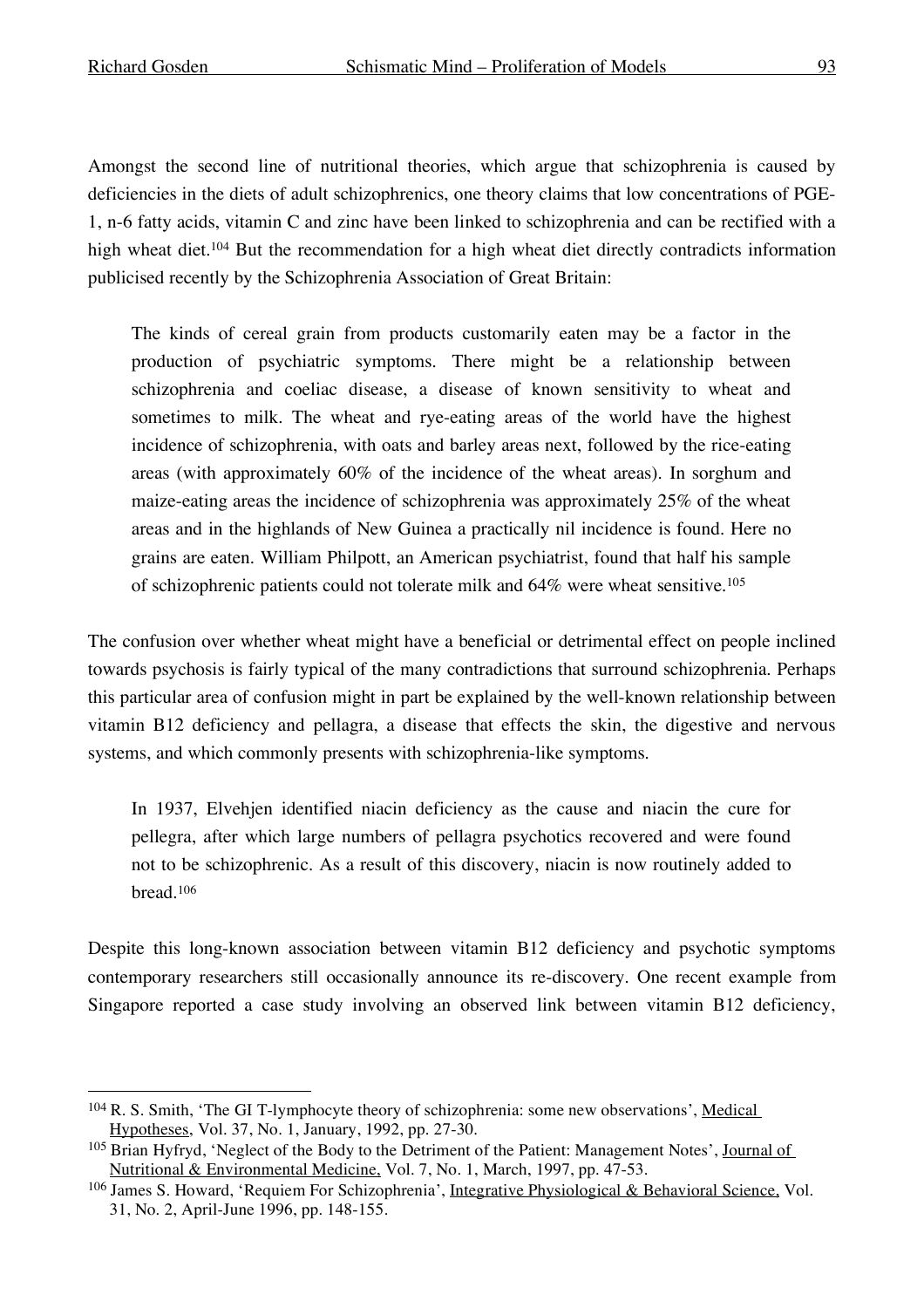anaemia and schizophrenia and recommended supplementing neuroleptic medication with a substance to compensate.<sup>107</sup>

#### Genetic Theories

Genetic theories underlie many of the biological theories since it is often assumed that only those people with a genetic vulnerability will manifest the neuropathological condition that causes schizophrenia, or succumb to the virus, or the malnutrition, that causes the neuropathology that in turn causes schizophrenia. Indeed, a genetic factor is fairly essential to give credibility to any biological explanation of aetiology because one of the few uncontested features of schizophrenia, to which most observers agree, is that schizophrenia tends to run in families. Without a plausible genetic argument the phenomenon of family propensity for schizophrenia might always be better explained by environmental causes.

The idea that a single dominant genetic component might be solely responsible — that there could be a 'schizophrenia gene' — has to be discounted by other observable phenomena. Breggin argues that when geneticists go in search of a dominant gene as the cause for a disease like Huntington's chorea the quest makes sense because there is prior knowledge from the set pattern of family inheritance that a dominant gene is responsible. <sup>108</sup> But this is clearly not the case with schizophrenia. Although there is a family association with schizophrenia, there is no set pattern of inheritance.

The prior existence of a logical refutation of any claims to have discovered a 'schizophrenia gene' has not deterred some genetic researchers from embarking on the quest and occasionally announcing success. In 1988 it was announced that chromosome 5 was the site of the schizophrenia gene: "For the first time, scientists have obtained evidence that a specific chromosome mutation contains a gene predisposing its bearers to schizophrenia and closely related mental disorders". 109

The announcement was made in the November 10, 1988 issue of Nature and a refutation came so swiftly it was even published in the same edition of the same journal:

Another study in the same NATURE indicates, however, that schizophrenia is too complex to result from a single gene. Psychiatrist James L. Kennedy of Yale University and his co-workers report that the same region of chromosome 5 is unrelated to schizophrenia in several generations of a large Swedish family. The researchers suggest

 <sup>107</sup> S. M. Ko, and T. C. Liu, 'Psychiatric syndromes in pernicious anaemia — <sup>a</sup> case report', Singapore Medical Journal, Vol. 33, No. 1, February, 1992, pp. 92-94.

<sup>108</sup> Breggin, op.cit., p. 122.

<sup>&</sup>lt;sup>109</sup> Bruce Bower, 'Schizophrenia: genetic clues and caveats', Science News, Vol. 134, No. 20, 12 Nov, 1988, p308.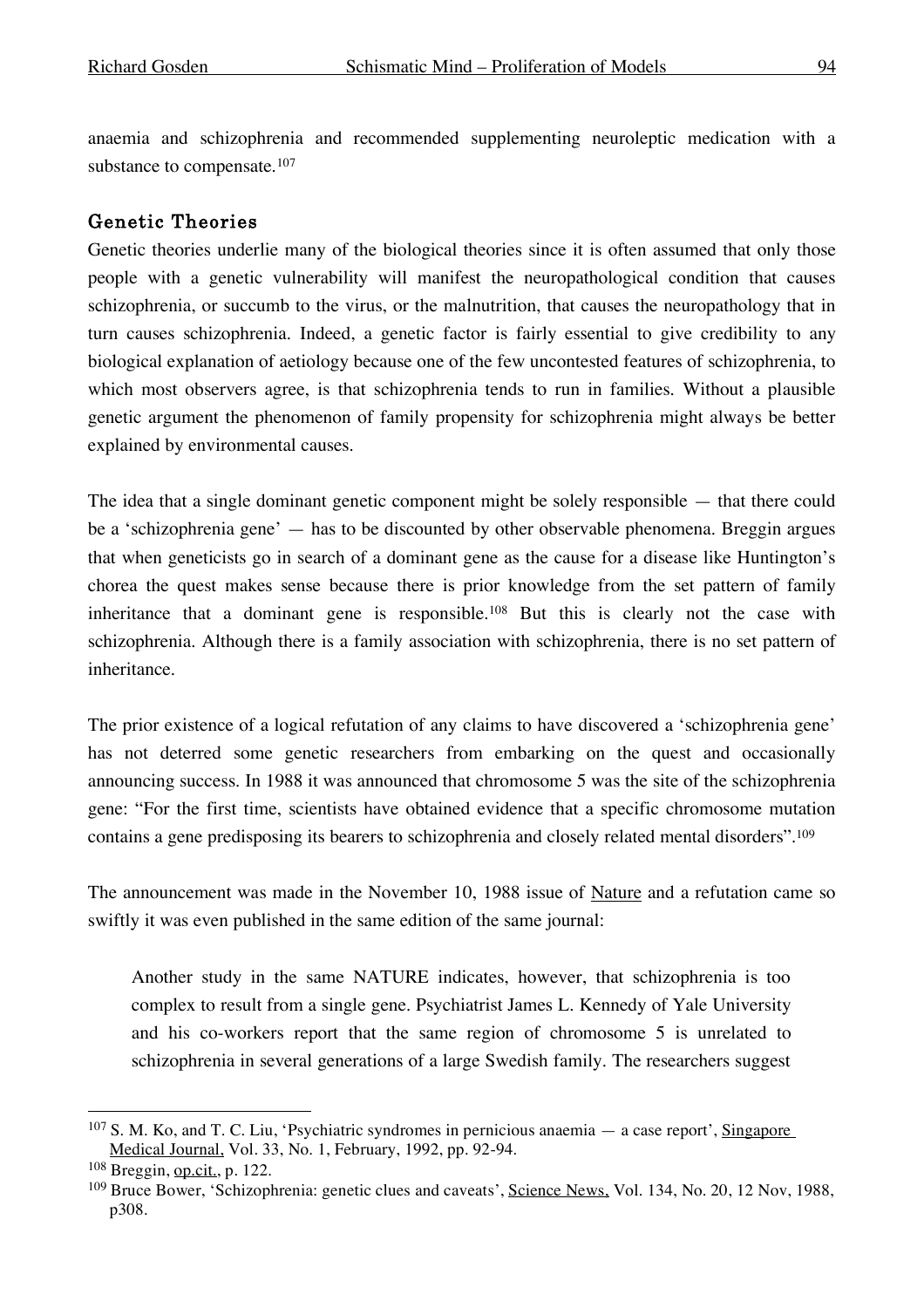there may be several genes, each causing a different biochemical abnormality, that together result in a 'final common pathway' to schizophrenia. 110

More recently the search for the schizophrenia gene has concentrated on Irish families and in 1995,

a team of scientists headed by Scott Diehl of the National Institute of Health found a specific region of Chromosome 6 that appears to contain a gene for the disorder. "If our finding holds up, it means that, contrary to what a lot of researchers have thought, there is at least one major gene that predisposes a person to schizophrenia," said Diehl. 111

The equivocal statement, "If our finding holds up," was a definite warning that Diehl himself was uncertain about the claims he was making for Chromosome 6. Ten days later the reason for this uncertainty was revealed. It seems that Diehl had published the results of work he had been engaged in as a junior research scientist at the Medical College of Virginia under the direction of Dr. Kenneth Kendler. But Diehl had moved on to another research facility in 1993. A simmering dispute had continued between Diehl and Kendler between 1993 and 1995 over whether Diehl had any rights to the research he had undertaken while working for Kendler. Diehl's 1995 announcement of having discovered the schizophrenia gene turned out to be a pre-emptive strike to claim ownership of the intellectual property. But it seems that Diehl had only completed 10% of the gene mapping work envisioned in Kendler's research scheme and Diehl's article only described preliminary findings. At stake were millions of dollars of research funding to complete the project. 112

Many genetic researchers were not convinced that Kendler and Diehl are even on the right track in pursuing chromosome 6. Some researchers have targeted chromosome 22 as being the most likely site for the schizophrenia gene.<sup>113</sup> Most genetic research, however, now assumes that there is no single schizophrenia gene and that a variety of separate genetic factors are involved.<sup>114</sup>

 <sup>110</sup> Ibid.

<sup>&</sup>lt;sup>111</sup> Mark Bowden, 'Study finds evidence for gene that may help cause schizophrenia,, Knight-Ridder/Tribune News Service, 1 May, 1995 p. 501.

<sup>112</sup> Mark Bowden, 'Top human geneticists argue over ownership of schizophrenia research', Knight-Ridder/Tribune News Service, 11 May, 1995, p. 511.

<sup>113</sup> K. C. Murphy, A. G. Cardno and P. McGuffin, 'The molecular genetics of schizophrenia', Journal of Molecular Neuroscience, Vol. 7, No. 2, 1996, pp. 147-157.

<sup>114</sup> Peter McGuffin, Michael J. Owen and Anne E. Farmer, 'Genetic basis of schizophrenia', The Lancet, Vol. 346, No. 8976, 9 September, 1995, pp. 678-683.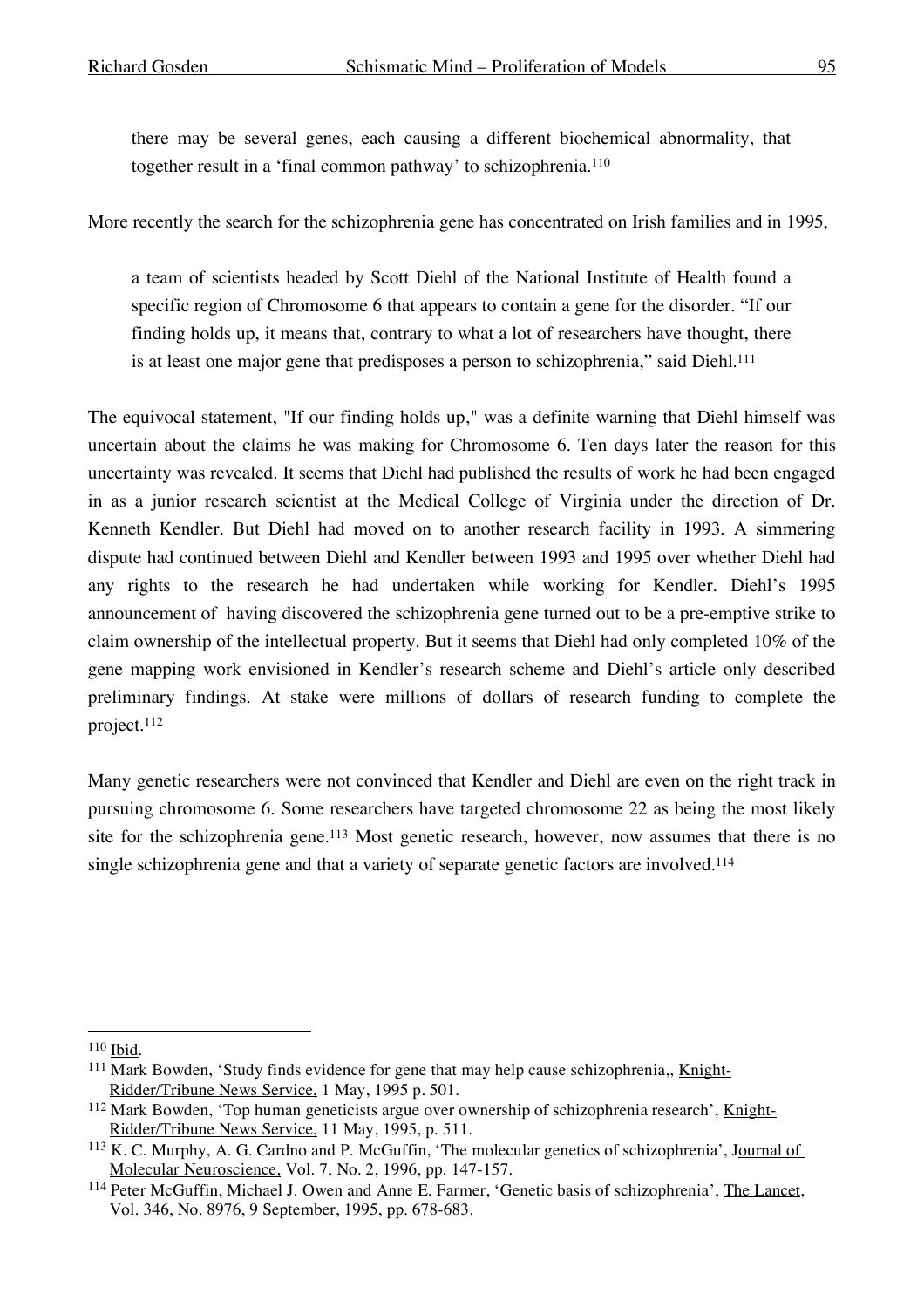The basis for the genetic theory is a well-observed pattern of psychiatric morbidity in the families of people with schizophrenia. <sup>115</sup> Psychiatric textbooks routinely present these concordance rates as being established genetic risk factors for schizophrenia.

| <b>Genetic Risk for Schizophrenia</b> |       |  |  |  |
|---------------------------------------|-------|--|--|--|
| Identical twin affected               | 50%   |  |  |  |
| Fraternal twin affected               | 15%   |  |  |  |
| Brother or sister affected            | 10%   |  |  |  |
| One parent affected                   | 15%   |  |  |  |
| Both parents affected                 | 35%   |  |  |  |
| Second-degree relative affected 2-3%  |       |  |  |  |
| No affected relative                  | $1\%$ |  |  |  |

**Source:** Norman L. Keltner, 'Schizophrenia and Other Psychoses', in Norman L. Keltner, Lee Hilyard Schwecke and Carol E. Bostrom, eds., Psychiatric Nursing, Mosby, St. Louis, 1995, p. 368.

These concordance rates, however, can also support arguments for an environmental cause. In cases, for instance, where one or both parents have schizophrenia it can be argued that it is not the transmission of genes that passes the condition on to offspring but rather bad parenting. Similarly, if one child develops schizophrenia due to an environmental cause in family life then it is likely other children in the family will also be affected in the same way.116

This exploitation of concordance research by advocates for an environmental cause has prompted genetic researchers to explore the concordance rates of siblings who have been reared separately. The adoption studies that are most frequently cited, however, are quite old dating back to the 1960s and 1970s. Of these the most important was published in 1975 by a team led by Seymour Kety.117

The Kety study was sponsored by the National Institute for Mental Health in the United States and involved locating Danish schizophrenics who had been adopted as children, before their schizophrenia had become apparent. Denmark was chosen because of the efficiency of the official system of record-keeping. The second step to the investigation required locating and psychiatrically assessing the biological relatives of the adopted schizophrenics to see if there was a higher incidence of schizophrenia amongst them than there was amongst the relatives of a control group of

 <sup>115</sup> S. L. Varma, A. M. Zain and S. Singh, 'Psychiatric morbidity in the first-degree relatives of schizophrenic patients', American Journal of Medical Genetics, Vol. 74, No. 1, 21 February, 1997, pp. 7-11.

<sup>116</sup> P. J. Tienari and L. C. Wynne, 'Adoption studies of schizophrenia', Annals of Medicine, Vol. 26, No. 4, August, 1994, pp. 233-237.

<sup>117</sup> S. S. Kety, D. Rosenthal, P. H. Wender, et al, 'Mental illness in the biologic and adoptive families of adoptive individuals who have become schizophrenic: a preliminary report based on psychiatric interviews', in R. Fieve, D. Rosenthal and H. Brill, eds, Genetic Research in Psychiatry, John Hopkins University Press, Baltimore, 1975, pp. 147-165.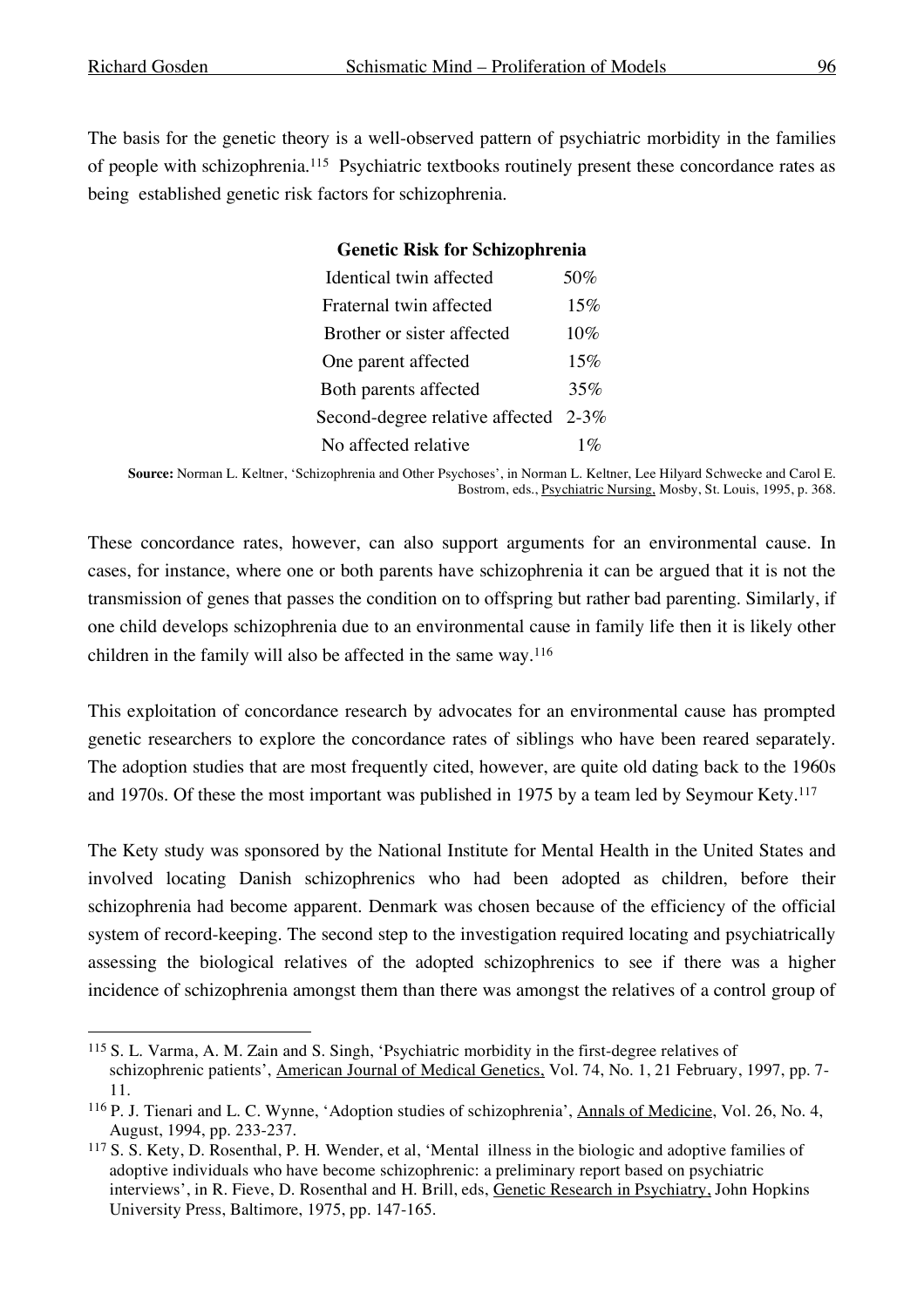non-schizophrenic adoptees. The findings showed that schizophrenia and 'schizophrenia spectrum' disorders were more prevalent amongst the relatives of the schizophrenic adoptees and this was taken to be positive evidence of a genetic link for schizophrenia. 118

However, this study has been severely criticised. Claims have been made that there was a double sleight-of-hand involved in the presentation of the results. <sup>119</sup> Whereas there was no increase in schizophrenia amongst the close relatives — mothers, fathers, sisters and brothers — there was an increase amongst paternal half-siblings. But this increased incidence was all contained within one large family.

Furthermore, the increase was largely due to the inclusion of 'schizophrenia spectrum' disorders in the comparative study. DSM II was used to define the relevant range of disorders and this edition of the manual included a category, which has since been dropped, called 'latent schizophrenia'. This was a supposed tendency towards schizophrenia without a history of psychosis. It was similar to the Soviet concept of 'sluggish schizophrenia' and almost anybody could be fitted into it. Fourteen of a total of eighteen half-siblings diagnosed with schizophrenia spectrum disorders only had this latent form.

Breggin argues that the four cases of full-blown schizophrenia within the one family could be best explained by an environmental cause, perhaps sexual abuse. He dismisses the cases of latent schizophrenia as irrelevancies.

Adoption studies have also been severely criticised because of concerns that adoption practices may have been influenced by eugenics policies in the countries where the most influential adoption studies were carried out. Jay Joseph<sup>120</sup> has analysed the development of eugenics policies, and their translation into laws sanctioning sterilisation of mentally ill people, in Denmark, Finland and Oregon. He argues that a number of adoption studies undertaken in Denmark in the 1960s and 1970s, others undertaken in Finland in the 1970s and 1980s, and another in Oregon in the 1960s, all used schizophrenic adoptees who were placed for adoption at a time when eugenics legislation was in force.

Jay's argument is that adoption agencies would have been influenced by eugenics policies in regard to the type of families children were placed in. If a child who was given up for adoption had a natural mother who had schizophrenia, or if there was any known mental illness in the family of the mother or father, then the child would most likely have been placed in a family of lower

 <sup>118</sup> Black et al., op.cit., p. 379.

<sup>119</sup> Breggin, op.cit., pp. 118-121.

<sup>120</sup> Jay Joseph, 'The Genetic Theory of Schizophrenia: A Critical Overview', Ethical Human Sciences and Services, Vol. 1, No. 2, 1999, pp. 119-145.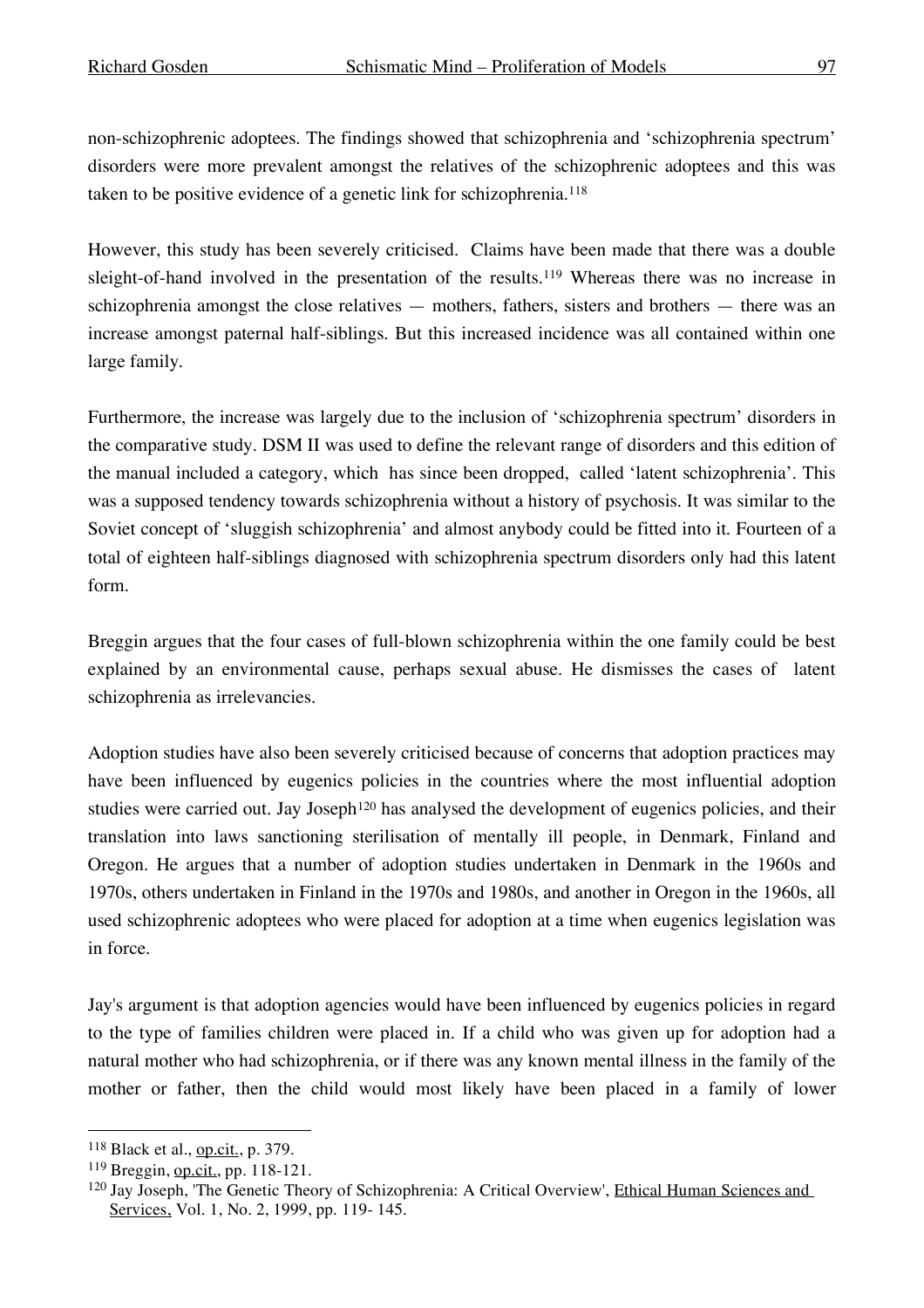socio/economic status. This in turn would have increased the likelihood that these children would have been reared in a more stressful environment, and they would therefore have been more likely to develop schizophrenia. Jay concluded:

If all schizophrenia adoption studies are considered in the context of the social and political environments from which they obtain their participants, the following can be concluded: The great majority of adoptees under investigation by the schizophrenia adoption studies were given up for adoption at a time when the compulsory sterilisation of "schizophrenics" for eugenics purposes was permitted by law in the country or state in which their adoptions took place (Denmark, Finland, Oregon). Leaving aside all other problems, the evidence suggesting that the selective placement of adoptees occurred in these studies is reason enough to disregard their findings until evidence can be produced that such placements did not occur. 121

The most persuasive evidence for a genetic link comes from the study of concordance rates in twins. The twin method is widely used to determine whether a particular trait has any connection with genetic inheritance. The method involves comparing the concordance rates of monozygotic (MZ) twins (one egg, identical) with concordance rates of dizygotic (DZ) twins (two egg, fraternal). In schizophrenia studies these comparisons are confined to twins where both members have been reared together. The object is to determine whether the 100% genetic concordance of monozygotic twins, compared to the 50% genetic concordance of dizygotic twins, reflects in similarly divergent concordance rates for schizophrenia. The results are quite impressive.

When the results are pooled of 14 twin studies conducted between 1928 and 1998 the pooled concordance rates for monozygotic twins is 44% compared to 9% for dizygotic twins.122 At first glance this offers convincing evidence for a genetic factor in schizophrenia. However, critics of the studies point to two major problems with this approach. The first is that the studies themselves all have methodological problems. The most serious of these methodological problems are the familiar ones concerning diagnostic criteria and subjective methods of diagnosis for schizophrenia. It is pointed out that all of these studies were undertaken by researchers who set out to confirm the genetic hypothesis and that in most cases non-blinded diagnostic procedures were used. Given the subjective nature of schizophrenia diagnosis this gives rise to concerns that diagnoses might have been inflated for one group and deflated for the other.

The other major problem concerns the possibility that concordance rates might have been confounded by environmental factors. Analysis of the studies has shown that, although there is no

 <sup>121</sup> Ibid., p. 136.

<sup>122</sup> Ibid., p. 123.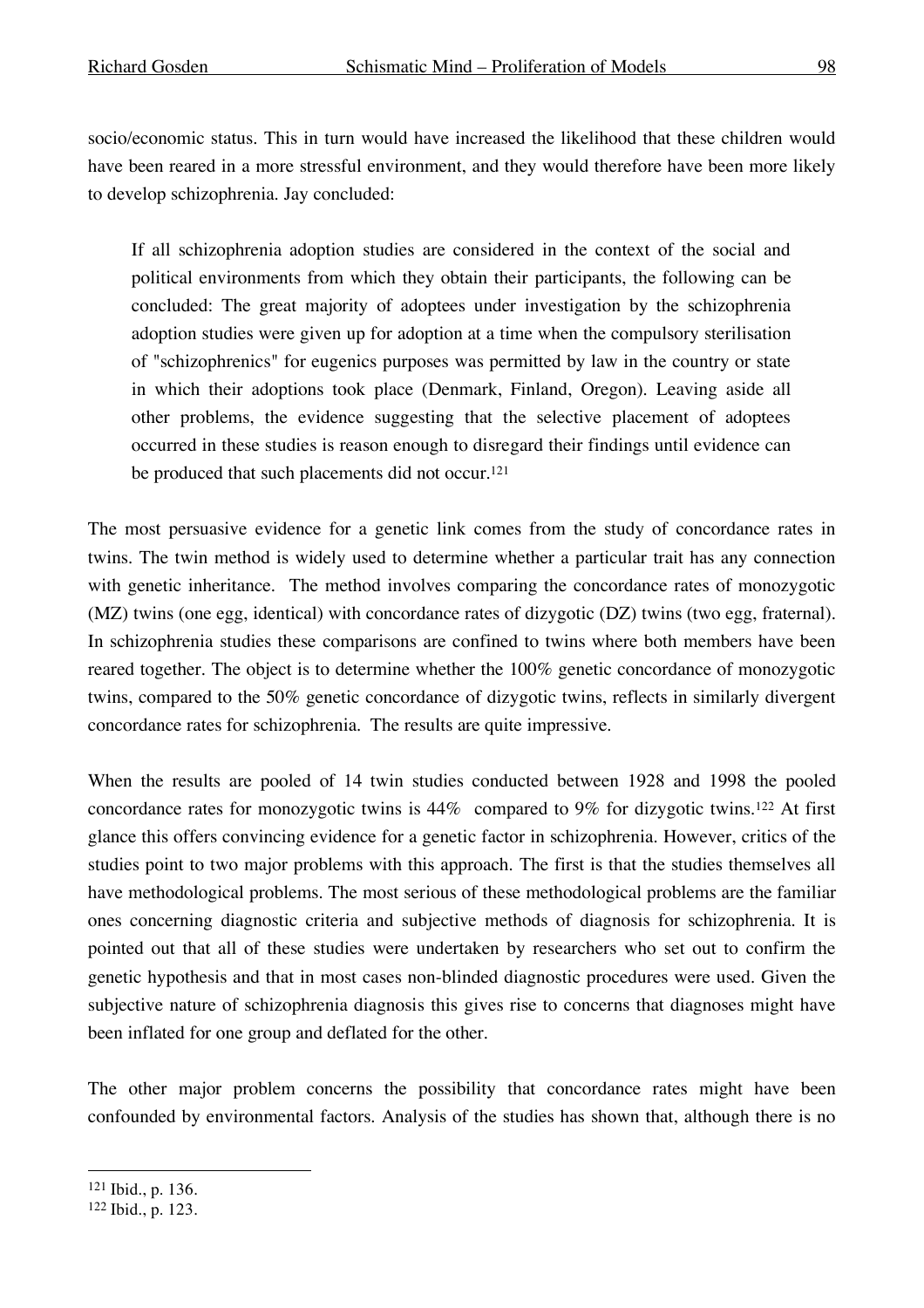sex-link to the genetic hypothesis for schizophrenia, the twin studies show a distinct pattern of sexlinked concordance: "female MZ pairs were more concordant than male MZ pairs; female DZs were more concordant than male DZs; DZ same sex-sex twins were more concordant than opposite-sexed DZs; and DZ twins were more concordant than ordinary siblings, despite sharing the same genetic relationship". 123

These results suggest that something other than genes is responsible for the concordance patterns. It is suggested that the most likely explanation is that family environments tend to compress the identities of twins so that they experience a phenomena called "ego-fusion".124 This occurs as a result of families endeavouring to treat them equally which often means duplication of clothing and experience. The more similar the twins are, whether MZs or same sex, the more duplicated their experience tends to be. The result is that if one twin experiences madness the other will have a propensity to follow depending on their history of duplicated experience: "It is therefore concluded that there is no reason to accept that the twin method measures anything other than the environmental differences distinguishing identical and fraternal twins".125

It is not only the gene sceptics who warn about excessive optimism pervading the genetic quest. Some of the leading researchers in the field also find it occasionally necessary to tone down the rhetoric in order to keep the issue in perspective:

The search for genes of major effect in schizophrenia, however, is premised not so much on hard evidence that they exist, as on the absence of evidence that they do not. .... Recent work suggests that such genes of major effect exist in other common disorders, but linkage studies in schizophrenia must still be regarded as acts of faith. Clearly, therefore, we must explore both avenues and continue to apply to schizophrenia a range of sophisticated techniques that do justice to the intricacies of the problem. 126

# Theories of an Environmental/Experiential Aetiology

Enviro/experiential theories are very different to biological theories. They begin from an altogether different premise. Biological theories largely disregard or discount any concept of mind, preferring instead to assume that abnormalities of thought are caused by abnormalities in brain functioning. Enviro/experiential theories, on the other hand, are based on the concept that the symptoms of schizophrenia are manifestations of a person's mind, rather than their brain.<sup>127</sup>

 <sup>123</sup> Ibid., p. 126.

<sup>124</sup> Ibid.

<sup>125</sup> Ibid., pp. 136-137.

<sup>126</sup> Michael Owen and Peter McGuffin, 'The molecular genetics of schizophrenia: blind alleys, acts of faith, and difficult science', British Medical Journal, Vol. 305, No. 6855, 19 September, 1992, pp. 664-666.

<sup>&</sup>lt;sup>127</sup> Silvano Arieti, 'From schizophrenia to creativity', American Journal of Psychotherapy, Vol. 33, No. 4, October, 1979, pp. 490-505.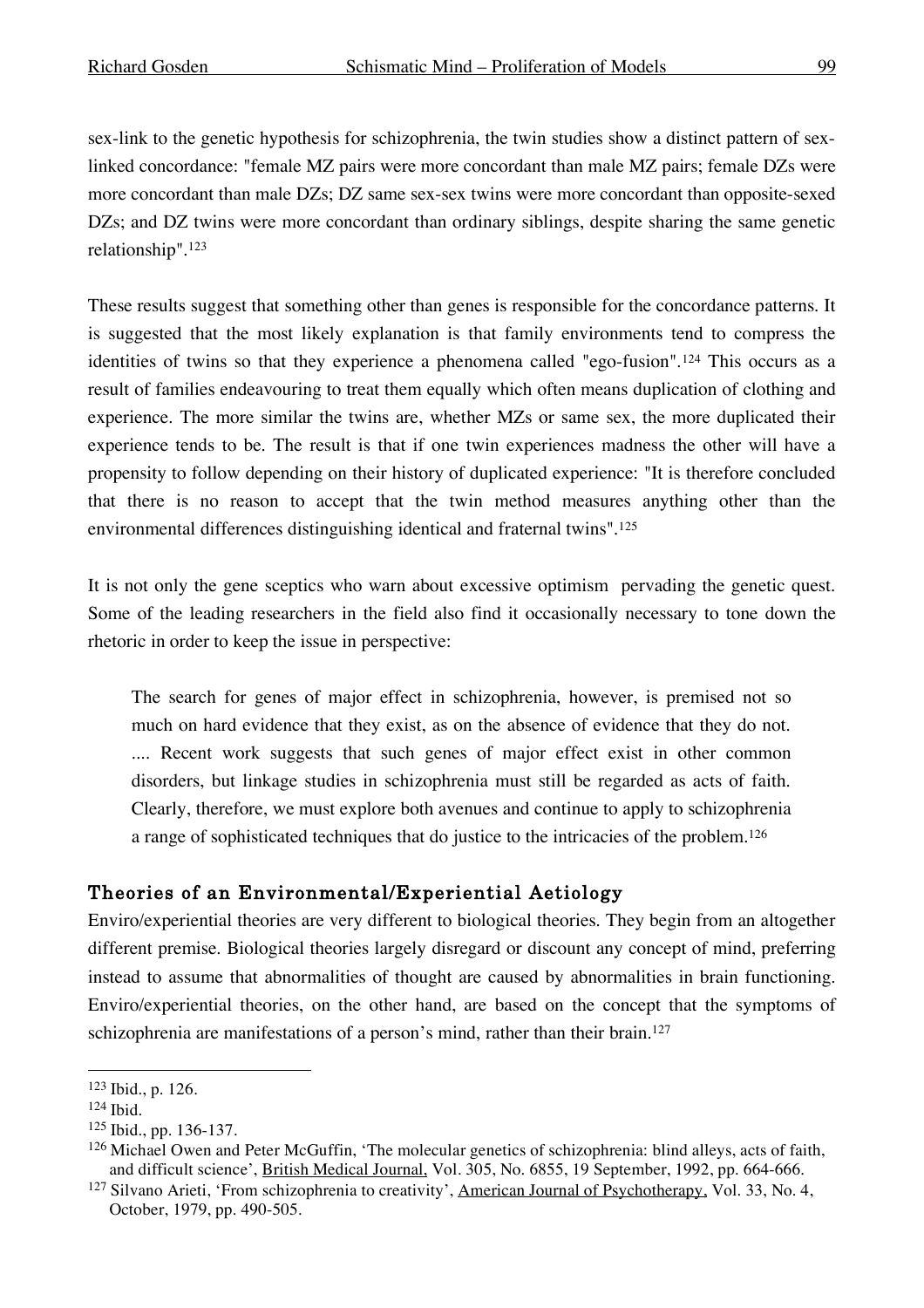A major weakness of the enviro/experiential side of the debate is the inability to adequately describe what is meant by mind.128 Since the biological determinists have claimed as their own territory all the biological organs on which mind might depend<sup>129</sup> the enviro/experiential determinists are only left with a vague concept of a disembodied collection of memories and feelings which apparently malfunctions when it has been assembled, or is required to operate, under inclement conditions. Although most of the enviro/experiential theories are accessible to some form of scientific investigation they normally do not demonstrate the same kind of hard scientific edge as the biological theories.

An individual's experience within the family environment is the matrix from which many enviro/experiential theories of aetiology arise. <sup>130</sup> Family life, particularly family life during infancy and early childhood, is often seen as the place and time where the fundamental characteristics of a person's mind are formed. It is malformations of mental characteristics that are variously blamed by the environmental determinists as causes of schizophrenia. However, although it is usually experience gained within the family which is hypothesised as the cause of schizophrenia, because this experience is in the past, and can not be re-run to achieve a more desirable outcome, the solutions devised by talking therapists are not always directed at readjusting family relationships.<sup>131</sup>

Talking therapies can be divided into a number of different types: there are those which assume the fault is a problem of intrapsychic development: i.e. that it is in the psychological makeup of the schizophrenic, and that it can be corrected by making the affected individual more aware of the problem;132 there are those which assume the fault is with the schizophrenic's family, or a particular member of the family, and can be corrected by making adjustments to family structures;<sup>133</sup> and there are those which assume the fault is in a competitive/hostile social environment to which the schizophrenic is maladapted.134

 <sup>128</sup> Michael D. Lemonick, 'Glimpses of the Mind', Time, Vol. 146, No. 3, July 17, 1995, pp. 44-53. <sup>129</sup> Judith Hooper, 'Targeting the brain: the 3-lb. organ that rules the body is finally giving up its secrets. Goodbye, Oedipus', Time, Vol. 148, No. 14, 1996, pp. 46-51.

<sup>&</sup>lt;sup>130</sup> Ian R. Falloon, 'Family stress and schizophrenia: Theory and practice', Psychiatric Clinics of North America, Vol. 9, No. 1, March, 1986, pp. 165-182.

<sup>&</sup>lt;sup>131</sup> J. Zubin, 'Suiting therapeutic intervention to the scientific models of aetiology', British Journal of Psychiatry Supplement, July 1989, pp. 9-14.

<sup>&</sup>lt;sup>132</sup> D. B. Diamond, 'The fate of the ego in contemporary psychiatry with particular reference to etiologic theories of schizophrenia', Psychiatry, Vol. 6, No. 1, 1997, pp. 67-88.

<sup>133</sup> Matti Keinanen, Hilkka Virtanen and Anne Kaljonen, 'Structural couplings between individual development and the epigenesis of family relations in schizophrenia: An eight-year follow-up', Contemporary Family Therapy, Vol. 11, No. 2, 1989, pp. 75-88.

<sup>134</sup> Howard N. Garb, 'Race bias, social class bias, and gender bias in clinical judgment', Clinical Psychology Science and Practice, Vol. 4, No. 2, 1997, pp. 99-120.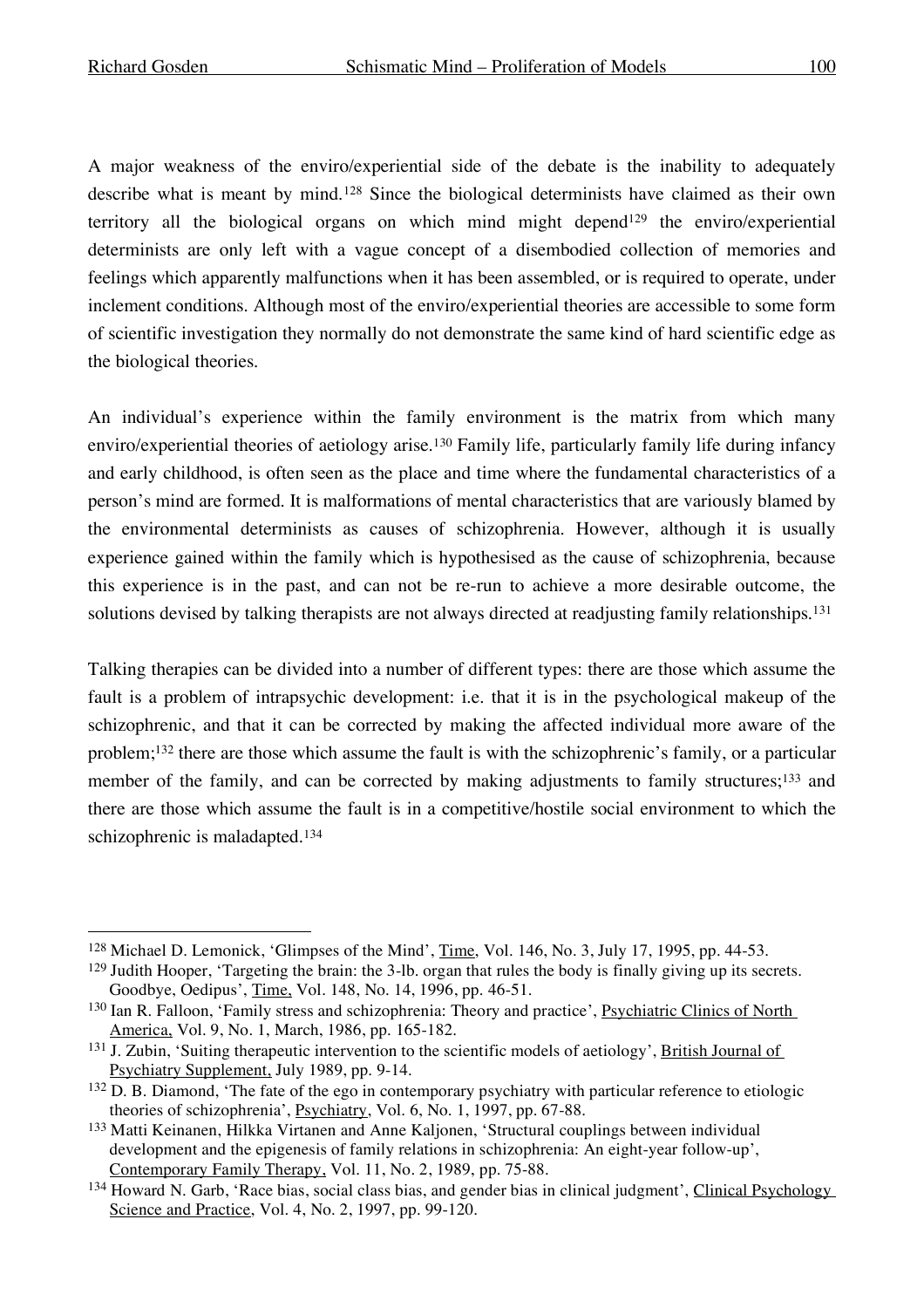### Developmental Theories

The first type of therapy often assumes some kind of developmental hypothesis for the aetiology of schizophrenia. Sigmund Freud's ideas about schizophrenia form the basis for many developmental theories. <sup>135</sup> Freud based many of his ideas about schizophrenia on an analysis of a distinguished jurist named Daniel Paul Schreber who developed a psychosis in mid-life. <sup>136</sup> Schreber's psychosis involved paranoid delusions of persecution which Freud interpreted as manifestations of latent homosexual attraction to his father.

Freud theorised that because the homosexual attraction was too unbearable for Schreber to acknowledge it had instead been transformed into hatred for his father. Hatred for his father, in turn, caused Schreber to see him as a persecutor. This simple rationale became the basis for a general explanation of the paranoia which is commonly associated with schizophrenia. Similarly, the equally common phenomena of hallucinations was explained conversely as "wish fulfilment of unbearable ideas rejected by the ego". 137

Freud observed that problems with interpersonal relationships were associated with schizophrenia and he applied his libido theory to find an explanation. He speculated that a schizophrenic's inability to properly relate to other people is caused by the withdrawal of libido into the self. This withdrawal of libido is a regression to the infantilism of primary process thinking and the ensuing focus on self gives rise to delusions and hallucinations as compensation for the deficit in interpersonal relations. 138

Freud believed that schizophrenics could not be treated by psychoanalytical means because their inability to form interpersonal relationships meant they were unable to engage in transference, which is essential to the process of psychoanalysis.<sup>139</sup> This declaration of untreatability led to the marginalisation of Freud's theories on schizophrenia and to a quest by successive theorists for a developmental hypothesis that would support some form of therapeutic intervention.

Harry Stack Sullivan's theories extended Freud's considerably. Although Freud and Sullivan had similar approaches to schizophrenia they came from very different cultural backgrounds that led them to different conclusions. While Freud came from a Jewish, middle class, sophisticated

<sup>&</sup>lt;sup>135</sup> B. B. Wolman, 'New ideas on mental disorders', American Journal of Psychotherapy, Vol. 31, No. 4, October, 1977, pp. 546-560.

<sup>&</sup>lt;sup>136</sup> Sigmund Freud, 'Psycho-analytic Notes on an Autobiographical Account of a Case of Paranoia (Dementia Paranoides)', The Standard Edition of the Complete Psychological Works of Sigmund Freud, Vol. 12, Hogarth Press, London, 1958, pp. 3-82.

<sup>137</sup> Black et al., op.cit., p. 380.

<sup>138</sup> Ibid.

<sup>&</sup>lt;sup>139</sup> Laurie M. Post, 'A study of the dilemmas involved in work with schizophrenic patients', Psychotherapy Theory, Research and Practice, Vol. 19, No. 2, 1982, pp. 205-218.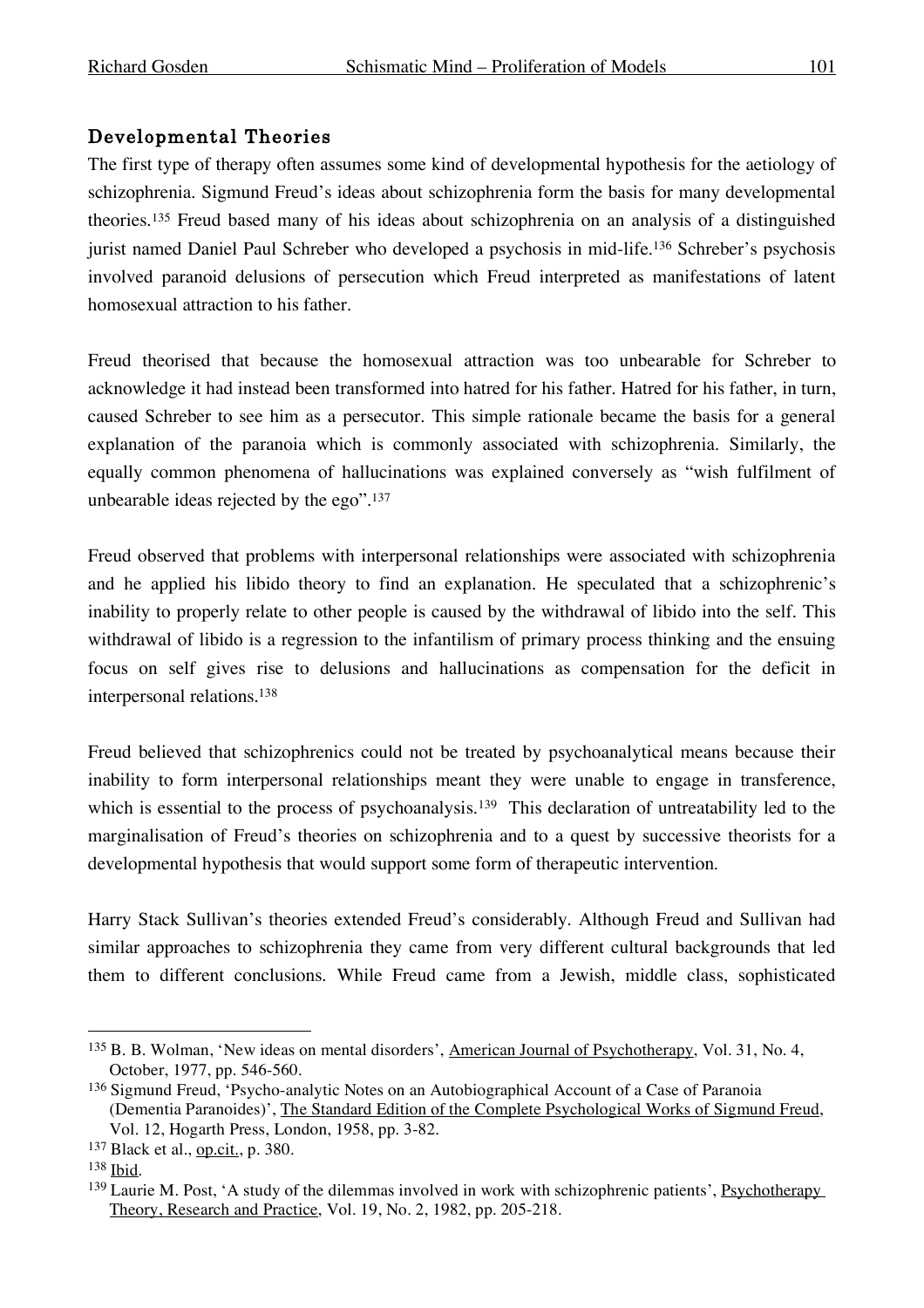Viennese background, which gave him a detached, scholarly, perspective, with an observer's status that was not so much a personal attribute as one he had inherited with his ethnic identity, Sullivan, on the other hand, had grown up as a lonely outsider in a rural area of the United States.<sup>140</sup>

Sullivan's personal struggle through childhood and adolescence, with a cold rejecting mother and a shy distant father, apparently gave him a certain empathy with the schizophrenics he encountered in his adult career as a psychiatrist in the 1920s to 1940s.<sup>141</sup> Although he began his career accepting many of Freud's beliefs his technique of closely observing and empathising with his patients led to many revisions. 142

Sullivan came to believe that many psychiatric problems were due to the fraud and hypocrisy which he thought were endemic to society. He believed the Oedipal complex, for instance, on which Freud's theory of schizophrenia was based, "must be recognised as a distortion, not a biological development, in the normal male child. It is a fraudulent symbol situation commonly the result of multiple vicious features of our domestic culture". 143

Sullivan's version of the developmental theory conceived by Freud was that schizophrenia is the outcome of interpersonal problems. To Sullivan personality development is dependent on a person monitoring the appraisal of significant people. When significant people are perceived to have a negative opinion, or when there are no significant people in a person's life, then there is a risk of developing a personality deficit or schizophrenia.<sup>144</sup> Sullivan's theory contributed to a change in the focus of the developmental theories so that schizophrenia was no longer seen as an intrapsychic problem but instead became an environmental problem. 145

### Family Environment

On the non-biological side of the psychiatric dichotomy over schizophrenia the theories that have evolved about environmental causes for schizophrenia usually focus either on the family environment or the larger social environment. Those which focus on the family environment demonstrate a clear pattern of evolution.<sup>146</sup> At first mothers were the focus of research under the

 <sup>140</sup> Jane Pearce, 'Harry Stack Sullivan: Theory and practice', Managed Environment Systems, Vol. 14, No. 4, July, 1984, pp. 159-166.

<sup>141</sup> Clara Thompson, 'Harry Stack Sullivan, the Man', in Harry Stack Sullivan, Schizophrenia as a Human Process, W. W. Norton and Company, New York, 1962, p. xxxii.

<sup>142</sup> Harry Stack Sullivan, Schizophrenia as a Human Process, W. W. Norton and Company, New York, 1962, p. 147.

<sup>143</sup> Harry Stack Sullivan, 'Erogenous Maturation', Psychoanalytical Review, Vol. 61, 1926, pp. 1-15.

<sup>144</sup> Pearce, op.cit., pp. 159-166.

<sup>145</sup> Black et al., op.cit., p. 380.

<sup>146</sup> Yrjo O. Alanen, 'An attempt to integrate the individual-psychological and interactional concepts of the origins of schizophrenia', British Journal of Psychiatry, Vol. 164, Supplement 23, April, 1994, pp. 56-61.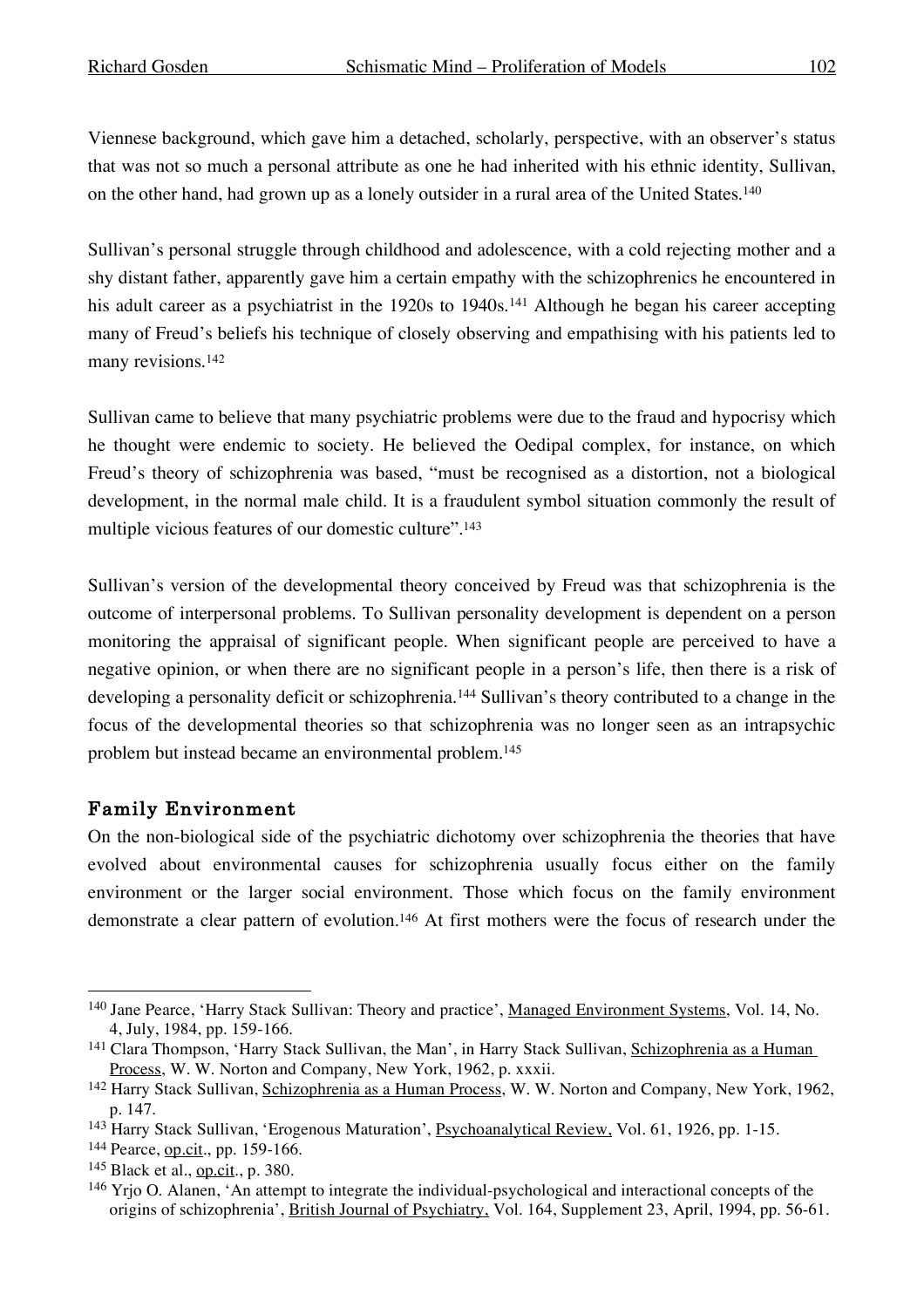assumption that some fault in the mother/child bonding was the cause of schizophrenia.147 Then the focus of research moved on to examine marital relationships between mothers and fathers with the assumption that some kind of distortion in these relationships might impact on children and cause schizophrenia.<sup>148</sup> Finally researchers began to take account of the family environment as a whole assuming that any member of a family, or all the members of a family together, might somehow create conditions of stress that produced schizophrenia in a family member. 149

The term 'schizophrenogenic mother' was first coined in 1948 by a psychiatrist named Frieda Fromm-Reichman: "The schizophrenic is painfully distrustful and resentful of other people due to the severe early warp and rejection he encountered in important people in his infancy and childhood, as a rule mainly the schizophrenogenic mother."150 There were two ideas embodied in the concept of the schizophrenogenic mother which made this terminology a powerful message for the times. These two ideas were the notions of maternal rejection and maternal over-protection.151

The post World War II period was one of rapid cultural change where attention was often focussed on the relationship between mothers and children.152 Uncertainty had developed about the quality of mother-infant bonding in industrialised countries as a result of a variety of factors like a rising divorce rate, adolescent pregnancies, and working mothers who left their babies with surrogate minders. The satisfying pre-war cultural image of a young mother successfully nurturing an infant was being eroded.153

In these circumstances it became popular for social commentators to blame mothers for any troubles children had with social adjustment and also any problems the society might have with maladjusted or delinquent children. It was discovered that mothers could be conveniently blamed for many kinds of social stresses. As a result the stereotypical suburban housewife was often portrayed as a frustrated, repressed, disturbed, martyred, never satisfied, unhappy woman — a demanding, nagging, shrewish wife — and a rejecting, over-protecting, dominating mother. 154

<sup>&</sup>lt;sup>147</sup> James S. Grotstein, 'Deciphering the schizophrenic experience', Psychoanalytic Inquiry, Vol. 3, No. 1, 1983, pp. 37-69.

<sup>&</sup>lt;sup>148</sup> C. Peter Rosenbaum, <u>The Meaning of Madness: Symptomatology, Sociology, Biology and Therapy of</u> the Schizophrenias, Science House, New York, 1970, pp. 140-163.

<sup>149</sup> Anthony Clare, Psychiatry in Dissent: Controversial issues in thought and practice, Tavistock Publications, London, 1976, pp. 189-196.

<sup>150</sup> Frieda Fromm-Reichman, 'Notes on the Development of Treatment of Schizophrenics by Psychoanalytic Psychotherapy', Psychiatry, Vol. 11, 1948, pp. 263-273.

<sup>&</sup>lt;sup>151</sup> Gordon Parker, 'Re-searching the schizophrenogenic mother', Journal of Nervous and Mental Disease, Vol. 170, No. 8, August, 1982, pp. 452-462.

<sup>&</sup>lt;sup>152</sup> Carol Eadie Hartwell, 'The schizophrenogenic mother concept in American psychiatry', Psychiatry Interpersonal and Biological Processes, Vol. 59, No. 3, August, 1996, pp. 274-297.

<sup>153</sup> J. Kagan, Unstable Ideas, Harvard University Press, Cambridge, 1989, p. 80.

<sup>&</sup>lt;sup>154</sup> Betty Friedan, *The Feminine Mystique*, Bantam Books, New York, 1964.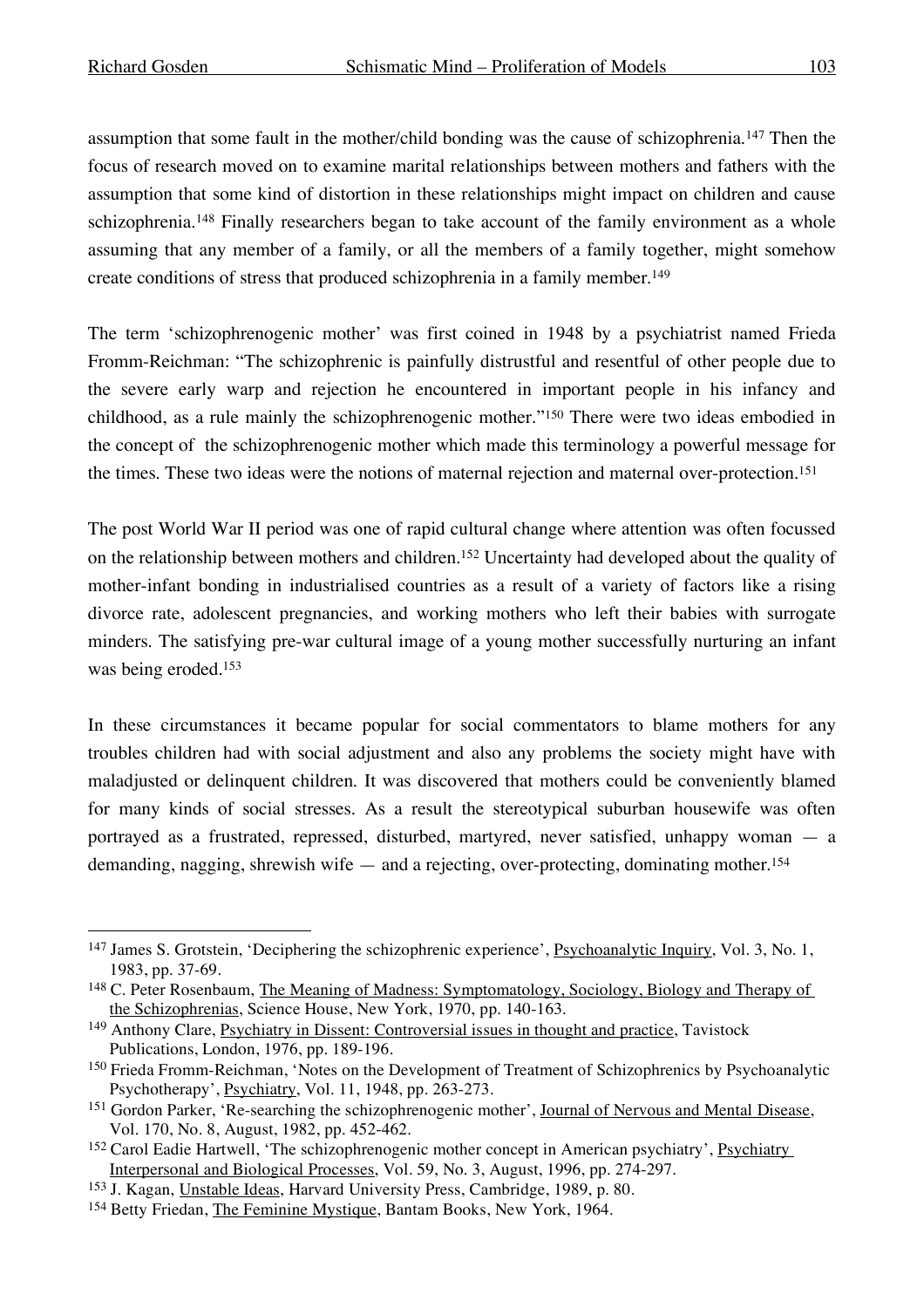This changing cultural identity of women enhanced the significance of the role of motherhood in the eyes of psychiatrists. As faith in the competence of mothers declined advice was increasingly sought from professionals on matters concerning nurturing and child care. But mothers remained powerful. Although they might be perceived as failing to produce healthy well-adjusted children they could still wreak social havoc by producing deviants. 155

On top of this, at the same time as women were increasingly seen as becoming dominant, masculine power was thought to be on the decline. Popular literature complained about the emasculation of men due to factors like the bureaucratisation of work, the rise of the corporate 'man in the grey flannel suit,' and the demise of individualism. The newly enfeebled men of the 1950s had castrating women waiting for them in every suburban home. 156

The significance of these cultural trends to the discovery of the idea of the schizophrenogenic mother, despite the discoverer herself being a woman, is that most of the psychiatric researchers who pursued this line of research were men. The general notion they were pursuing was of a dominating, over-protective, but basically rejecting mother who somehow induced a schizophrenic reaction in her offspring.157 A considerable number of uncontrolled studies were undertaken that seemed to confirm this premise. These were usually in the form of interview studies or case-record studies without control groups. 158

However, by the early 1980s the concept of the schizophrenogenic mother had definitely run its course. A researcher could argue in 1982, after reviewing the literature on the subject, that "[t]he most plausible explanation is that there is no *sui generis* schizophrenogenic mother; instead, there is a parental type distinguished by hostile, critical, and intrusive style and it is not particularly overrepresented in the parents of schizophrenics."159 With further shifts in cultural values over the intervening years it had become apparent that only a small percentage of women who might arguably fit the criteria of schizophrenogenic mother had actually produced schizophrenic children. Conversely, many schizophrenics were found to have mothers who did not fit the criteria.

By the early 1980s some psychiatric researchers were ready to include the schizophrenogenic mother on a list with other "dangerous psychosocial hypotheses" that supposedly had retarded the

 <sup>155</sup> Stella Chess, 'The "blame the mother" ideology', International Journal of Mental Health, Vol. 11, Nos. 1- 2, 1982, pp. 95-107.

<sup>&</sup>lt;sup>156</sup> B. Ehrenreich, and D. English, For Her Own Good, Doubleday, New York, 1987, p. 241.

<sup>157</sup> Frank Simmers and Froma Walsh, 'The nature of the symbiotic bond between mother and schizophrenic', American Journal of Orthopsychiatry, Vol. 47, No. 3, July, 1977, pp. 484-494.

<sup>158</sup> See for example, A. C. W. Whal, 'Some Antecedent Factors in the Family Histories of 392 Schizophrenics', American Journal of Psychiatry, Vol. 110, 1954, pp. 668-676.

<sup>159</sup> Parker, op.cit., pp. 452-462.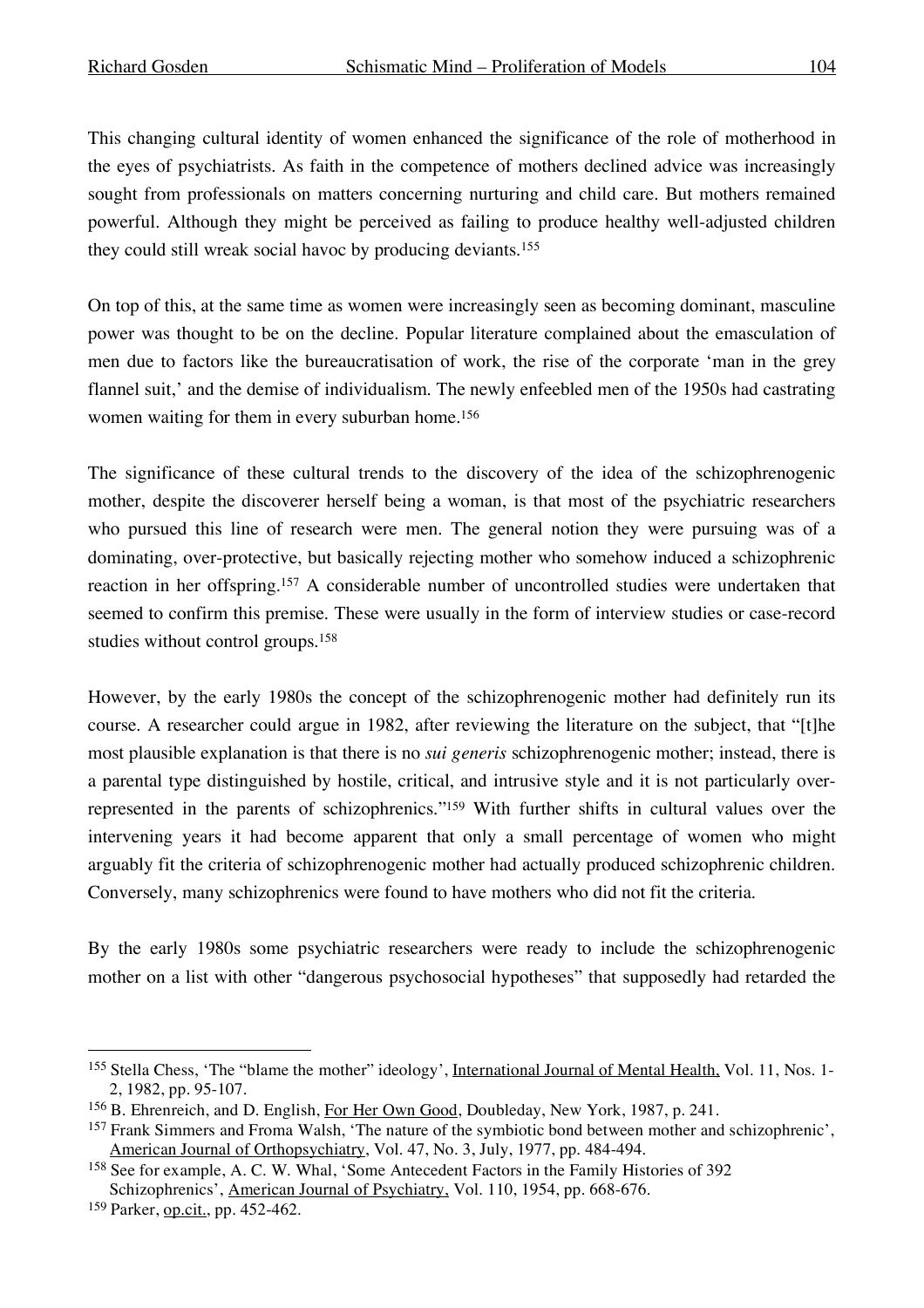progress of psychiatry.160 Yet despite the hostility that had developed against the idea within the psychiatric profession, and despite the lack of evidence to support it, the schizophrenogenic mother was still being presented as a viable concept in psychology textbooks up to the end of the 1980s. 161

# Double Bind Theory

The schizophrenogenic mother was only one of a number of possible complications in the childhoods of schizophrenics that might account for the disorder. The search for a distortion in family experience that could be described in finite terms, measured, and positively connected with schizophrenics was something of a holy grail for psychiatrists in the decades following World War II. Perhaps the most seductive idea that arose from this quest was the 'double bind' theory.162

In 1956 Gregory Bateson and his colleagues at Stanford University published a "report on a research project which has been formulating and testing a broad, systematic view of the nature, etiology, and therapy of schizophrenia". <sup>163</sup> The double bind theory which arose from this research was based in communications theories. Bateson's view was that the inner turmoil experienced by schizophrenics is associated with a habit of routinely communicating in metaphorical language without first flagging that a metaphor was being used: "The peculiarity of the schizophrenic is not that he uses metaphors, but that he uses *unlabelled* metaphors. He has special difficulty in handling signals of that class whose members assign Logical Types to other signals". 164

The "Logical Types" referred to are derived from a theory of Bertram Russell which argues that there is a discontinuity between a class and its members. Bateson had adapted Russell's theory to the realm of ideas and to the communication of ideas. <sup>165</sup> Bateson argued that there are numerous classes of ideas used in human communication which each dictate different modes of communication within their fields of influence. Examples given of these classes of ideas are play, non-play, fantasy, sacrament and metaphor. <sup>166</sup> According to the theory it is imperative that a discontinuity prevails between the class and the members: i.e. between a meta idea like 'play' and the communication of playful ideas:

 <sup>160</sup> Humphry Osmond, 'Dangerous psychosocial hypotheses', Journal of Orthomolecular Psychiatry, Vol. 11, No. 3, 1982, pp. 216-218.

<sup>&</sup>lt;sup>161</sup> Otto F. Wahl, 'Schizophrenogenic parenting in abnormal psychology textbooks', Teaching of Psychology, Vol. 16, No. 1, February, 1989, pp. 31-33.

<sup>162</sup> John H. Weakland, 'The development and significance of the double-bind theory', Japanese Journal of Family Psychology, Vol. 6, December, 1992, pp. 25-38.

<sup>163</sup> Gregory Bateson, Don D. Jackson, Jay Haley, and John Weakland, 'Towards a Theory of Schizophrenia', Behavioral Science, Vol. 1, Number 4, October 1956, reproduced in Milton M. Berger, Beyond the Double Bind, Brunner/Maze, New York, 1978, pp. 3-27.

<sup>164</sup> Ibid., p. 8.

<sup>&</sup>lt;sup>165</sup> Leena Roy and Suby Roy, 'Does the theory of logical types inform a theory of communication?', <u>Journal</u> of Genetic Psychology, Vol. 148, No. 4, December, 1987, pp. 519-525.

<sup>166</sup> Bateson et al., op.cit., p. 6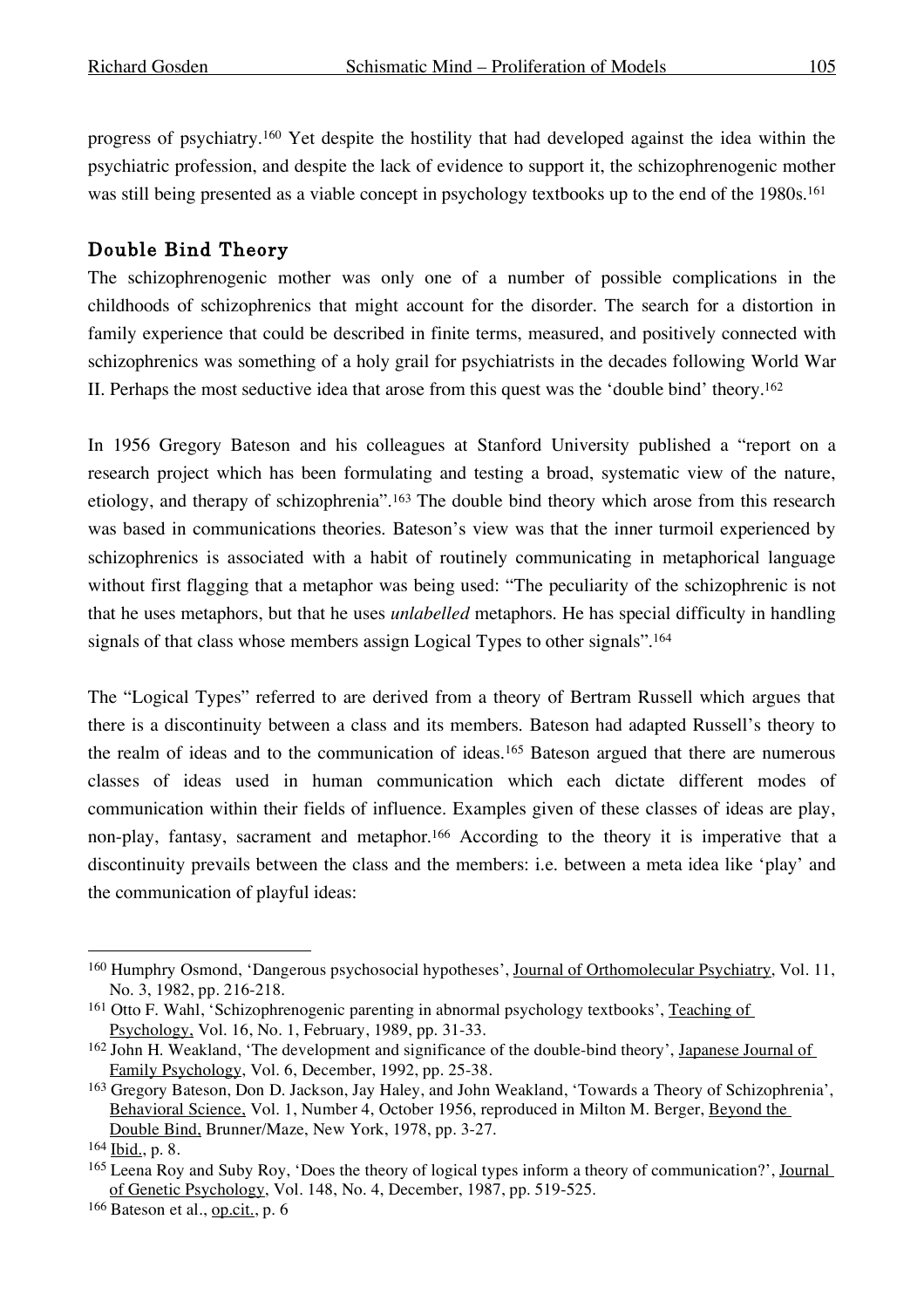Although in formal logic there is an attempt to maintain this discontinuity between a class and its members, we argue that in the psychology of real communications this discontinuity is continually and inevitably breached and that *a priori* we must expect a pathology to occur in the human organism when certain formal patterns of the breaching occur in the communication between mother and child. We shall argue that this pathology at its extreme will have symptoms whose formal characteristics would lead the pathology to be classified as a schizophrenia. 167

The reference to the mother/child relationship was only a convenient example of a relationship in which this type of breaching could occur. Communications which can give rise to pathogenic breaching are theoretically possible with any close member of a family. "The hypothesis which we offer is that the sequences of this kind of external experience of the patient are responsible for the inner conflicts of Logical Typing. For such unresolvable sequences of experiences, we use the term 'double bind'."168

Unlike the somewhat obscure reasoning of the theoretical packaging of Logical Types, the description of the double bind situation, from which schizophrenics were assumed to contract their mental pathology, was persuasive and logical. Six ingredients were specified for a double bind situation.

(1) The "victim", i.e. the schizophrenic person, must have had a childhood relationship with one or more family members whose communication techniques induced inner conflict.

(2) The double bind communications were a repeated rather than a single traumatic experience. The repetition is necessary in order to induce in the victim a habitual expectation of double bind forms of communication.

(3) The double bind communication first takes the form of a primary negative injunction. "This may take either of two forms: (a) 'Do not do so and so, or I will punish you', or (b) 'If you do not do so and so, I will punish you'."169 The punishment that is threatened might take the form of either withdrawal of love or the expression of anger.

(4) The primary negative injunction is followed by a secondary injunction which conflicts with the first. The secondary injunction is on a more abstract level and, although like the first it is enforced by an implication of punishment, it is usually communicated in a more subtle fashion which might involve nonverbal means like posture, gesture or tone of voice.

(5) A tertiary negative injunction prevents the victim from escaping from the situation.

(6) When the victim has learned to anticipate double bind patterns in all communications the complete set of ingredients is no longer necessary and "almost any part of the double bind sequence

 <sup>167</sup> Ibid.

<sup>168</sup> Ibid., p. 9.

<sup>169</sup> Ibid.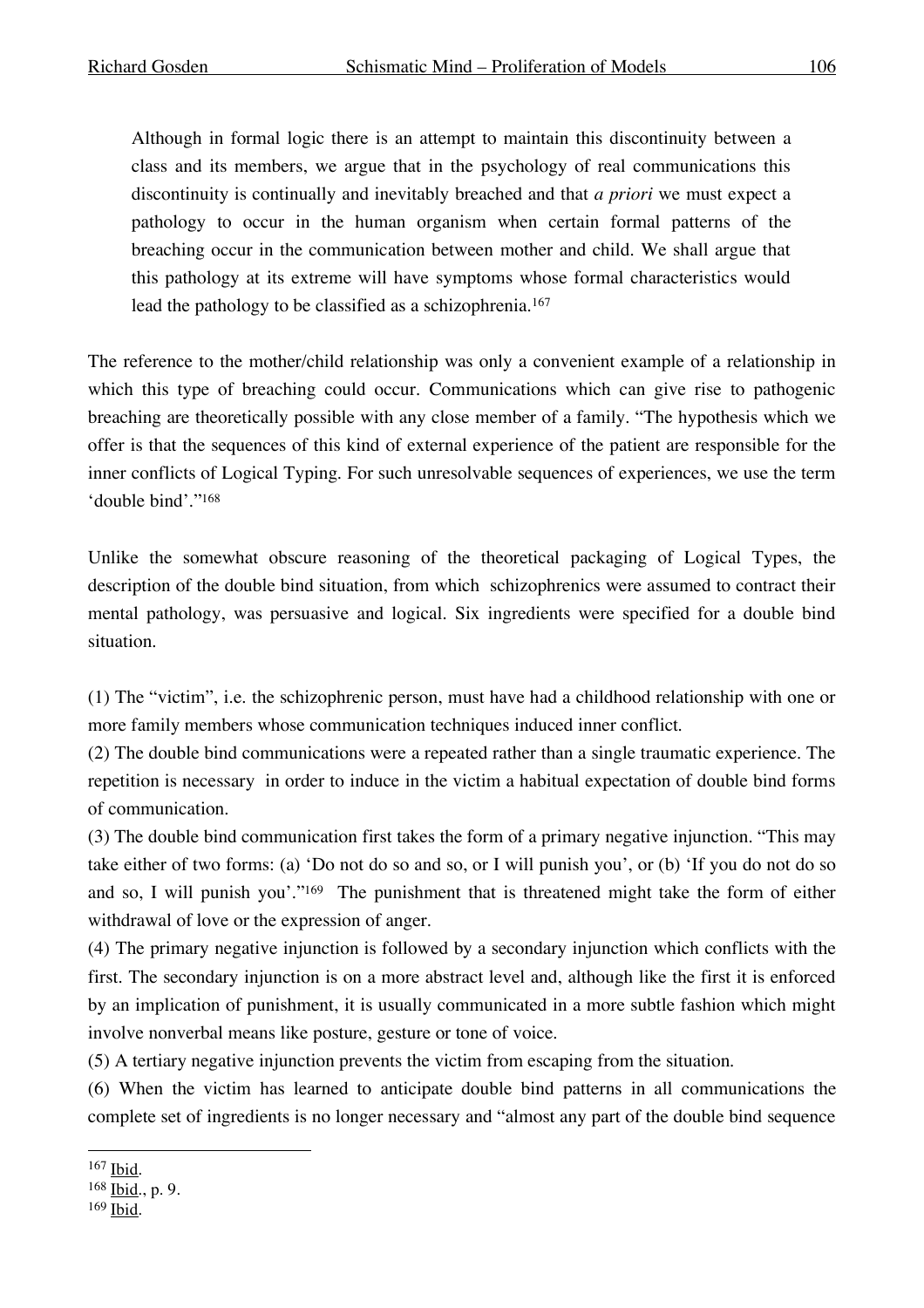may then be sufficient to precipitate rage or panic. The pattern of conflicting injunctions may even be taken over by hallucinatory voices."170

Although the mother/child relationship is not the only one with double bind potential Bateson and his colleagues prefer to illustrate their theory by depicting mothers:

we hypothesise that the mother of a schizophrenic will be simultaneously expressing at least two orders of message. These orders can be roughly characterised as (a) hostile or withdrawing behaviour that is aroused whenever the child approaches her, and (b) simulated loving or approaching behaviour which is aroused when the child responds to her hostile and withdrawing behaviour, as a way of denying she is withdrawing. 171

Bateson gave an example of the double bind situation taken from observations made during clinical practice. This example is much-cited and has been frequently used by other writers to illustrate in summary the mechanism of double bind.

A young man who had fairly well recovered from an acute schizophrenic episode was visited in the hospital by his mother. He was glad to see her and impulsively put his arm around her shoulders, whereupon she stiffened. He withdrew his arm and she asked, "Don't you love me any more?" He then blushed, and she said, "Dear you must not be so easily embarrassed and afraid of your feelings." The patient was able to stay with her only a few minutes and following her departure he assaulted an aide and was put in the tubs.172

The simplicity of the double bind argument was very appealing but, while many schizophrenics appeared to have a history of some kind of double bind situation,173 so did many nonschizophrenics. In fact, the popularity of the idea might be attributable to the fact that most people have experienced the frustration of a double bind relationship with a person of authority at some time in their lives, and can easily recognise the problem.

Perhaps it happens in many situations where one person is required to exercise authority over somebody else. In a work place, for instance, egalitarian camaraderie might be encouraged while at the same time a person in authority might need to conceal incompetence, or a disinterest in a subordinate, under a veneer of authoritarian role playing. The consequence for the subordinate

 <sup>170</sup> Ibid., p. 10.

<sup>171</sup> Ibid., p. 15.

<sup>172</sup> Ibid., p. 18.

<sup>173</sup> Susan L. Jones, 'The "damned if you do and damned if you don't" concept: The double bind as a tested theoretical formulation', Perspectives in Psychiatric Care, Vol. 15, No. 4, 1977, pp. 162-169.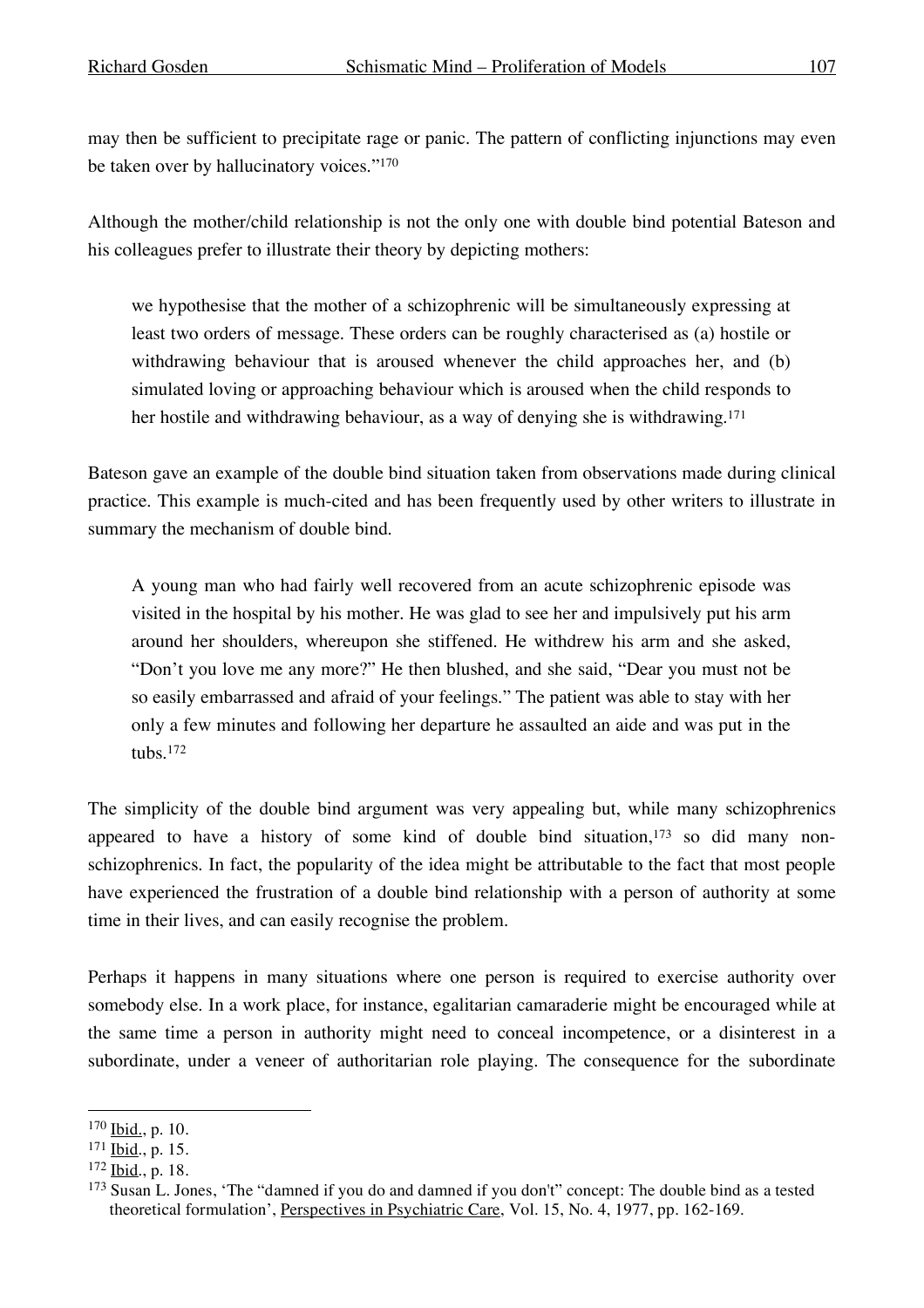person could be a double bind situation in which a show of camaraderie is met with an authoritarian response when the person in authority perceives that an apparent lack of discipline might expose managerial incompetence. A submissive approach by the subordinate person, on the other hand, might be met by teasing jocularity, or disdain, by the person in authority, as a response to a perceived excess of obsequiousness.

Many people can respond to the frustration of the subordinate person in this type of situation, perhaps through having past experience of it themselves. However, this only begs the question: if the double bind is a factor in the aetiology of schizophrenia, why are only some people vulnerable? The answer to this question proved to be too elusive<sup>174</sup> and by the end of the 1970s researchers had largely moved on to focus on other hypotheses.

### Family Stress

Another line of research, explored over the same time period as the schizophrenogenic mother and the double bind, concerned theories that distortions in the marital relationship of a mother and father might impact adversely on a child and cause schizophrenia. Theodore Lidz<sup>175</sup> was one of the leading researchers in this field. Lidz hypothesised that there are two different kinds of distortion in parental marital relationships which alternatively selected boys and girls as candidates for schizophrenia.

The first kind of distortion Lidz called "marital skew".176 This occurs when one parent yields to the idiosyncrasies and over-bearing dominance of the other. This situation was thought to be particularly relevant to the cause of schizophrenia in male children.177 In families with marital skew the dominant parent was thought to be usually the mother and in contrast to her the father was perceived as being a weak passive type of person who provided a poor role model for his son. In these families the mother was believed to turn away from her husband as a source of emotional comfort and to fixate on her son in a search for solace. The combination of a poor paternal role model and a fixated, dominant and often eccentric mother, was thought to be a frequent cause of schizophrenia in male children. 178

 <sup>174</sup> David M. Dush and Marvin Brodsky, 'Effects and implications of the experimental double bind', Psychological Reports, Vol. 48, No. 3, June, 1981, pp. 895-900.

<sup>&</sup>lt;sup>175</sup> Theodore Lidz, Stephen Fleck and Alice R. Cornelison, Schizophrenia and the Family, International Universities Press, New York, 1965.

<sup>176</sup> Ibid., pp. 142-145.

<sup>177</sup> Ibid., p. 249.

<sup>178</sup> Julian Leff, 'Social and Psychological Causes of the Acute Attack', in J. K. Wing, ed., Schizophrenia: Towards a New Synthesis, Academic Press, London, 1978, p. 143.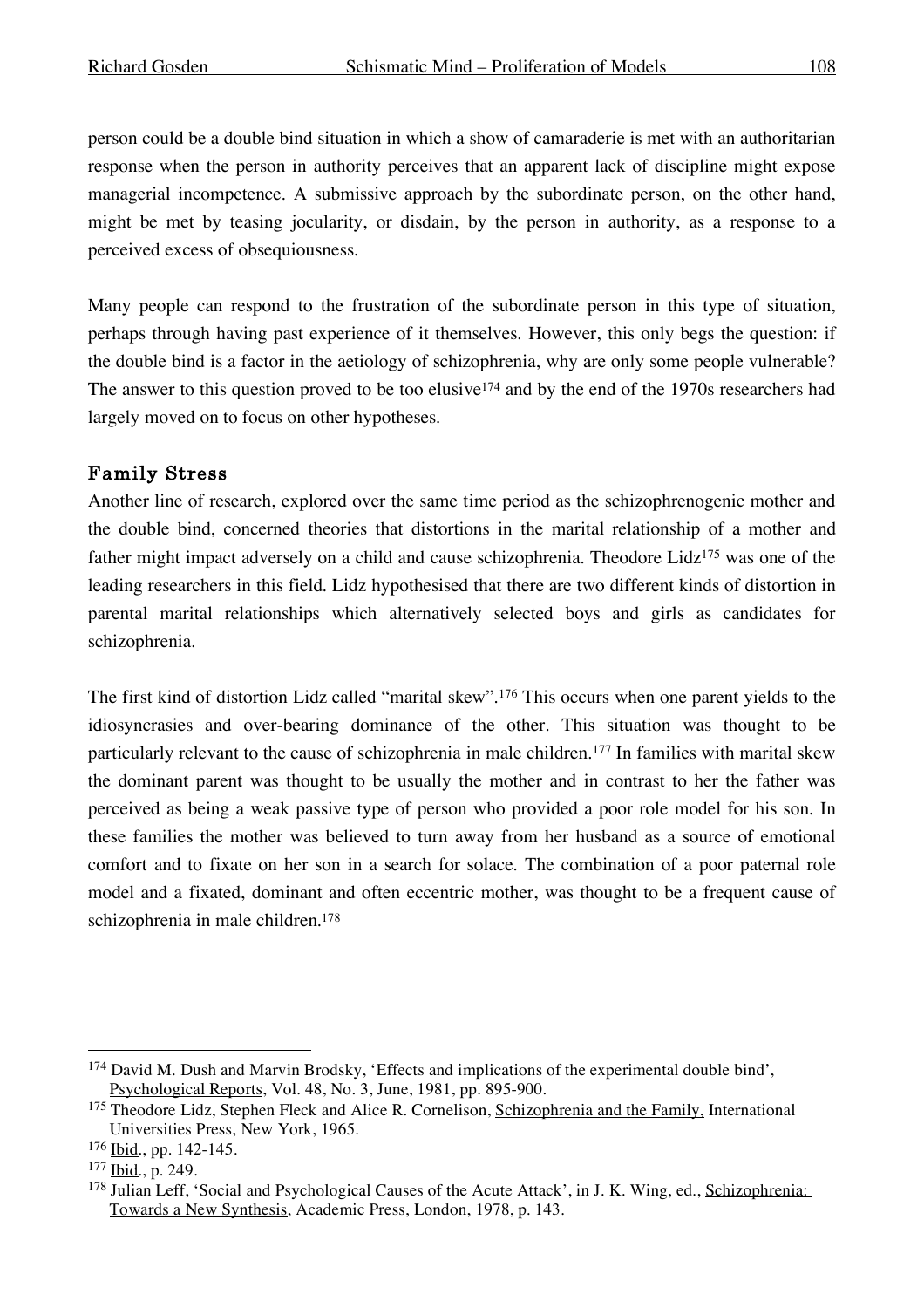The cause of schizophrenia in female children was thought to be usually caused by a variation on this theme and due to a condition called "marital schism".179 Marital schism occurred when there was conflict between the mother and father but neither party yielded to the other. <sup>180</sup> In this situation each partner was constantly striving to satisfy their own needs while ignoring the other partner's needs. This perpetual battle for ascendancy between parents inevitably involved the children as the parents competed for their affections and enrolled them as supporters. The schismatic family was thought to be far more selective in causing schizophrenia in females than in males. 181

In both the skewed and schismatic types of family Lidz hypothesised that children are reared in an abnormal environment because there is an absence of parental cooperation and the normal delineation's between generations are not observed. He believed these conditions could lead to anxieties in children involving the induction of incestuous feelings. Lidz's basic approach to schizophrenia was similar to Bateson's in that he believed it is the manifestation of inappropriate behaviour that has been learned in the family environment. 182

Although a considerable amount of research has been conducted over the years to test Lidz's theories, most of the results have not supported them. Perhaps the most thorough of these studies was carried out by Sharan in the middle 1960s.183 Sharan's study involved 12 families with a schizophrenic son, and 12 with a schizophrenic daughter. Each of these groups of families were symmetrically balanced by dividing them into 6 families with a healthy sibling of the same sex as the schizophrenic, and six families with a healthy sibling of the opposite sex to the schizophrenic.

The core of the study required each family to complete a questionnaire. This was done under taperecorded supervision with the family members assembled in groups of three — firstly comprising the two parents and the schizophrenic child — and secondly comprising the two parents and the healthy child. Different questionnaires were used each time and answering the questionnaires required discussion amongst each separate group. The objective was to score the individual parents for indications of dominance by assessing how often one parent's answers became the group's decision. Support between individuals was also scored by recording how often supportive and nonsupportive remarks were directed at individual family members.

Sharan could find no clear pattern confirming Lidz's theories about either the relationship of parental marital skew to schizophrenia in male children or the relationship of marital schism to

 $179$  Lidz et al., op.cit., p. 264.

<sup>180</sup> Ibid., pp. 136-142.

<sup>181</sup> Leff, op.cit., p. 143.

<sup>&</sup>lt;sup>182</sup> Theodore Lidz, 'Patients whose children became schizophrenic', Journal of Nervous and Mental Disease, Vol. 172, No. 7, July, 1984, pp. 408-411.

<sup>183</sup> Leff, op.cit., p. 144.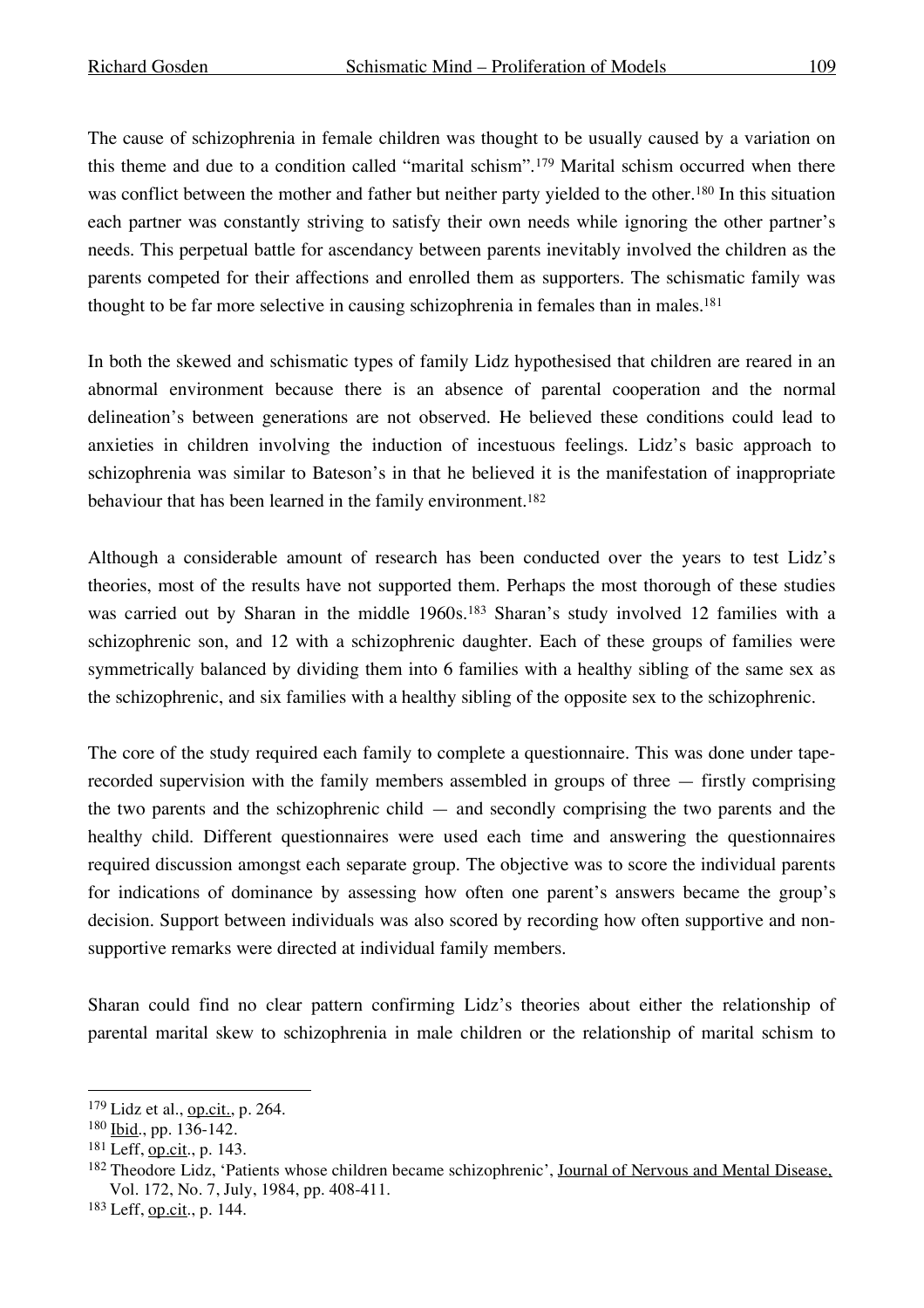female schizophrenia. Nor could he uncover any clear pattern of parental support or non-support for schizophrenic children as compared to their healthy siblings. 184

Another line of research assuming an environmental aetiology involved studying the families of schizophrenics as whole units to see if the aetiology of schizophrenia could be found in group deviance, rather than in the deviations of individual members. <sup>185</sup> One influential hypothesis postulated that when there are mutual expectations amongst family members of reciprocal fulfilment, which have no basis in reality, the false atmosphere in the family is often accompanied by disjointed forms of communication and irrational shifts in the focus of family attention. This situation was thought to give rise to conditions where all family communications were polarised between superficiality at one pole and fragmented, disjointed thinking at the other. These conditions in turn influenced the cognitive development of children who were subjected to them. Schizophrenia was hypothesised as one of the outcomes.<sup>186</sup>

More recently deviance in the language of schizophrenic patients has been compared to similar deviations in the language of their parents in the hope that some light may been shed on aetiology by understanding how the language deviations of schizophrenia are learned.187 Research is now also turning to focus on positively identifying a link between genetic vulnerability and environmental stresses in family life that might trigger schizophrenia. One recent study compared adopted children of schizophrenic mothers, who were thought to have an enhanced genetic risk, with a control group of adoptees with normal genetic risk profiles, to see whether there were any consistent patterns of thought deviation in the two groups of children that might be associated with environmental triggers. However, no clear pattern has emerged from this research yet. 188

Stress in the family environment has been extensively researched as both an originating cause of schizophrenia and as a factor in relapse. Two types of stresses have largely been the focus of attention: the ambient stresses of everyday life and abnormal stresses brought on by important life events like a death in the family.189 Ambient stresses are often measured in the form of 'expressed emotion' (EE). Schizophrenics are thought to come from families with higher than normal levels of

 <sup>184</sup> Ibid., p. 145.

<sup>185</sup> Deborah J. Lieber, 'Parental focus of attention in a videotape feedback task as a function of hypothesised risk for offspring schizophrenia', Family Process, Vol. 16, No. 4, December, 1977, pp. 467-475. <sup>186</sup> Leff, op.cit., p. 145.

<sup>&</sup>lt;sup>187</sup> N. M. Docherty, 'Communication deviance, attention, and schizotypy in parents of schizophrenic patients', Journal of Nervous and Mental Disease, Vol. 181, No. 12, December, 1993, pp. 750-756.

<sup>188</sup> K. E. Wahlberg, L. C. Wynne, H. Oja, P. Keskitalo, L. Pykalainen, I. Lahti, J. Moring, M. Naarala, A. Sorri, M. Seitamaa, K. Laksy, J. Kolassa and P. Tienari, 'Gene-environment interaction in vulnerability to schizophrenia: findings from the Finnish Adoptive Family Study of Schizophrenia', American Journal of Psychiatry, Vo. 154, No. 3, March, 1997, pp. 355-362.

<sup>189</sup> Ian R. Falloon, 'Family stress and schizophrenia: Theory and practice', Psychiatric Clinics of North America, Vol. 9, No. 1, March, 1986, pp. 165-182.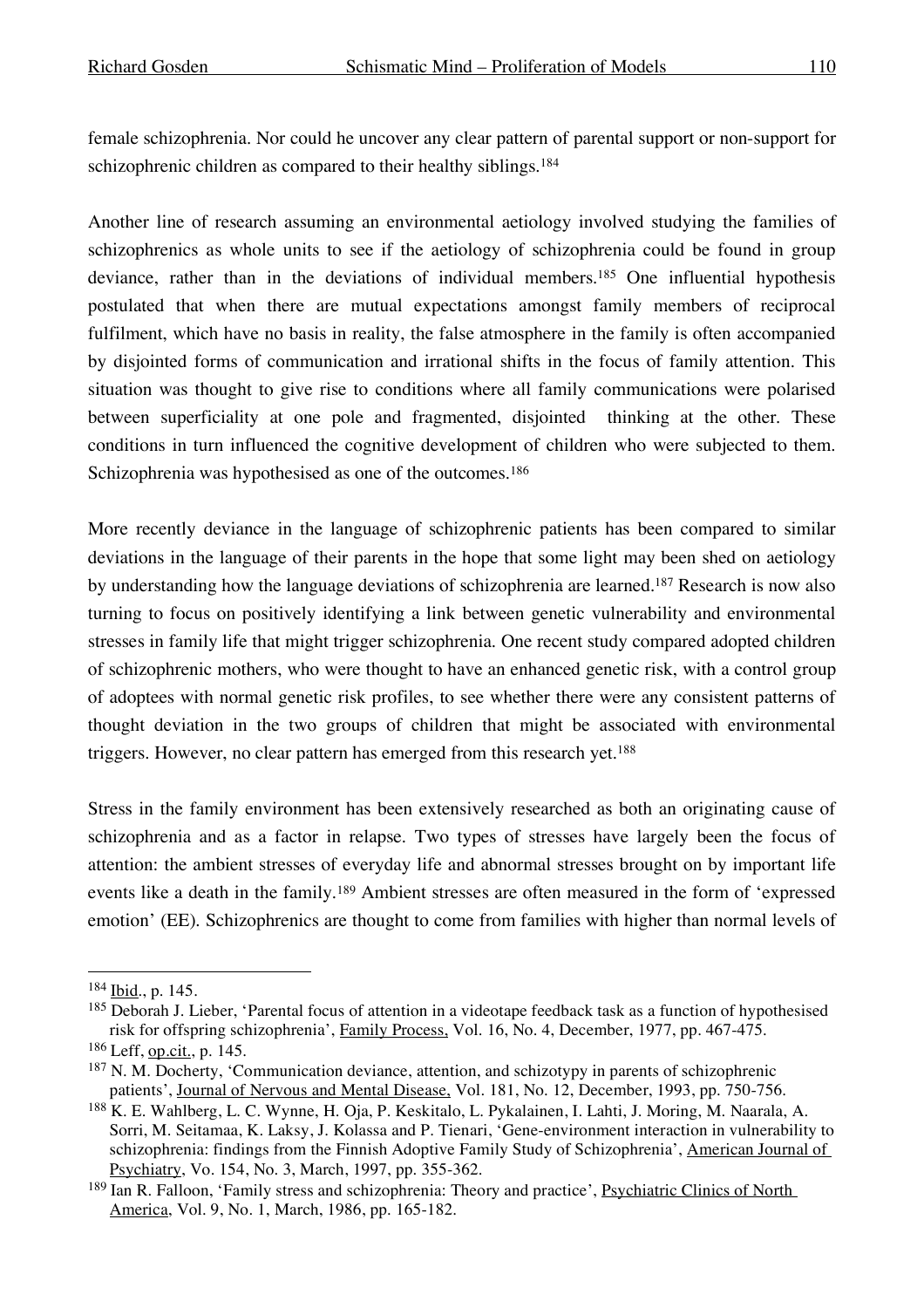EE and some researchers claim that when there is a high level of EE between a mother and child, for instance, this deepens the emotional bond, but it also puts the child at higher risk of developing schizophrenia.<sup>190</sup> Comparisons have been drawn between the key components of EE research critical comments and the over involvement of family members in the schizophrenic's life — with the rejection and over-protection that was formerly attributed to the schizophrenogenic mother.191 This suggests that EE researchers might be merely extending the schizophrenogenic concept from the mother to the whole family.

One type of important event that has attracted research attention is the death of a grandparent within two years of the birth of a schizophrenic person. Researchers found that a grandparent of 41% of a large sample of schizophrenics had died within this period. This rate was significantly higher than the rate in a control group of normal people and it was hypothesised that the additional stresses introduced into family life by two major events — a birth followed by death, or vice-versa — might confuse the parenting and mourning roles. In this situation a bereaved parent might be emotionally unavailable to an infant and a spouse or, alternatively, a child might be used as a distraction from mourning and as a result could inadvertently absorb the painful feelings of the bereaved parent. 192

## Social Stress

Comparisons have been made between schizophrenics and normal people to determine whether personal experience of negative life events is a significant factor. It has been found that schizophrenics have a higher incidence of these negative experiences in the areas of work, health, family and social relationships.<sup>193</sup> It has also been observed that the incidence of schizophrenia is higher in urban centres but recent research has been unable to confirm that the stress of city living is implicated as a cause.194

Stresses arising from social class have been a subject for research into the aetiology of schizophrenia. There has been consistent evidence of a higher incidence of schizophrenia amongst people of lower social classes. Two principal hypotheses have been presented to account for this. The first is that stresses induced by social conditions like poverty, unemployment and welfare

 <sup>190</sup> William L. Cook, Angus M. Strachan, Michael J. Goldstein and David J. Miklowitz, 'Expressed emotion and reciprocal affective relationships in families of disturbed adolescents', Family Process, Vol. 28, No. 3, September, 1989, pp. 337-348.

<sup>191</sup> Parker, op.cit., pp. 452-462.

<sup>192</sup> Froma W. Walsh, 'Concurrent grandparent death and birth of schizophrenic offspring: An intriguing finding', Family Process, Vol. 17, No. 4, December, 1978, pp. 457-463.

<sup>193</sup> Graziano Canton and Ida G. Fraccon, 'Life events and schizophrenia: A replication', Acta Psychiatrica Scandinavica, Vol. 71, No. 3, March, 1985, pp. 211-216.

<sup>&</sup>lt;sup>194</sup> Hugh Freeman, 'Schizophrenia and city residence', British Journal of Psychiatry, Vol. 164, Supplement 23, April, 1994, pp. 39-50.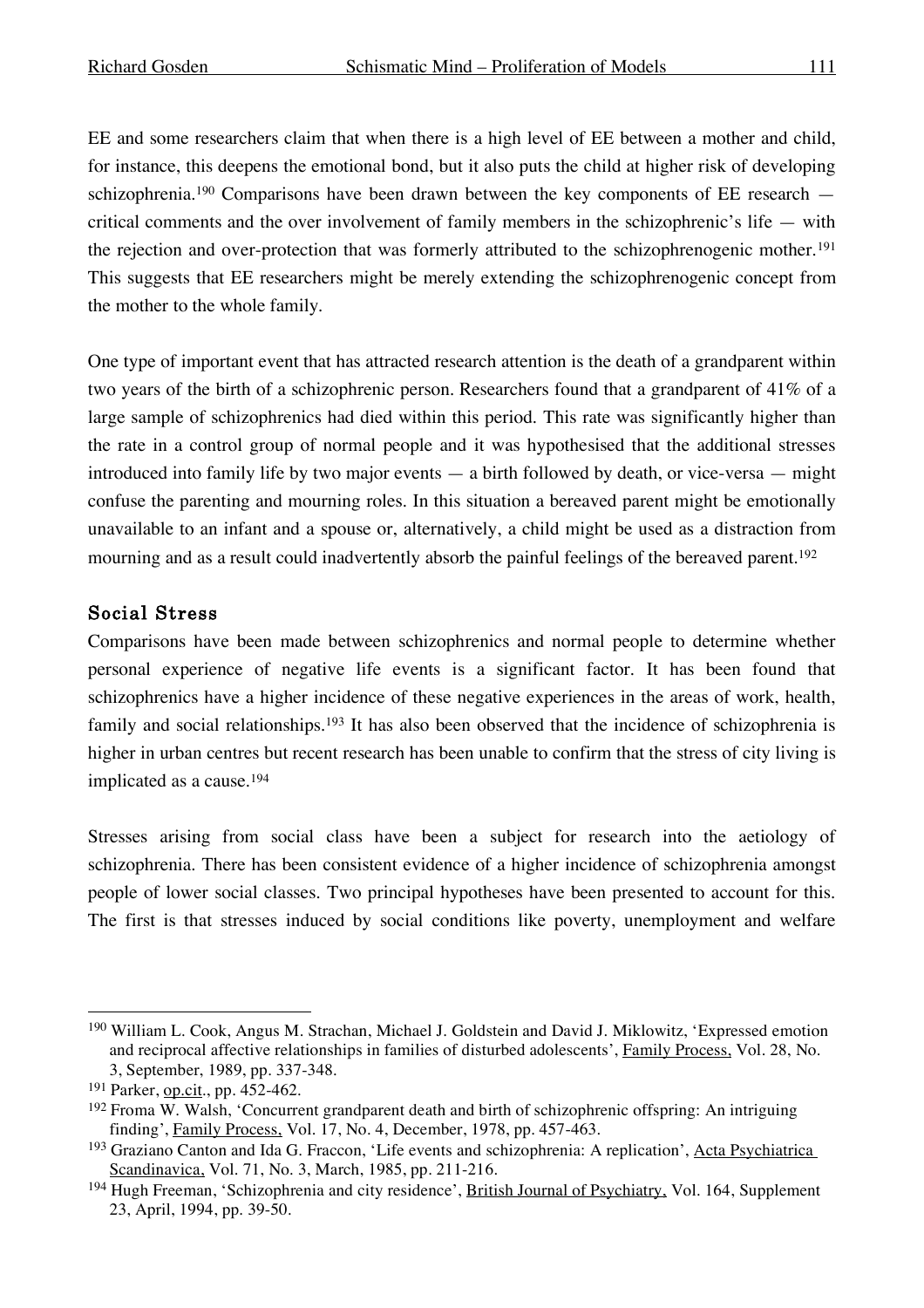dependency can cause schizophrenia. <sup>195</sup> The second is that the confused state of mind experienced by schizophrenics makes them socially uncompetitive which in turn leads to downward social drift. 196

Stresses arising from racial identity have also been explored as possibly contributing to the cause of schizophrenia. A recent study conducted in the UK compared the incidence and outcomes of schizophrenia amongst whites, Afro-Caribbeans and Asians. Afro-Caribbeans and Asian women were found to have a higher incidence of schizophrenia and Afro-Caribbeans were more disabled by the experience. The only significant variable the researchers could find to explain these results, other than racial identity, was a higher level of unemployment amongst the Afro-Caribbeans. 197

An increasing trend amongst psychiatric practitioners is to advocate an end to the mind/brain dichotomy198 and to argue that a more sophisticated approach to schizophrenia is an assumption that the aetiology has both biological and environmental components. This is sometimes called a biopsychosocial approach and it is often vaguely endorsed by psychiatrists who are currently treating schizophrenics with a mixture of drugs and talking therapy.199 However, it is not a position that appears to be particularly attractive to aetiological researchers because it tends to multiply the already vast field of variables.

#### Conclusion

The medical model is split into two fundamentally different approaches to the aetiology of schizophrenia — the biological approach and the environmental/experiential approach. The biological approach assumes that schizophrenic symptoms are manifestations of brain disorder. Speculations about underlying brain abnormalities are various and they in turn support a range of theories about the possible causes of the brain abnormalities. The enviro/experiential approach, on the other hand, assumes that people with schizophrenia have normal brains and that the symptoms of abnormality are manifestations of developmental problems or stressful experience. There is a wide variety of environmental hypotheses which argue for different types of stressful experience as being the universal or principal cause of schizophrenia.

<sup>&</sup>lt;sup>195</sup> P. N. Wold and S. Soled, 'The family history of mental illness and welfare dependence', <u>Journal of</u> Clinical Psychiatry, Vol. 39, No. 4, April, 1978, pp. 328-31.

<sup>196</sup> Leigh Silverton and S. Mednick, 'Class drift and schizophrenia', Acta Psychiatrica Scandinavica, Vol. 70, No. 4, October, 1984, pp. 304-309.

<sup>197</sup> D. Bhugra, J. Leff, R. Mallett, G. Der, B. Corridan and S. Rudge, 'Incidence and outcome of schizophrenia in whites, African-Caribbeans and Asians in London', Psychological Medicine, Vol. 27, No. 4, July, 1997, pp. 791-798.

<sup>198</sup> Philippe Khouri, 'Continuum versus dichotomy in theories of schizophrenia', Schizophrenia-Bulletin, Vol. 3 No. 2, 1977, pp. 262-267.

<sup>199</sup> G. O. Gabbard, 'Mind and brain in psychiatric treatment', Bulletin of the Menninger Clinic, Vol. 58, No. 4, 1994, pp. 427-446.